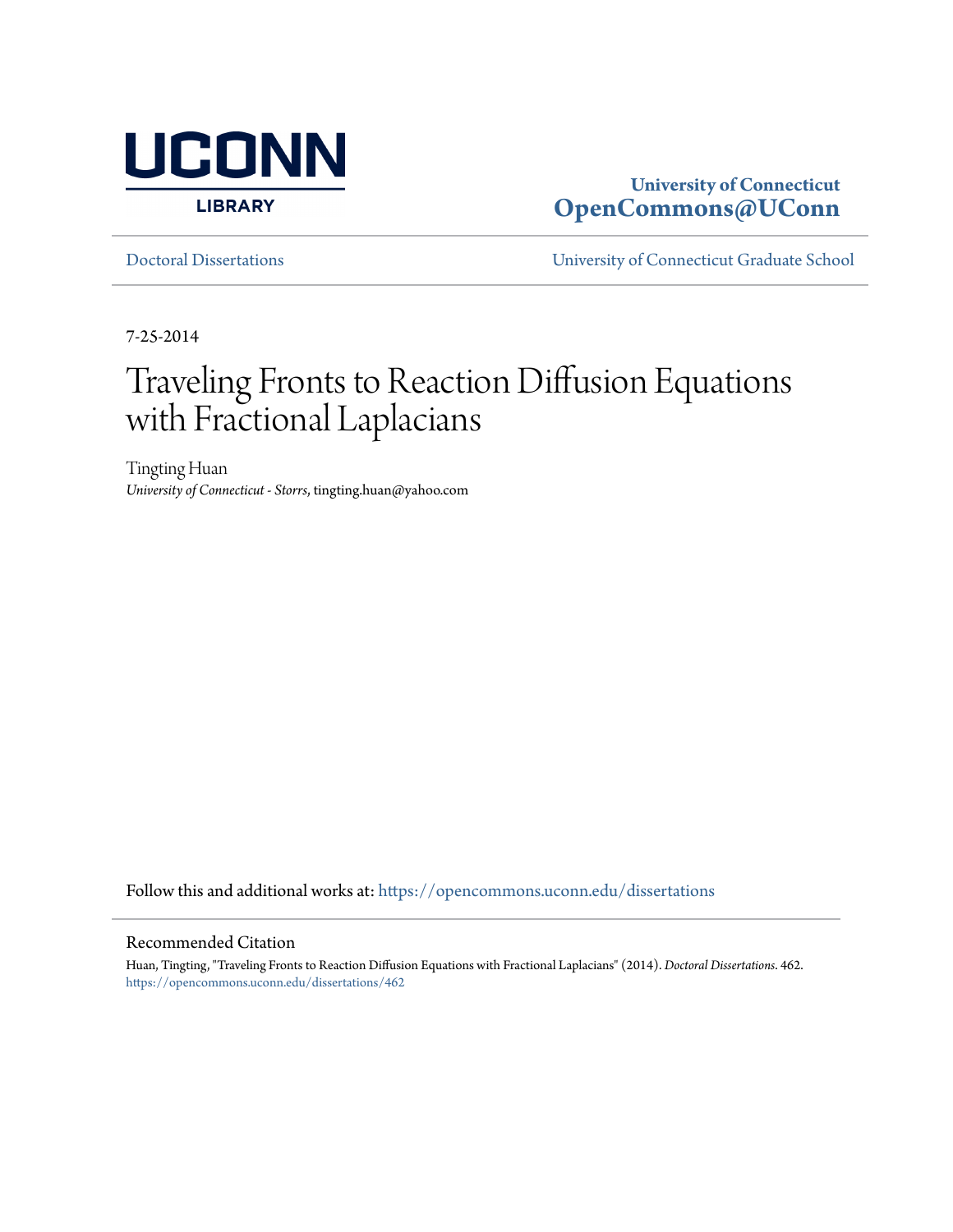### Traveling Fronts to Reaction Diffusion Equations with Fractional Laplacians

Tingting Huan, Ph.D.

University of Connecticut, 2014

#### ABSTRACT

We consider the traveling fronts of the reaction diffusion equation:

 $u_t + (-\Delta)^s u = f(u), \text{ in } \mathbb{R} \times \mathbb{R},$ 

for  $f \in C^1(\mathbb{R})$ . Namely, the solution to the following equation:

$$
\begin{cases}\n(-\Delta)^s u(x) + c u'(x) = f(u(x)), & \forall x \in \mathbb{R} \\
\lim_{x \to -\infty} u(x) = 0, & \lim_{x \to \infty} u(x) = 1\n\end{cases}
$$
\n(0.0.1)

where c is the speed of propagation of the front and the operator  $(-\Delta)^s$  denotes the fractional power of the Laplacian in one dimension with  $0 < s < 1$ . Recall the fractional Laplacian is defined as follows:

$$
(-\Delta)^{s} u(x) = C_{1,s}(\text{P.V.}) \int_{\mathbb{R}} \frac{u(x) - u(y)}{|x - y|^{1 + 2s}} dy,
$$

where (P.V.) stands for Cauchy principal value and  $C_{1,s} =$  $2^{2s} s \Gamma((1+2s)/2)$  $\frac{\frac{51}{(1+2\sigma)/2}}{\pi^{1/2}\Gamma(1-s)}.$ 

We show the nonexistence of traveling fronts in the combustion model with frac-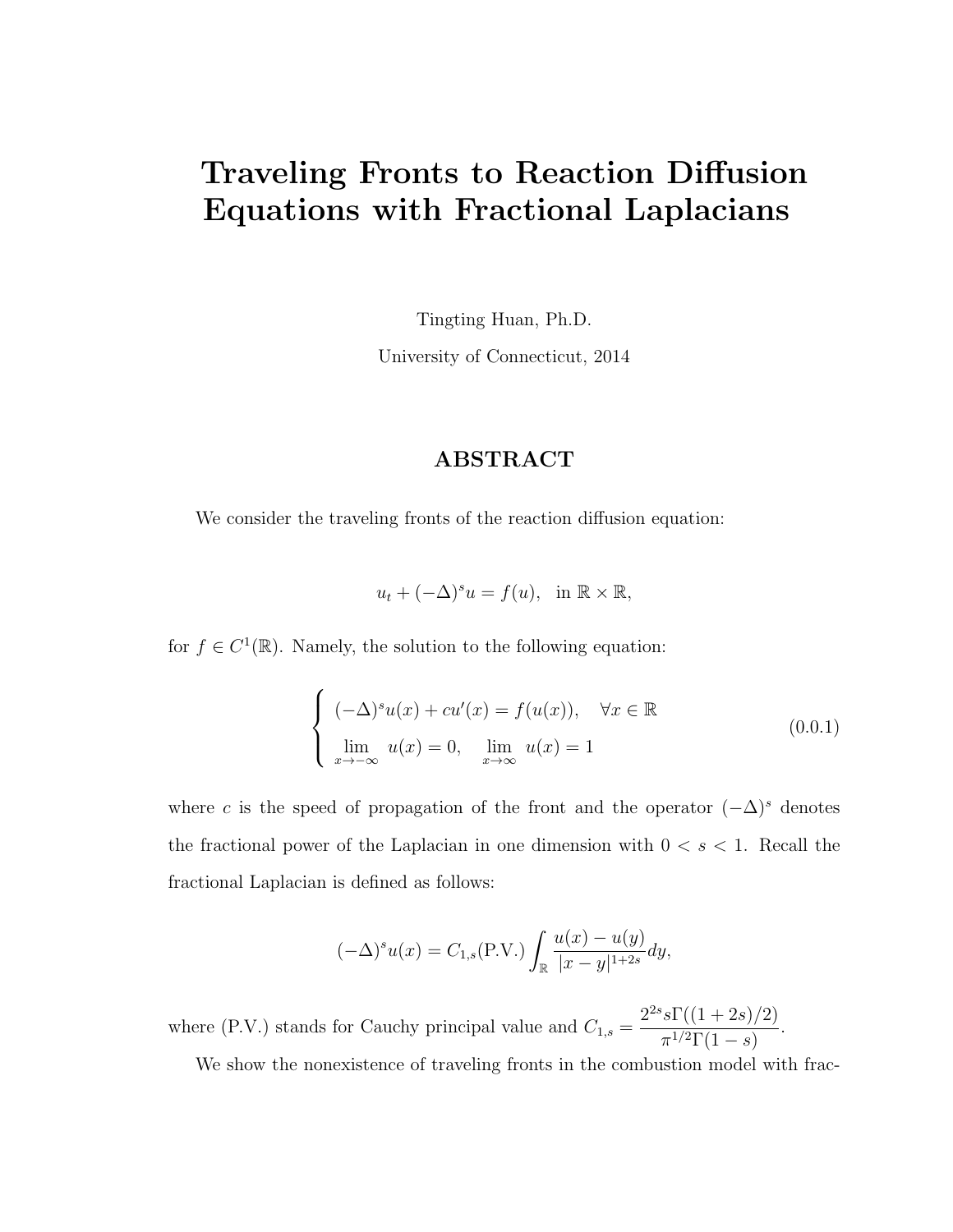tional Laplacian  $(-\Delta)^s$  when  $s \in (0, 1/2]$ . Our method can be used to give a direct and simple proof of the nonexistence of traveling fronts for the usual Fisher-KPP nonlinearity. Also we prove the existence and nonexistence of traveling waves solutions for different ranges of the fractional power s for the generalized Fisher-KPP type model. When considering the Allen-Cahn type nonlinearity, we show the approach of the solution to the traveling front for a large range of initial value problems.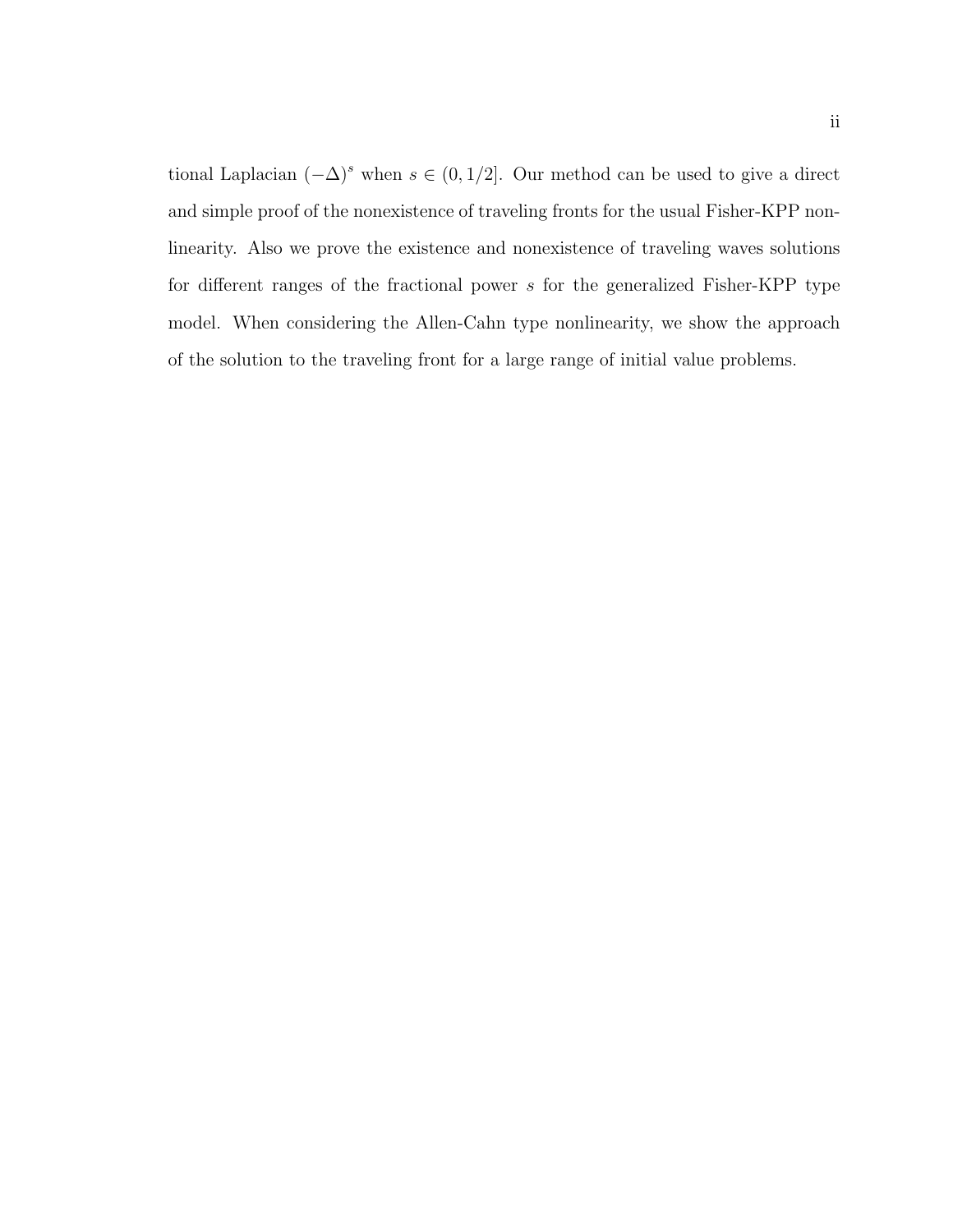## Traveling Fronts to Reaction Diffusion Equations with Fractional Laplacians

Tingting Huan

M.S. Mathematics, University of Connecticut, Storrs, USA, 2012 B.S. Mathematics, Hunan University, Changsha, China, 2010

A Dissertation

Submitted in Partial Fulfillment of the

Requirements for the Degree of

Doctor of Philosophy

at the

University of Connecticut

2014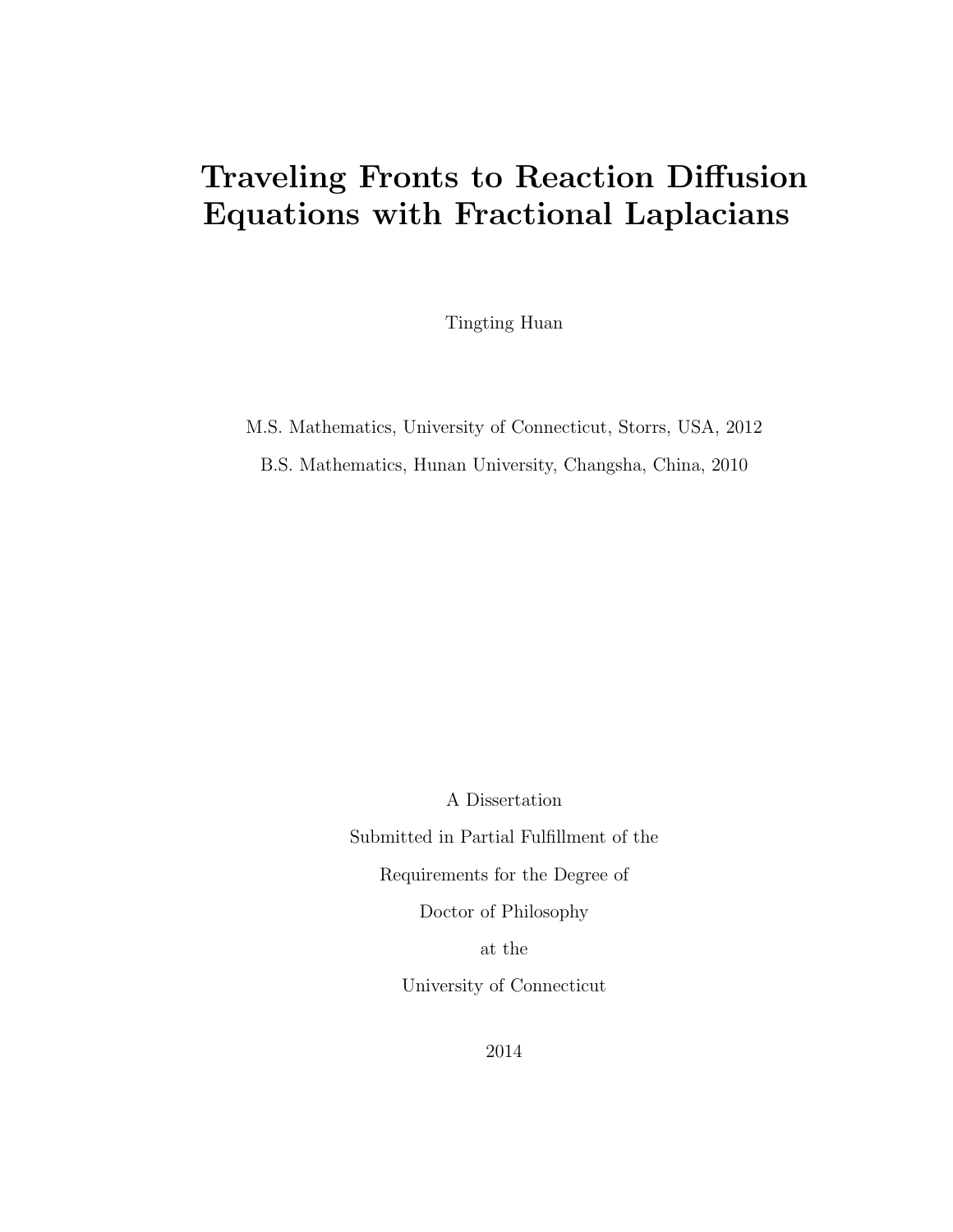Copyright by

Tingting Huan

2014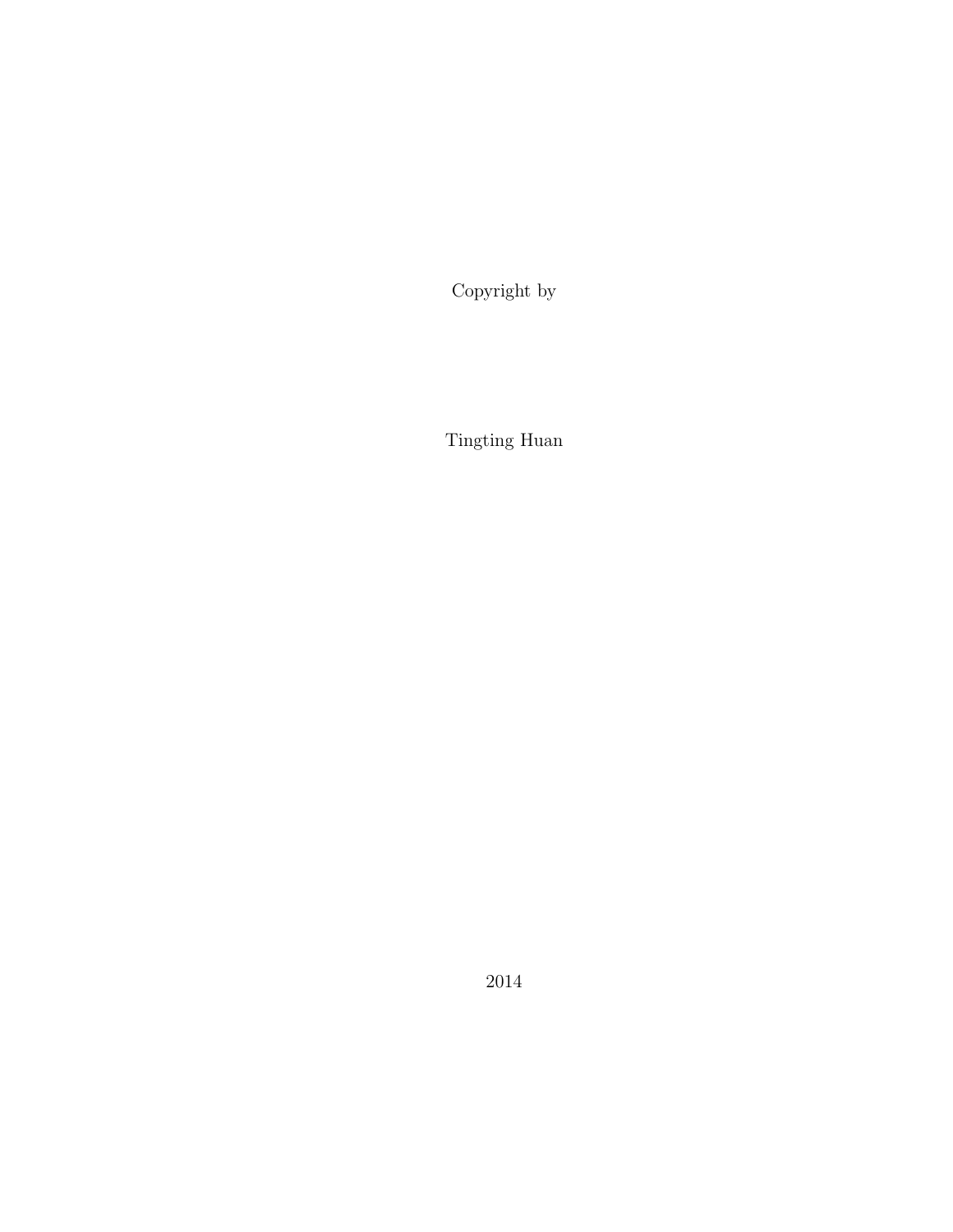### APPROVAL PAGE

Doctor of Philosophy Dissertation

## Traveling Fronts to Reaction Diffusion Equations with Fractional Laplacians

Presented by

Tingting Huan, B.S. Math., M.S. Math.

Major Advisor

Changfeng Gui

Associate Advisor

Yung-Sze Choi

Associate Advisor

Joseph McKenna

University of Connecticut

2014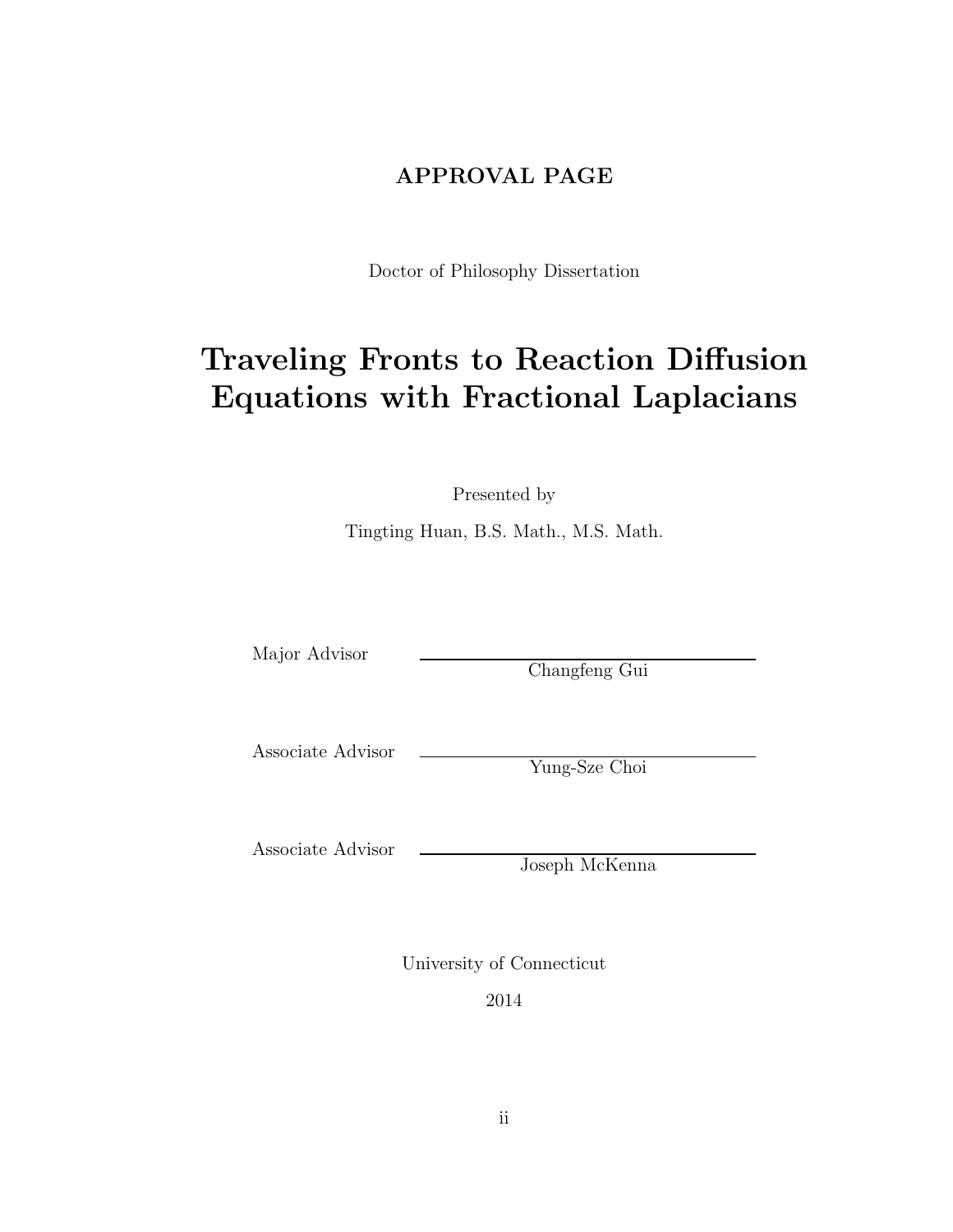#### ACKNOWLEDGMENTS

I would like to thank Professor Changfeng Gui, my major advisor for his guidance and advice throughout the research in the Department of Mathematics at the University of Connecticut.

I am grateful to my advisory committee, Dr. Patrick J. McKenna and Dr. Yung-Sze Choi for their help on numerous occasions not only in this research, but also in my development as a mathematician and a teacher.

Special thanks must be extended to the Department of Mathematics for providing all the support for my Ph.D. program. I am vey grateful to Dr. Maria Gordina and Dr. Reed Solomon for their valuable help and support to graduate students in the Department of Mathematics.

I would like to express my gratitude to my friends, for their friendship and help. Finally and most importantly, I would like to express my love to my parents, for their endless love, encouragement and support.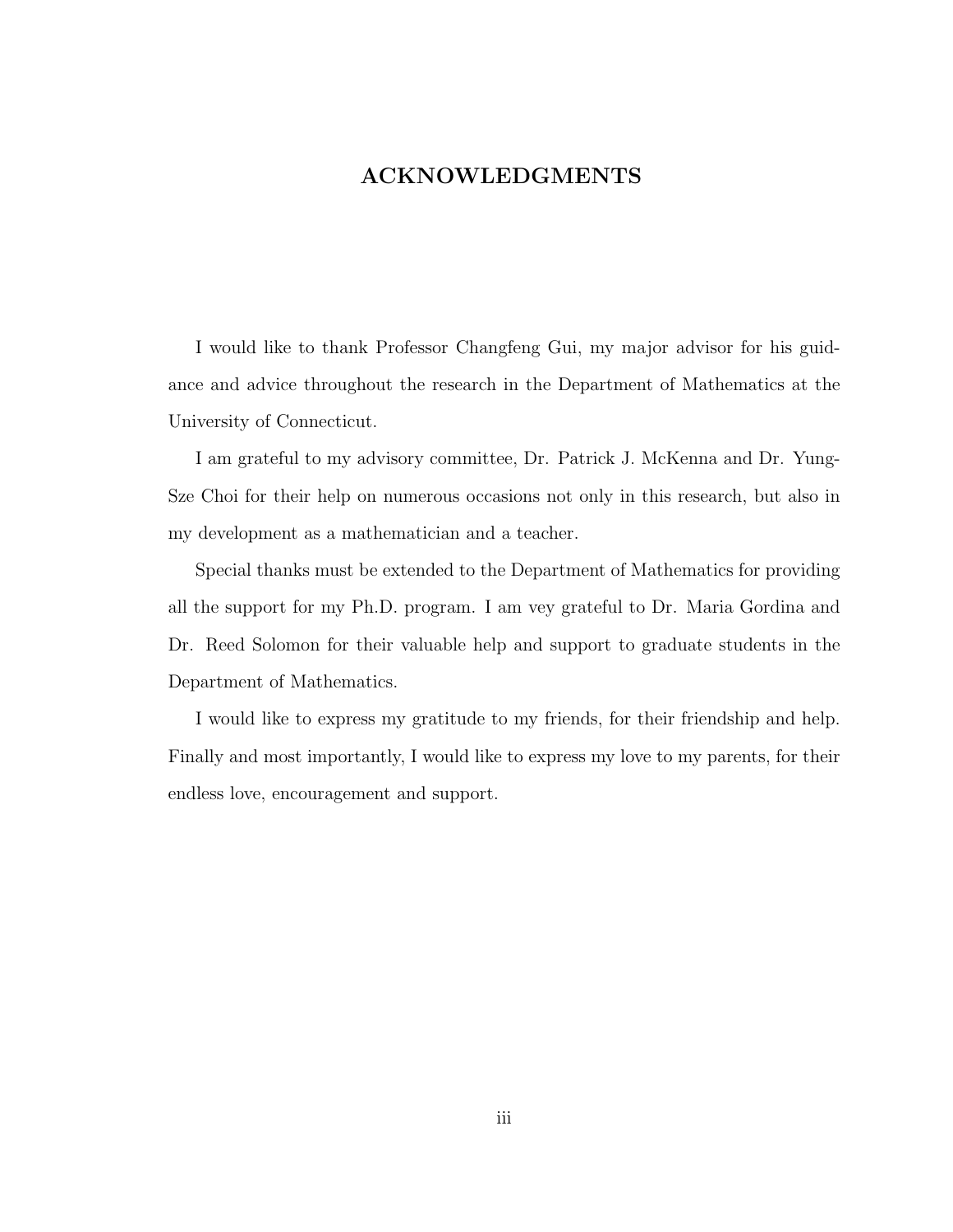## **Contents**

|                     | Ch. 1. Introduction                                                             | $\mathbf{1}$ |
|---------------------|---------------------------------------------------------------------------------|--------------|
| 1.1                 |                                                                                 | $\mathbf{1}$ |
| 1.2                 |                                                                                 | 3            |
| 1.3                 | Traveling wave solutions to reaction diffusion equations $\ldots \ldots \ldots$ | 6            |
|                     | 1.4 Previous results of the existence of traveling wave solutions               | - 8          |
|                     | Ch. 2. Traveling fronts to the reaction diffusion equations                     | 11           |
| 2.1                 |                                                                                 | 11           |
| 2.2                 |                                                                                 | 18           |
|                     | Ch. 3. Asymptotic Ratess and Stability                                          | 32           |
| 3.1                 |                                                                                 | 32           |
| $3.2\,$             |                                                                                 | 49           |
| <b>Bibliography</b> |                                                                                 | 55           |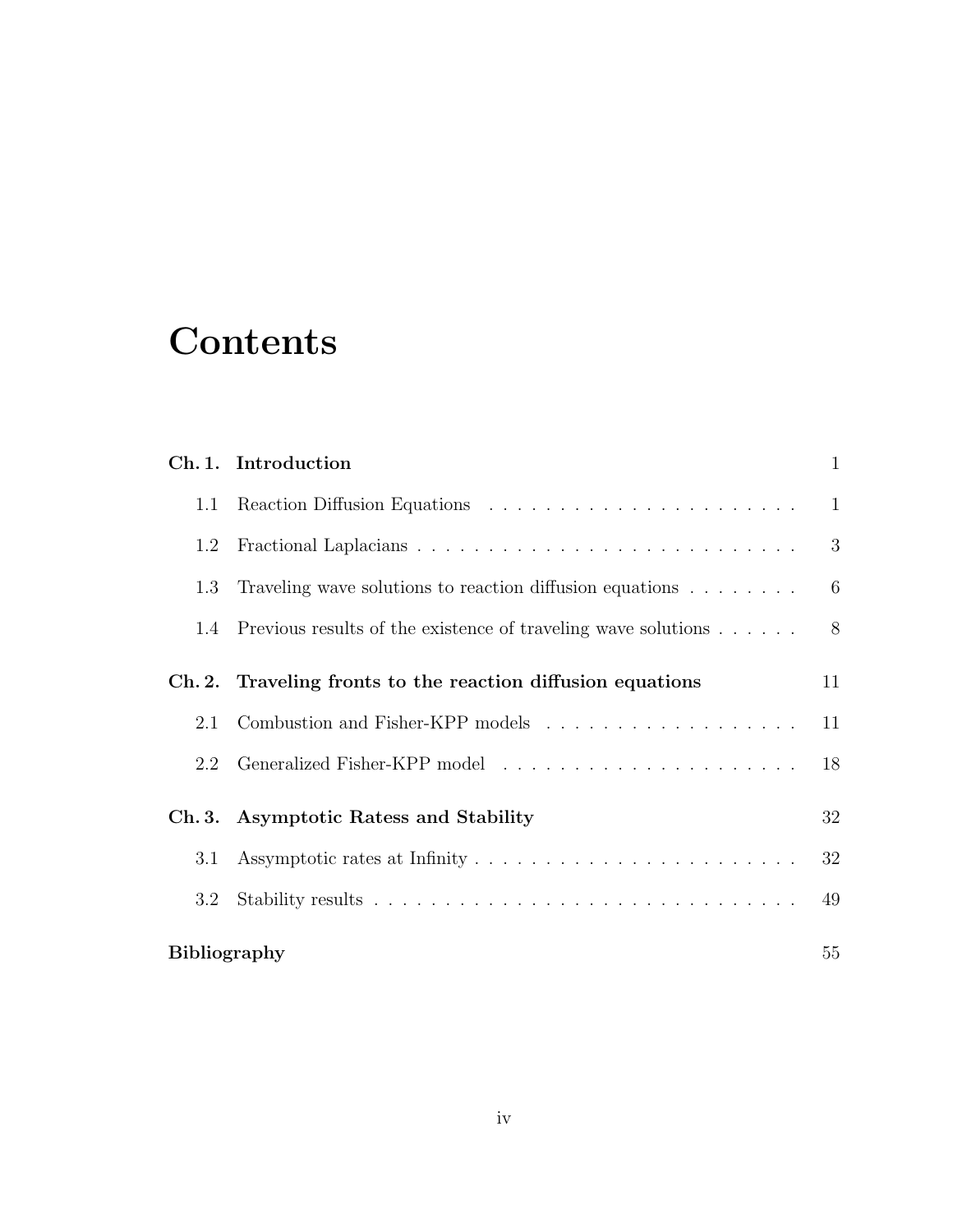## Chapter 1

## Introduction

### 1.1 Reaction Diffusion Equations

Reaction diffusion equations are considered in many areas of natural science and engineering. The classical application is to the population genetics which is formulated by R.A. Fisher in 1937. In his application, a population of diploid individuals distributed on a planar habitat is considered. Suppose the gene at a specific locus in a specific chromosome pair occurs in two allele forms denoted by  $a$  and  $A$ . The population is thus divided into three classes: homo-zygotes which have genotypes aa and AA, and hetero-zygotes which have genotype  $aA$ . Then the relative density of the allele A  $u(x, t)$  at the point x of the habitat at time t will be close to the solution of

$$
\frac{\partial u}{\partial t} - \Delta u = f(u), \text{ in } (0, +\infty) \times \mathbb{R}^n \tag{1.1.1}
$$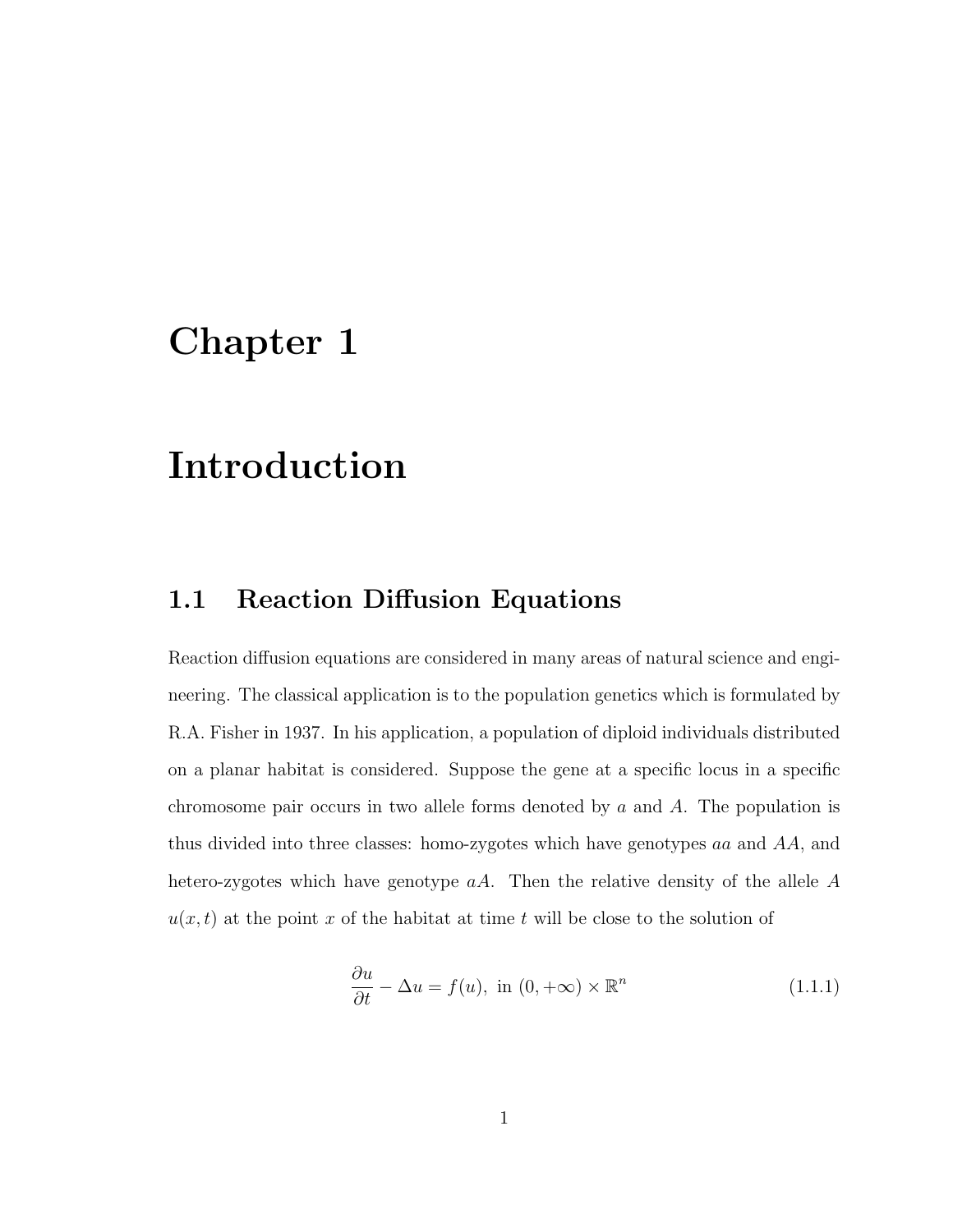with

$$
f(u) = u(1-u)\{(\tau_1 - \tau_2) - (\tau_1 - 2\tau_2 + \tau_3)u\}.
$$

where  $\tau_1$ ,  $\tau_2$  and  $\tau_3$  are death rates for AA, aA and aa respectively.

In combustion theory, some flame propagation problems also lead to the form  $(1.1.1)$  where  $f \in C^{1}[0, 1], f(0) = f(1) = 0$  and

$$
f(u) = f(1) = 0, \ \forall u \in [0, \theta], \ f(u) > 0, \ \forall u \in (\theta, 1), \ f'(1) < 0.
$$

where  $\theta > 0$  is the ignition temperature.

More generally, we will consider  $f \in C^1([0,1])$ ,  $f(0) = f(1) = 0$  and we will consider the reaction diffusion equation:

$$
u_t + Lu = f(u) \quad \text{in } (0, \infty) \times \mathbb{R} \tag{1.1.2}
$$

where  $L$  is the infinitesimal generator of Levy processes. According to the Levy-Kintchine formula, they have the general form

$$
Lu(x) = \text{tr}A(x) \cdot D^2u + b(x) \cdot \nabla u + c(x)u + d(x) +
$$

$$
\int_{\mathbb{R}^n} (u(x+y) - u(x) - y \cdot \nabla u(x)1_{b_1}(y))dc_x(y)
$$

where  $A(x)$  is a nonegative matrix for all x, and  $c_x$  is a nonnegative measure for all  $x$  satisfying

$$
\int_{\mathbb{R}^n} \min(y^2, 1) dc_x(y) < +\infty.
$$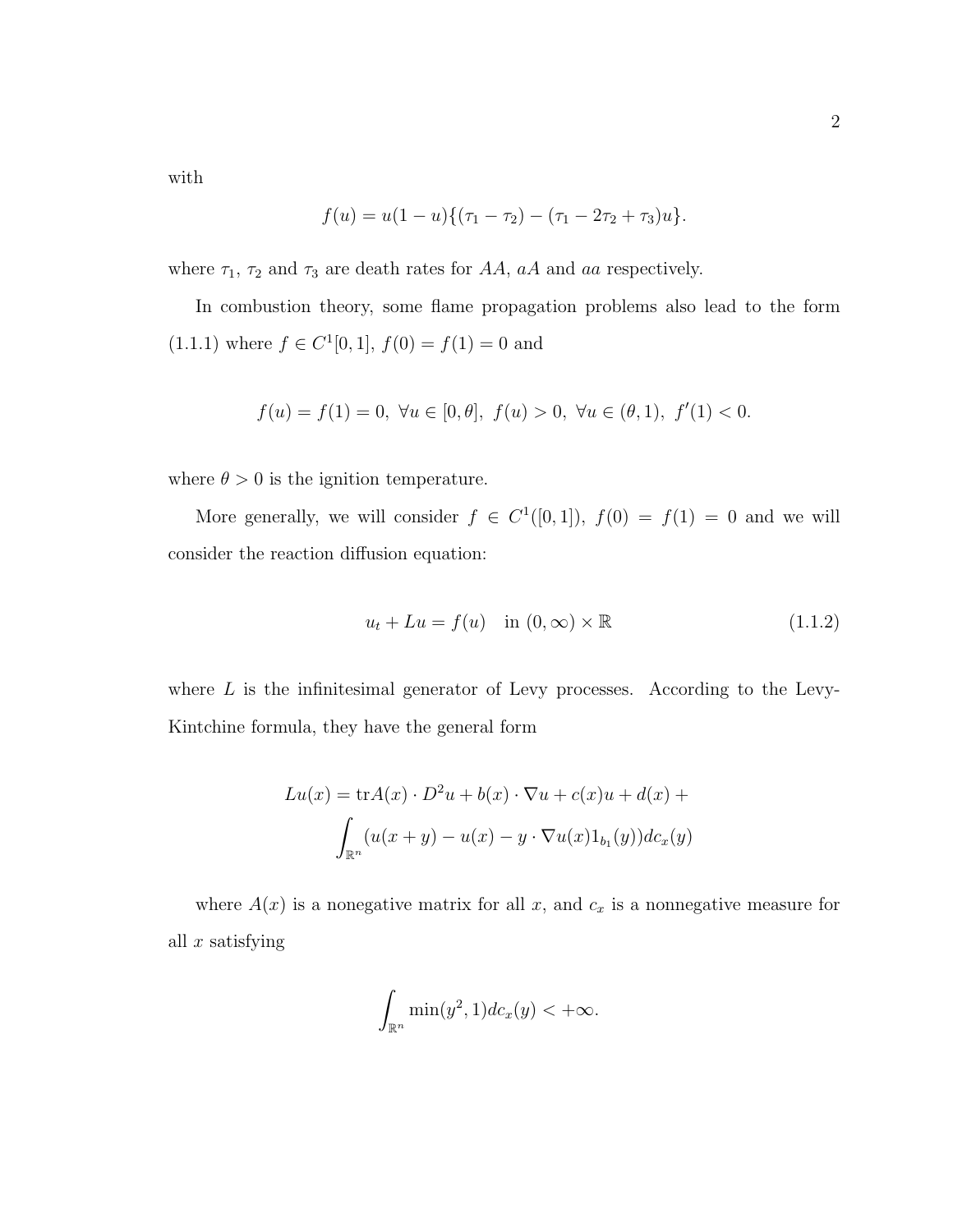The above definition is very general. The simplest of all is the fractional Laplacian. The fractional Laplacian  $(-\Delta)^s$  is a classical operator which gives the standard Laplacian when  $s = 1$ .

### 1.2 Fractional Laplacians

One way to define the fractional Laplacian is to consider the fractional Laplacian as a pseudo-differential operator.

We will assume the Fourier transform be: For any  $f \in L^1(\mathbb{R}^n)$ , then

$$
\hat{f}(x) = \int_{\mathbf{R}^n} f(y)e^{-2\pi ix \cdot y} dy, \text{ for all } y \in \mathbf{R}.
$$

Recall that if  $f \in \mathcal{S}(\mathbf{R}^n)$ , then  $-\Delta f \in \mathcal{S}(\mathbf{R}^n)$ ,  $\widehat{(-\Delta)f} \in \mathcal{S}(\mathbf{R}^n)$ , and

$$
\widehat{(-\Delta)f}(x) = (2\pi|x|)^2 \widehat{f}(x), \quad \text{for all } x \in \mathbf{R}^n.
$$

By induction, for any  $k \in \mathbb{N}$ , we can get

$$
\widehat{(-\Delta)^k f(x)} = (2\pi |x|)^{2k} \widehat{f}(x), \quad \text{for all } x \in \mathbf{R}^n.
$$

For any  $s \in \mathbf{R}$ , the pseudo-differential operator  $(-\Delta)^s$  is formally defined as: For any  $f \in \mathcal{S}(\mathbf{R}^n)$ , we have

$$
\widehat{(-\Delta)^s} f(x) = (2\pi |x|)^{2s} \widehat{f}(x), \quad \text{for all } x \in \mathbf{R}^n. \tag{1.2.1}
$$

This formula is simple to understand and it is useful for problems in the whole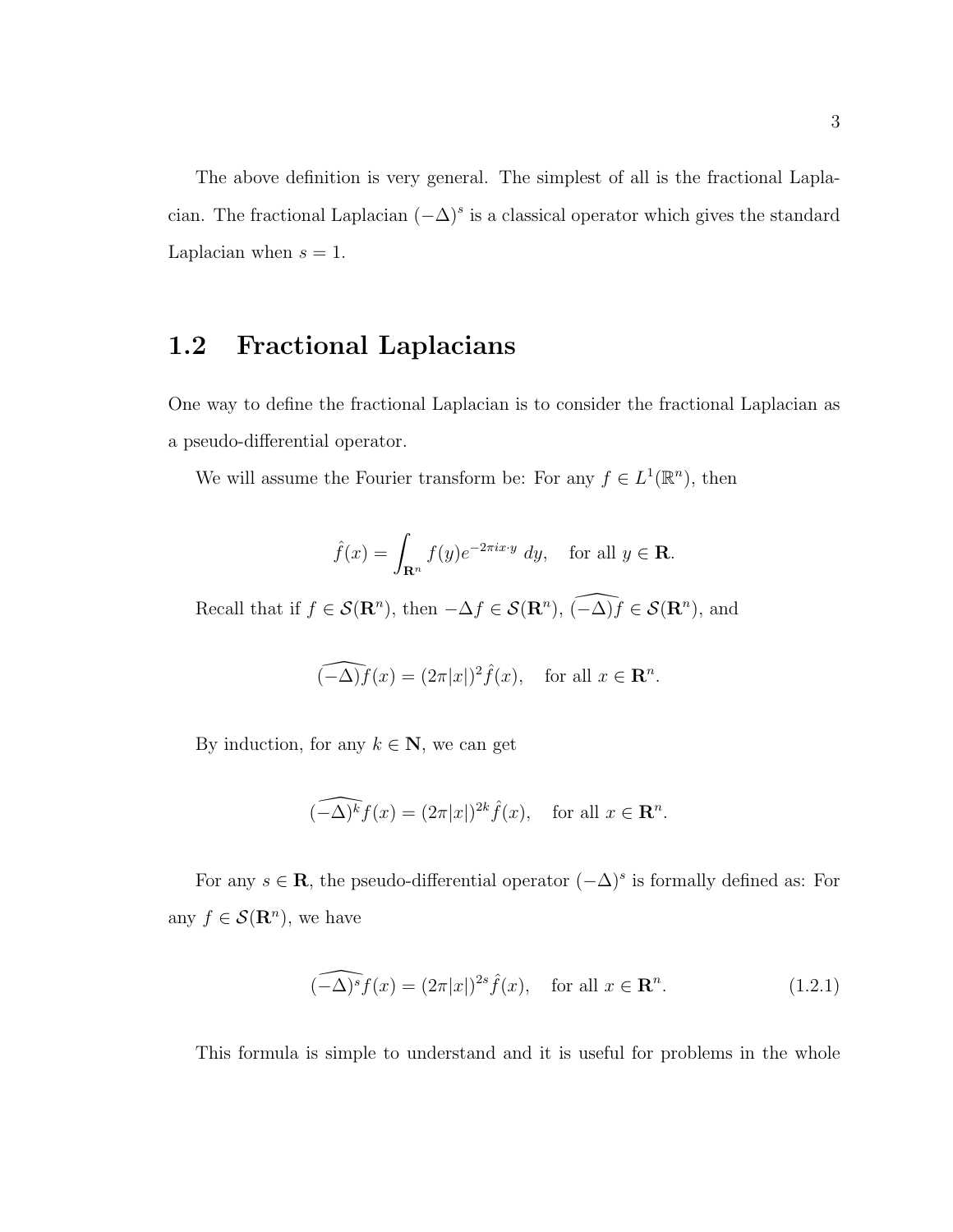space. On the other hand, it is hard to obtain local estimates from it.

Fractional Laplacian can also be defined as the generator of  $\alpha$  –stable Levy process. More precisely, if  $X_y$  is the isotropic  $\alpha$ -stable Levy process starting at zero and f is a smooth function, then

$$
(-\Delta)^{\alpha/2} f(x) = \lim_{h \to 0} \frac{1}{h} E[f(x) - f(x + X_h].
$$

One can also think of  $(-\Delta)^s$  as a singular integral given by the following theorem. **Theorem 1.2.1.** Let  $0 < s < 1$ , and  $f \in \mathcal{S}(\mathbb{R}^n)$ , then we have

$$
(-\Delta)^s f(x) = C(n, s) \cdot \text{P.V.} \int_{\mathbf{R}^n} \frac{f(x) - f(y)}{|x - y|^{n+2s}} dy < \infty, \quad \text{for all } x \in \mathbf{R}^n. \tag{1.2.2}
$$
  
Where  $C(n, s) = \frac{s2^{2s} \Gamma\left(\frac{n+2s}{2}\right)}{\pi^{\frac{n}{2}} \Gamma(1 - s)}.$ 

The above formula is most useful to study the local proper ties of equations involving the fractional Laplacian. It will be the definition we will use in later chapters. Now we would like to derive an equivalent expression of the fractional Laplacian based on the singular integral definition. We apply the formula in  $(1.2.2)$ , we can get

$$
(-\Delta)^s f(x) = C(n, s) \cdot P.V. \int_{\mathbf{R}^n} \frac{f(x) - f(y)}{|x - y|^{n+2s}} dy
$$
  
\n
$$
= C(n, s) \cdot \lim_{\epsilon \searrow 0, R \nearrow \infty} \int_{\epsilon < |y - x| < R} \frac{f(x) - f(y)}{|x - y|^{n+2s}} dy
$$
  
\n
$$
= C(n, s) \cdot \lim_{\epsilon \searrow 0, R \nearrow \infty} \int_{\epsilon < |z| < R} \frac{f(x) - f(x + z)}{|z|^{n+2s}} dz \text{ Let } z = y - x
$$
  
\n
$$
= C(n, s) \cdot P.V. \int_{\mathbf{R}^n} \frac{f(x) - f(x + y)}{|y|^{n+2s}} dy
$$
(1.2.3)  
\n
$$
< \infty, \text{ for all } x \in \mathbf{R}^n.
$$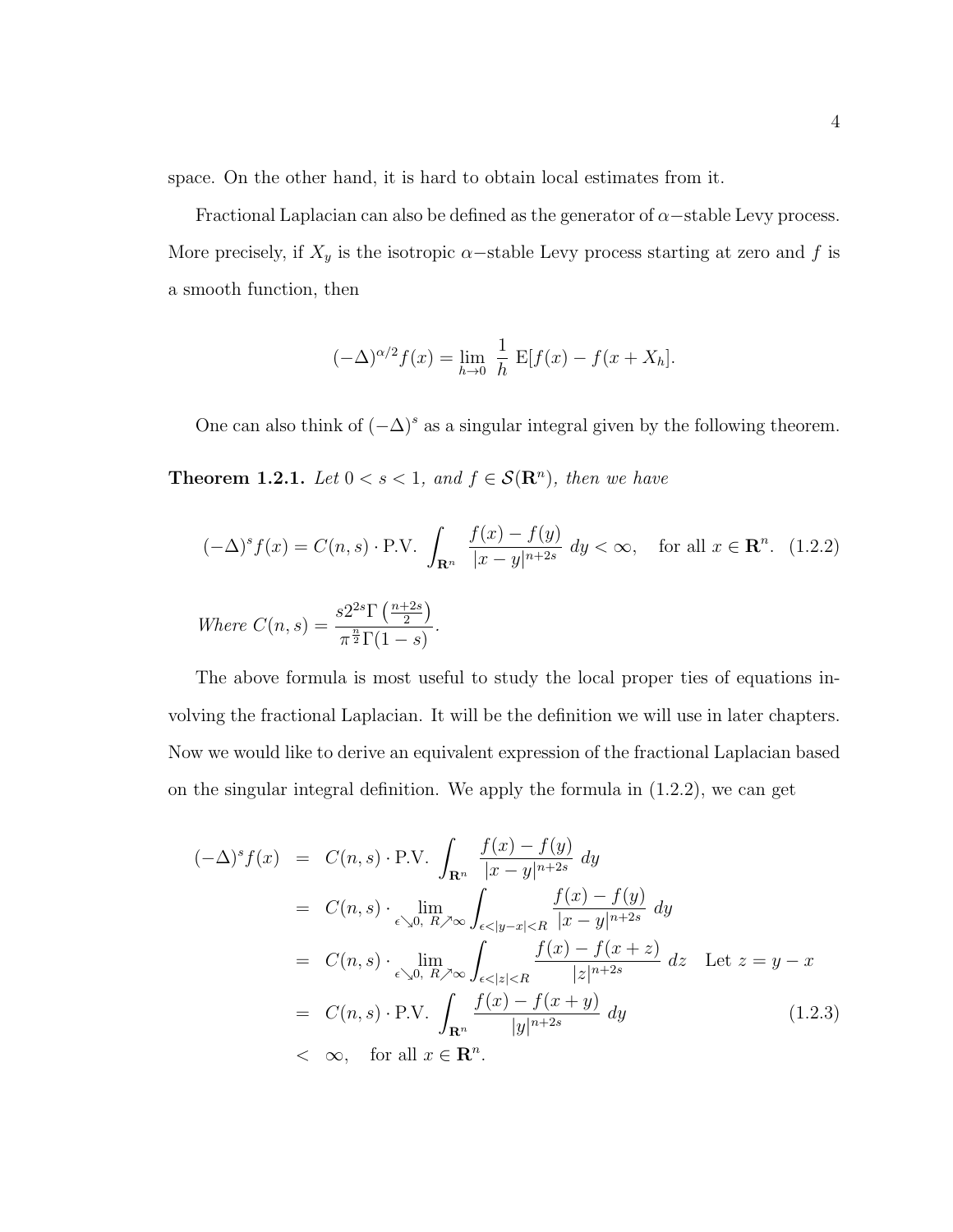Besides, we can get

$$
(-\Delta)^s f(x) = C(n, s) \cdot P.V. \int_{\mathbf{R}^n} \frac{f(x) - f(y)}{|x - y|^{n+2s}} dy
$$
  
\n
$$
= C(n, s) \cdot \lim_{\epsilon \searrow 0, R \nearrow \infty} \int_{\epsilon < |y - x| < R} \frac{f(x) - f(y)}{|x - y|^{n+2s}} dy
$$
  
\n
$$
= C(n, s) \cdot \lim_{\epsilon \searrow 0, R \nearrow \infty} \int_{\epsilon < |z| < R} \frac{f(x) - f(x - z)}{|z|^{n+2s}} dz \text{ Let } z = x - y
$$
  
\n
$$
= C(n, s) \cdot P.V. \int_{\mathbf{R}^n} \frac{f(x) - f(x - y)}{|y|^{n+2s}} dy
$$
(1.2.4)  
\n
$$
< \infty, \text{ for all } x \in \mathbf{R}^n.
$$

Therefore, we have

$$
(-\Delta)^s f(x) = -\frac{C(n,s)}{2} \cdot \text{P.V.} \int_{\mathbf{R}^n} \frac{f(x+y) + f(x-y) - 2f(x)}{|y|^{n+2s}} dy
$$
  
=  $D(n,s) \cdot \text{P.V.} \int_{\mathbf{R}^n} \frac{f(x+y) + f(x-y) - 2f(x)}{|y|^{n+2s}} dy.$  (1.2.5)

Where

$$
D(n,s) = -\frac{C(n,s)}{2} = -\frac{s2^{2s-1}\Gamma(\frac{n+2s}{2})}{\pi^{\frac{n}{2}}\Gamma(1-s)}.
$$

This particular expression shows that the fractional Laplacian enjoys the following monotonicity property: if u has a global maximum at x, then  $(-\Delta)^{s}u(x) \geq 0$ , with equality only if  $u$  is constant. From this monotonicity, a comparison principle can be derived for equations involving the fractional Laplacian.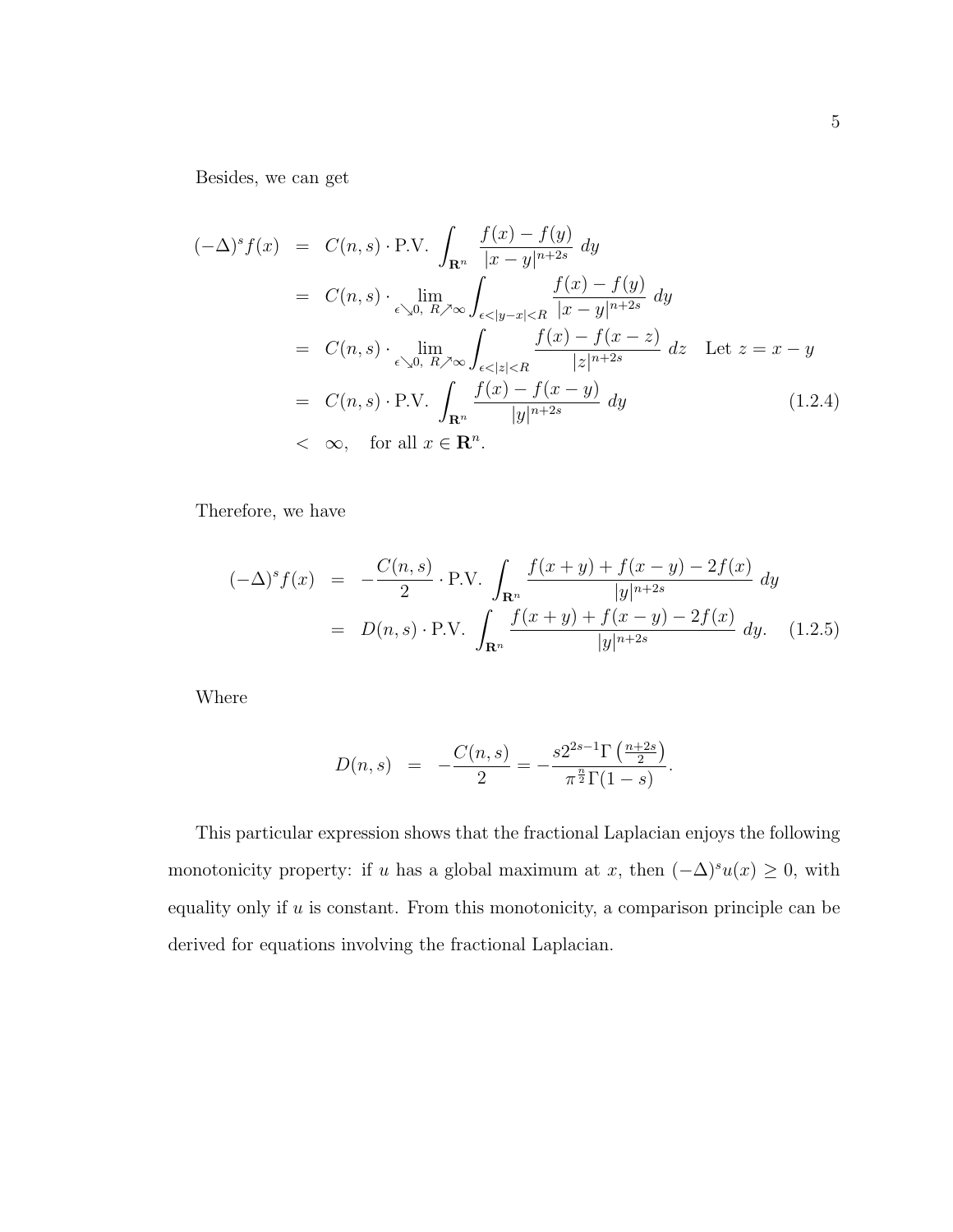### 1.3 Traveling wave solutions to reaction diffusion equations

A traveling wave solution is a solution of the reaction diffusion equation which is defined as  $u \in C^2(\mathbb{R}^2_+)$  such that

$$
u(x,t) = \phi(x+ct), \ \forall (x,t) \in \mathbb{R}^2_+.
$$

where c is the speed of the traveling wave solution.  $\phi$  is called the profile function. When the traveling wave solution is monotone and bounded, we call it a traveling front.

Traveling waves arise in many applied problems, see for example [15], [22], [4], [3], [16], [6], [7], [19] and references therein. In [28], for instance, traveling wave solutions are used to describe the propagation of impulse in nerve fibers. Various different kinds of waves can often be observed in chemical reactions, see for example, [27].

Define the traveling wave coordinates:  $z = x + ct$ . For the classical reaction diffusion equation with Laplacian

$$
u_t + (-\Delta)u = f(u), \text{ in } \mathbb{R} \times \mathbb{R},
$$

for  $f \in C^1(\mathbb{R})$ . By substitution, the profile of the traveling fronts to the above equation will satisfy

$$
\begin{cases}\n-\phi''(z) + c\phi'(z) = f(\phi), & \forall z \in \mathbb{R} \\
\phi'(z) > 0, & \forall z \in \mathbb{R} \\
\lim_{z \to -\infty} \phi(z) = 0, & \lim_{z \to \infty} \phi(z) = 1\n\end{cases}
$$
\n(1.3.1)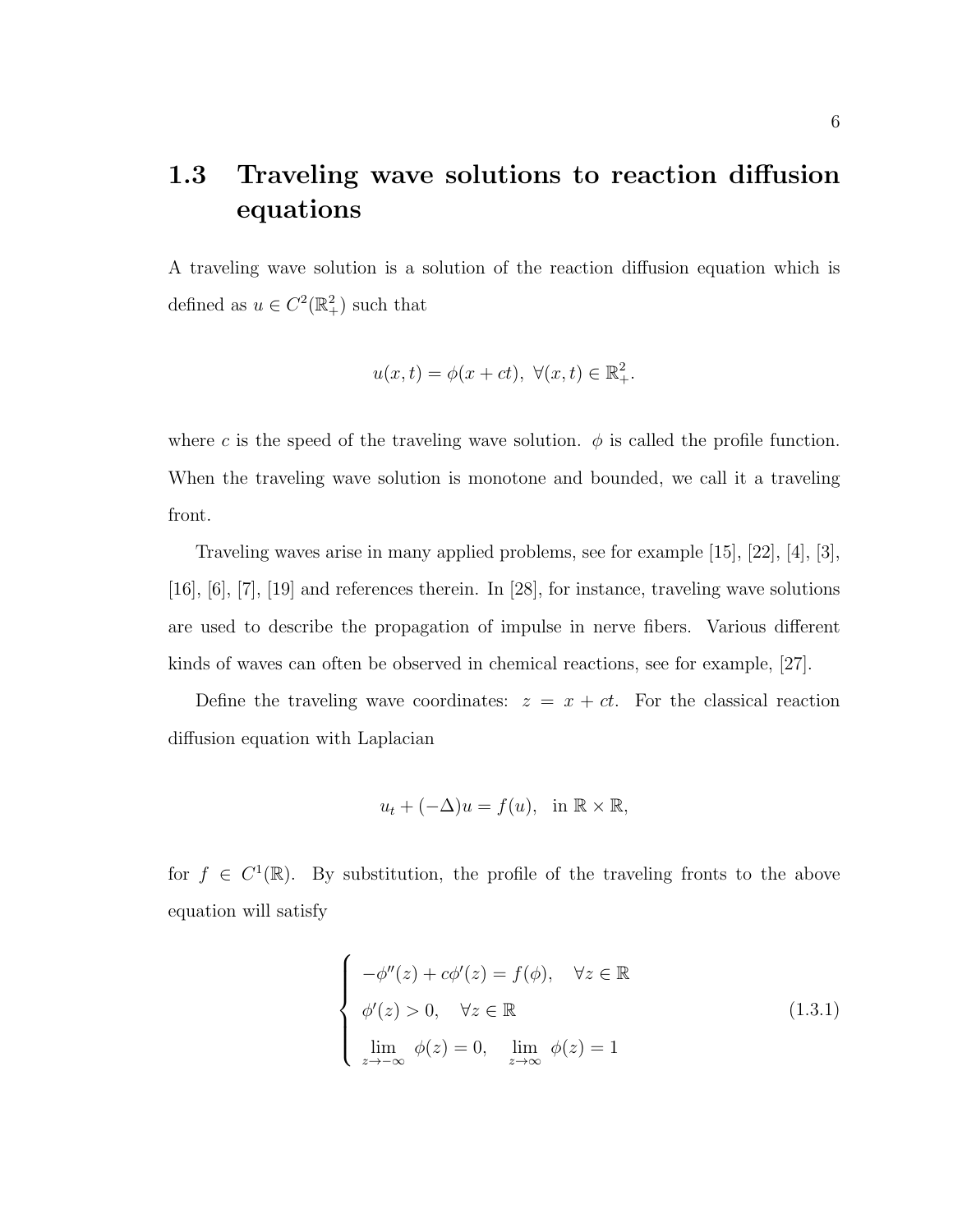Similarly, for the reaction diffusion equation (1.1.2) where  $L = (-\Delta)^s$ , we know that the profile of the traveling front will satisfy the following PDE:

$$
\begin{cases}\n(-\Delta)^s \phi(z) + c\phi'(z) = f(\phi(z)), & \forall z \in \mathbb{R} \\
\lim_{z \to -\infty} \phi(z) = 0, & \lim_{z \to \infty} \phi(z) = 1\n\end{cases}
$$
\n(1.3.2)

Notice that traveling fronts are translation invariant. So as for the uniqueness, we will always consider the uniqueness up to translation.

As for the reaction nonlinearity  $f$ , there are three cases which are of particular interests in this thesis:

• Fisher-KPP Model:

$$
f(0) = f(1) = 0, \ f(u) > 0, \ \forall u \in (0, 1), f'(0) > 0, \ f'(1) < 0. \tag{1.3.3}
$$

• Combustive Model:

$$
f(u) = f(1) = 0, \ \forall u \in [0, \theta] \ f(u) > 0, \ \forall u \in (\theta, 1), \ f'(1) < 0. \tag{1.3.4}
$$

• Bistable Model:

$$
f(0) = f(1) = 0, \ f'(0) < 0, \ f'(1) < 0. \tag{1.3.5}
$$

When  $A = -\Delta$ , the classical Laplacian case, it is well-known that there exists a traveling front u for any speed c larger than or equal to some minimum speed  $c_0$  in the Fisher-KPP equation. And it has been shown that the front propagation speed could be very fast depending on initial values. Fisher-KPP equation with a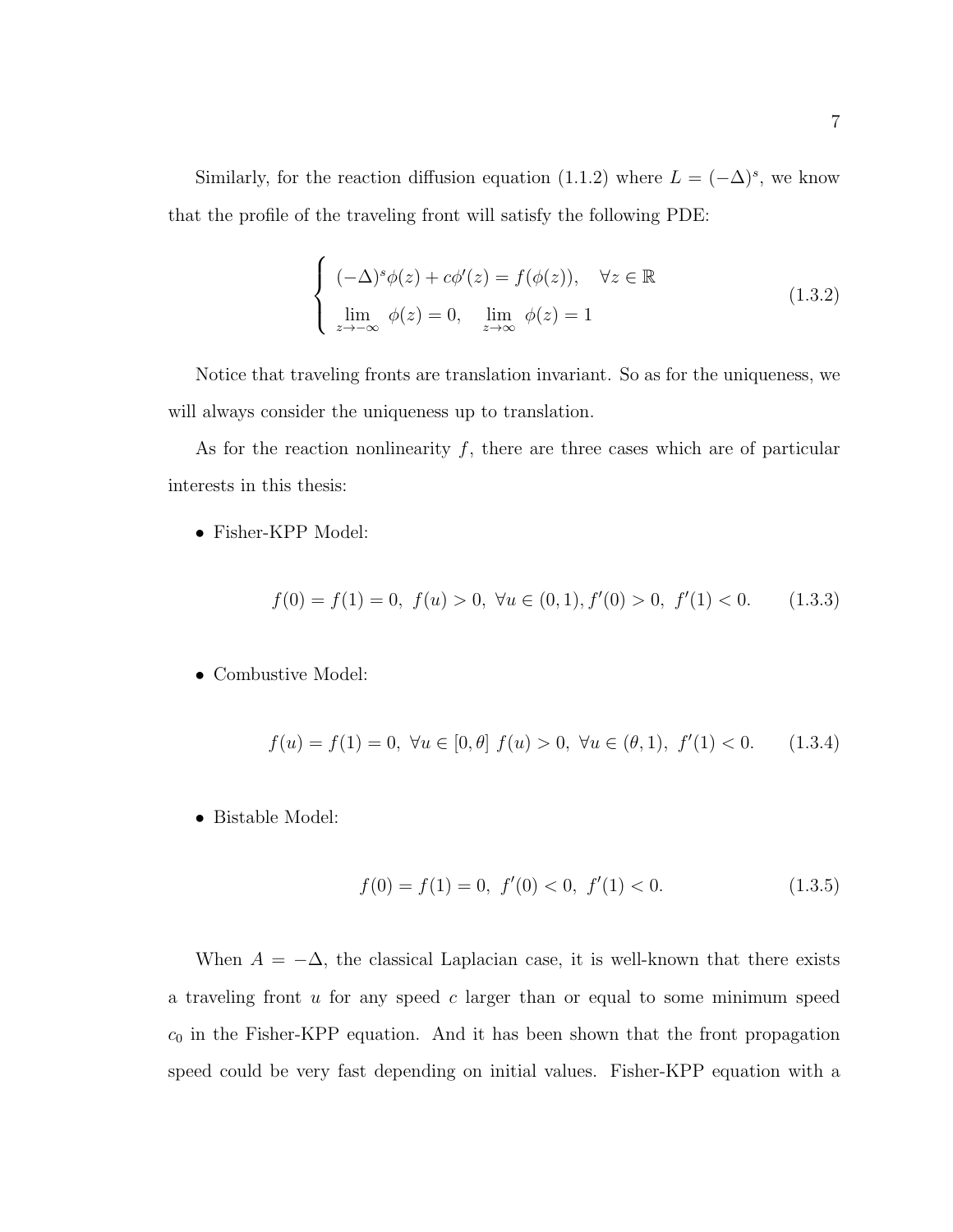fractional Laplacian displays a very different behavior, due to the super diffusion process involved. It was discovered numerically in [13], [14], [24], [25] that the front propagation can accelerate exponentially in time. Also it has been rigorously studied and proved in  $[12]$  and  $[8]$ . Since a traveling front propagates linearly in t, it is an immediate consequence that there is no traveling fronts.

In the bistable equation, it was shown that both in the Laplacian case and the fractional Laplacian case, there will exists a unique pair  $(u, c)$  to  $(1.1.2)$  for all  $0 <$  $s < 1$ . In the fractional Laplacian case, Gui and Zhao [20] applied the method of continuity to get the uniform bound of the speed in terms of potential. And their result indicate that there

In the combustion equation with the laplacian, it is known that there exists a unique pair  $(u, c)$ . As for the equation with the fractional Laplacian it has recently been discovered in [26] that when  $\frac{1}{2} < s < 1$ , there exists a unique pair  $(u, c)$ .

### 1.4 Previous results of the existence of traveling wave solutions

In Chapter 2, we study the existence of the traveling wave solutions of the reaction diffusion equations with fractional Laplacians in the combustion and the generalized Fisher-KPP models.

To provide the setting for our result, in this section we recall important results on some closely related questions. For comparison purpose, for each type of the three nonlinear reaction term, we give the existence of traveling wave solutions to the equations with the Laplacian and the existence results to the equations when Laplacian is replaced by the fractional Laplacian with a brief review of the method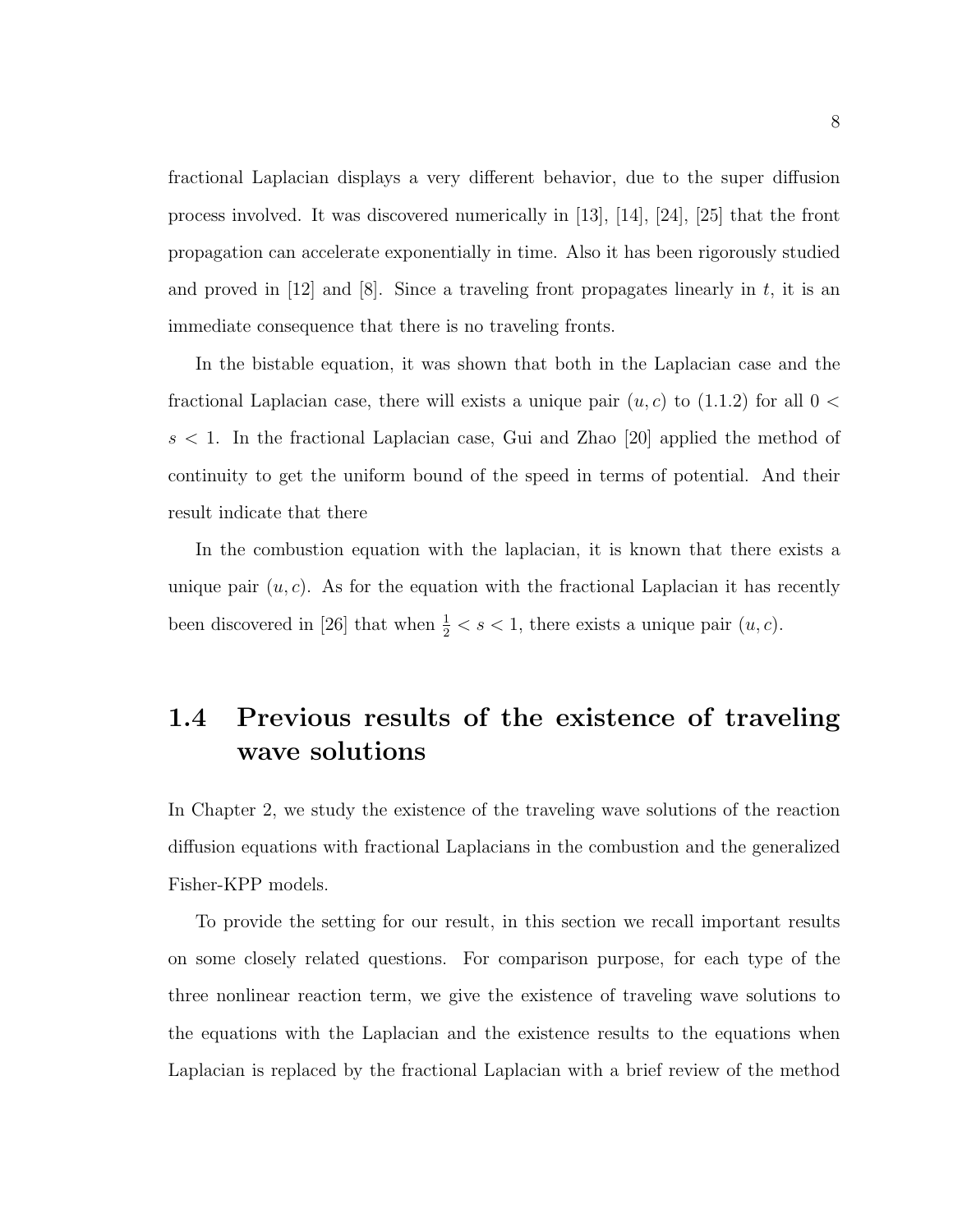involved.

The traveling wave solution to the classical reaction diffusion equation with Laplacian is referred to the following:

$$
\begin{cases}\n-\phi''(z) + c\phi'(z) = f(\phi), & \forall z \in \mathbb{R} \\
\phi'(z) > 0, & \forall z \in \mathbb{R} \\
\lim_{z \to -\infty} \phi(z) = 0, & \lim_{z \to \infty} \phi(z) = 1\n\end{cases}
$$
\n(1.4.1)

While the traveling wave solution to the reaction diffusion equation with the fractional Laplacian is given by

$$
\begin{cases}\n(-\Delta)^s \phi(z) + c\phi'(z) = f(\phi(z)), & \forall z \in \mathbb{R} \\
\lim_{z \to -\infty} \phi(z) = 0, & \lim_{z \to \infty} \phi(z) = 1\n\end{cases}
$$
\n(1.4.2)

When  $A = -\Delta$ , the classical Laplacian case, it is well-known that there exists a traveling front  $u$  for any speed  $c$  larger than or equal to some minimum speed  $c_0$  in the Fisher-KPP equation. And it has been shown that the front propagation speed could be very fast depending on initial values. Fisher-KPP equation with a fractional Laplacian displays a very different behavior, due to the super diffusion process involved. It was discovered numerically in [?], [?] that the front propagation can accelerate exponentially in time. Since a traveling front propagates linearly in  $t$ , it is an immediate consequence that there is no traveling fronts.

For the bistable model, sometimes known as the Allen-Cahn equation, there exists a unique traveling wave solution. An interesting observation is the relationship between the double well potential and the speed of the traveling wave solution. When the bistable nonlinearity is balanced, i.e., the associated double well potential has two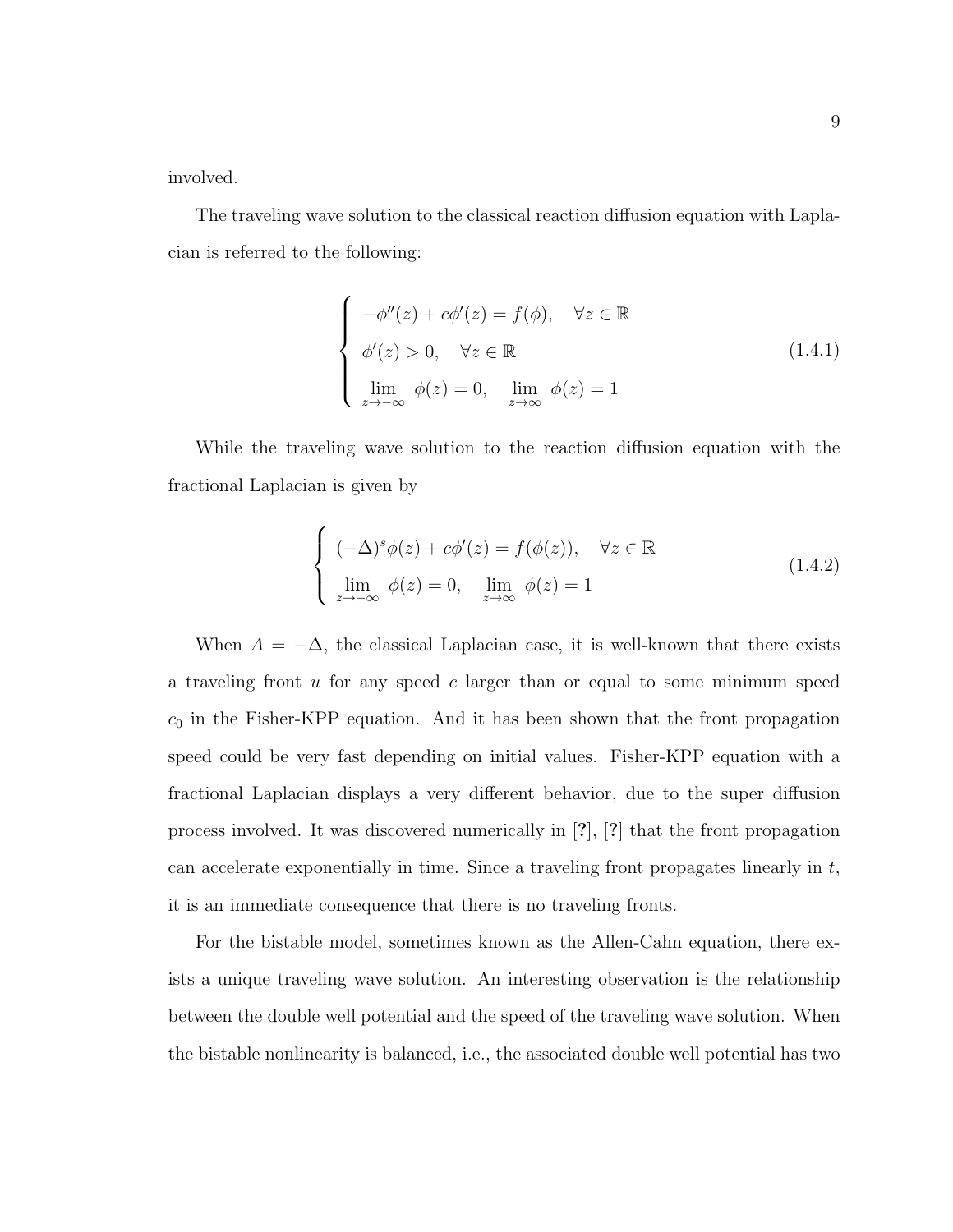wells with equal depths, a traveling wave solution with one spatial variable for the classical Allen-Cahn equation is indeed a standing wave or a layer solution, i.e., the speed c must be zero. If the Laplacian is replaced by the fractional Laplacian  $(-\Delta)^s$ , it is shown in [10] for  $s = 1/2$  and [8], [9] for  $s \in (0, 1)$  that a standing wave solution exists.

For the unbalanced equation, it was shown that both in the Laplacian case and the fractional Laplacian case, there will exists a unique pair  $(u, c)$  to  $(1.4.2)$  for all  $0 < s < 1$ . In the fractioanl Laplacian case, Gui and Zhao [20] applied the method of continuity to get the uniform bound of the speed in terms of potential.

In the combustion equation with the Laplacian, it is known that there exists a unique pair  $(u, c)$ . As for the equation with the fractional Laplacian it has recently been discovered in [26] that when  $\frac{1}{2} < s < 1$ , there exists a unique pair  $(u, c)$ .

J. Roquejoffre, A. Mellet and Y. Sire [26] studied the combustion model. They have shown that when  $s \in (1/2, 1)$  and f satisfies  $(1.3.4)$ , there exists unique  $(c, u)$ with  $c > 0$  to  $(1.4.2)$ .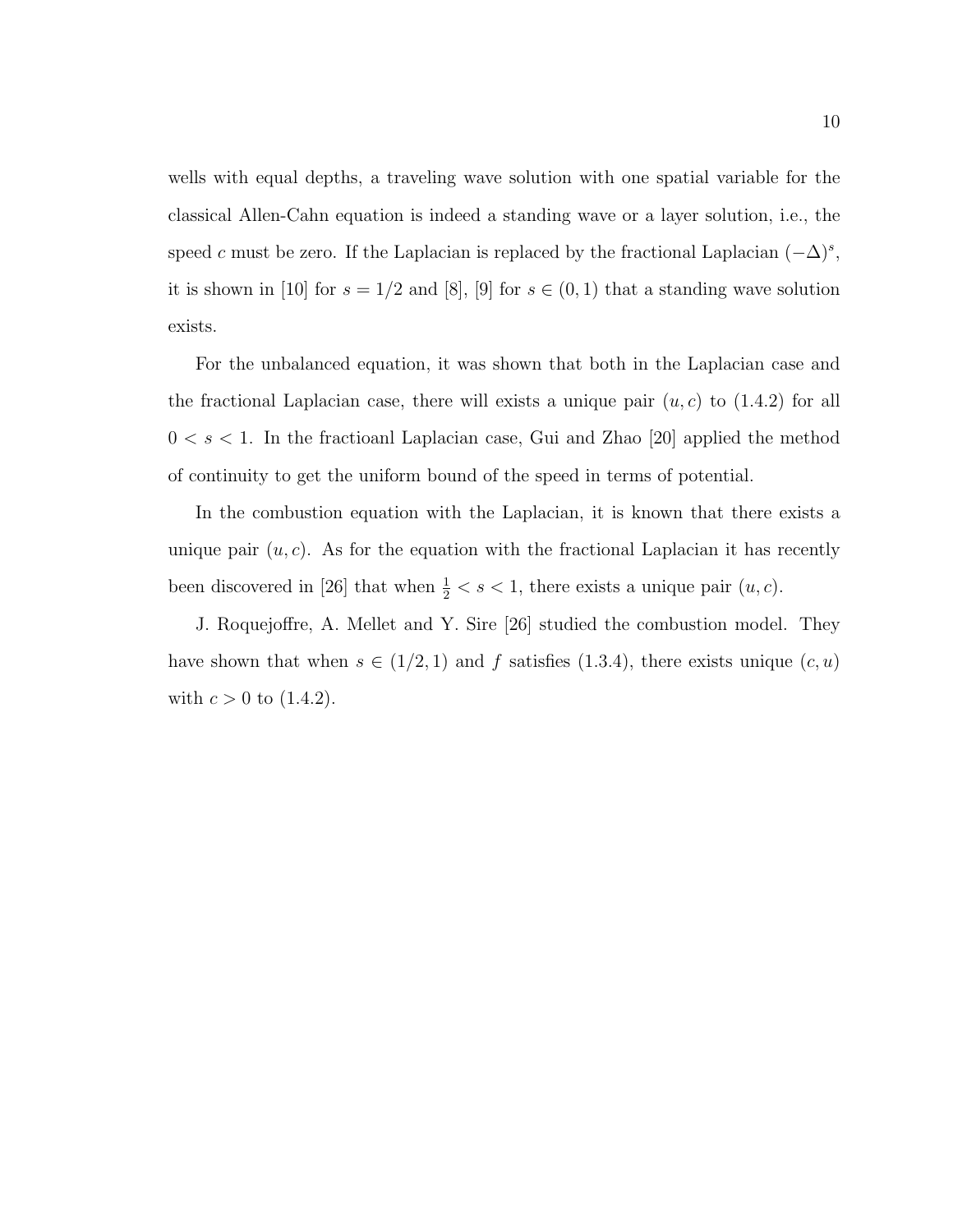## Chapter 2

## Traveling fronts to the reaction diffusion equations

### 2.1 Combustion and Fisher-KPP models

By a compactness argument, we know that if  $(1.4.2)$  has a solution  $u(x)$  then

$$
\lim_{|x| \to \infty} u'(x) = 0 \quad \text{and} \quad f(0) = f(1) = 0 \tag{2.1.1}
$$

Multiply  $u'(x)$  on both sides in (1.4.2) and integrate over  $\mathbb{R}$ , we can get the Hamiltonian identity as in [20]:

$$
c \int_{\mathbb{R}} |u'(x)|^2 \, dx = \int_0^1 f(u) \, du \tag{2.1.2}
$$

The nonlinear reaction term we consider here is the following.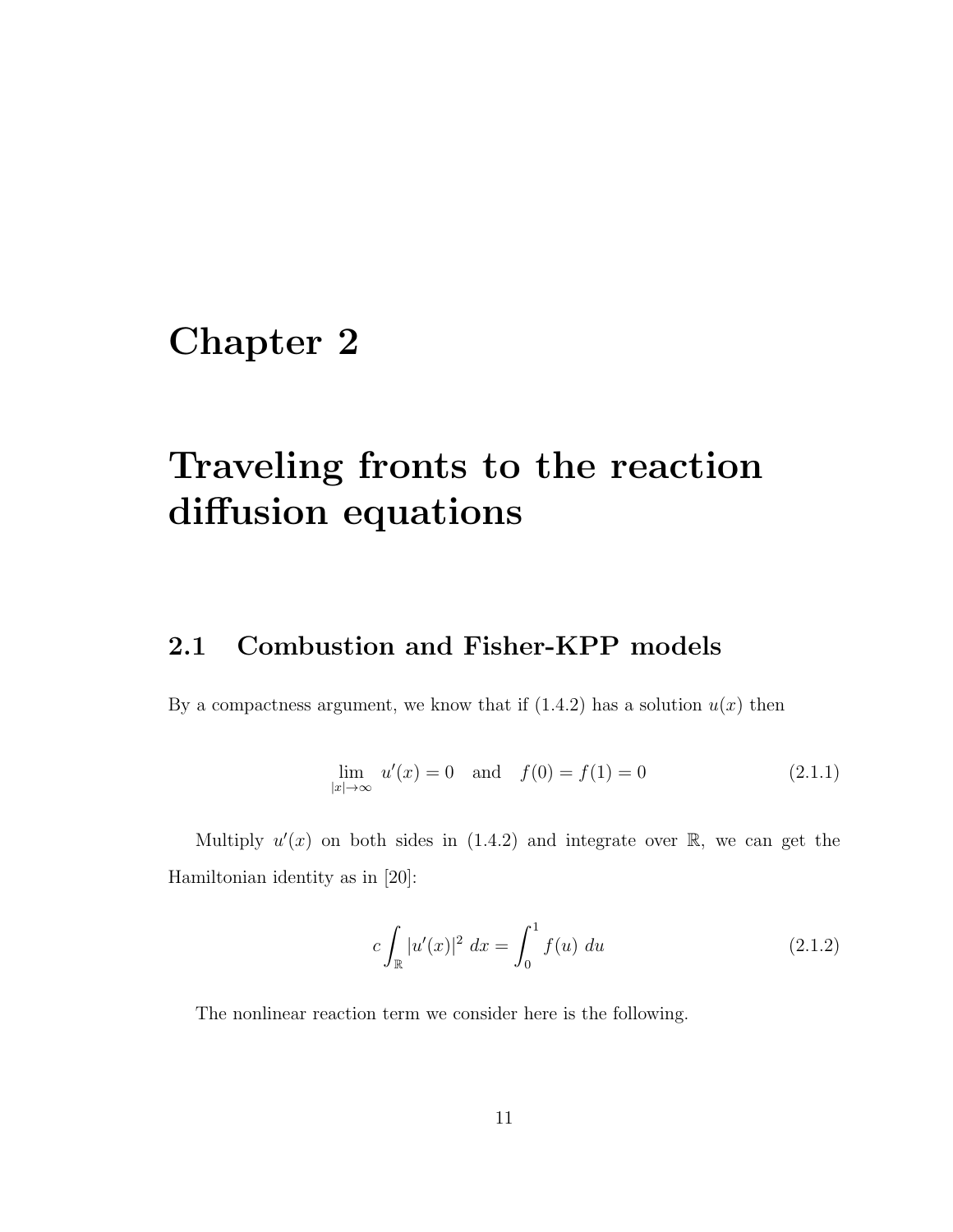There exists some  $\theta \in (0,1)$  such that  $f \in C^1(\mathbb{R})$  satisfies

$$
\int_0^1 f(u) \, du > 0, \qquad \text{and} \qquad f'(u) \ge 0, \quad \forall u \in (0, \theta]. \tag{2.1.3}
$$

In this section, we assume  $0 < s \leq 1/2$  and  $f \in C^1(\mathbb{R})$  satisfies condition (2.1.9). Assume that  $(c, u)$  is a solution to (1.4.2). By (2.1.2) and (2.1.9), we have  $c > 0$ .

Let  $\bar{u}$  be the s-harmonic extension of u on  $\mathbb{R}^2_+$ , that is,

$$
\overline{u}(x,y) = P_y * u(x), \quad \forall (x,y) \in \mathbb{R}^2_+.
$$
\n(2.1.4)

with

$$
P_y(x) = \frac{a_s y^{2s}}{[y^2 + x^2]^{\frac{1+2s}{2}}}, \quad \forall (x, y) \in \mathbb{R}_+^2 \quad \text{and} \quad a_s = \frac{\Gamma\left(\frac{1+2s}{2}\right)}{\pi^{\frac{1}{2}} \Gamma(s)}.
$$
 (2.1.5)

Let  $v(x, y) = \overline{u}_x(x, y) = P_y * u'(x)$  for all  $(x, y) \in \mathbb{R}^2_+$ , L. Caffarelli and L. Silvestre<sup>[11]</sup> proved that v satisfies

$$
\begin{cases}\n\operatorname{div}[y^{1-2s}\nabla v(x,y)] = 0, & \forall (x,y) \in \mathbb{R}^2_+, \\
\lim_{y \searrow 0} -d_s y^{1-2s} v_y(x,y) = (-\Delta)^s u'(x), & \forall x \in \mathbb{R}, \\
v(x,0) = u'(x), & \forall x \in \mathbb{R}.\n\end{cases}
$$

where  $d_s =$  $2^{1-2s}\Gamma(1-s)$  $\Gamma(s)$ .

By the standard maximal principle arguments, it is easy to see that  $u'(x) > 0$  for all  $x \in \mathbb{R}$  and  $\lim_{|x| \to \infty} u'(x) = 0$  (see, e.g., [26] and [20] ). Then we know that

$$
v(x, y) > 0
$$
,  $\forall (x, y) \in \overline{\mathbb{R}^2_+}$ , and  $\lim_{|(x,y)| \to \infty} v(x, y) = 0$ .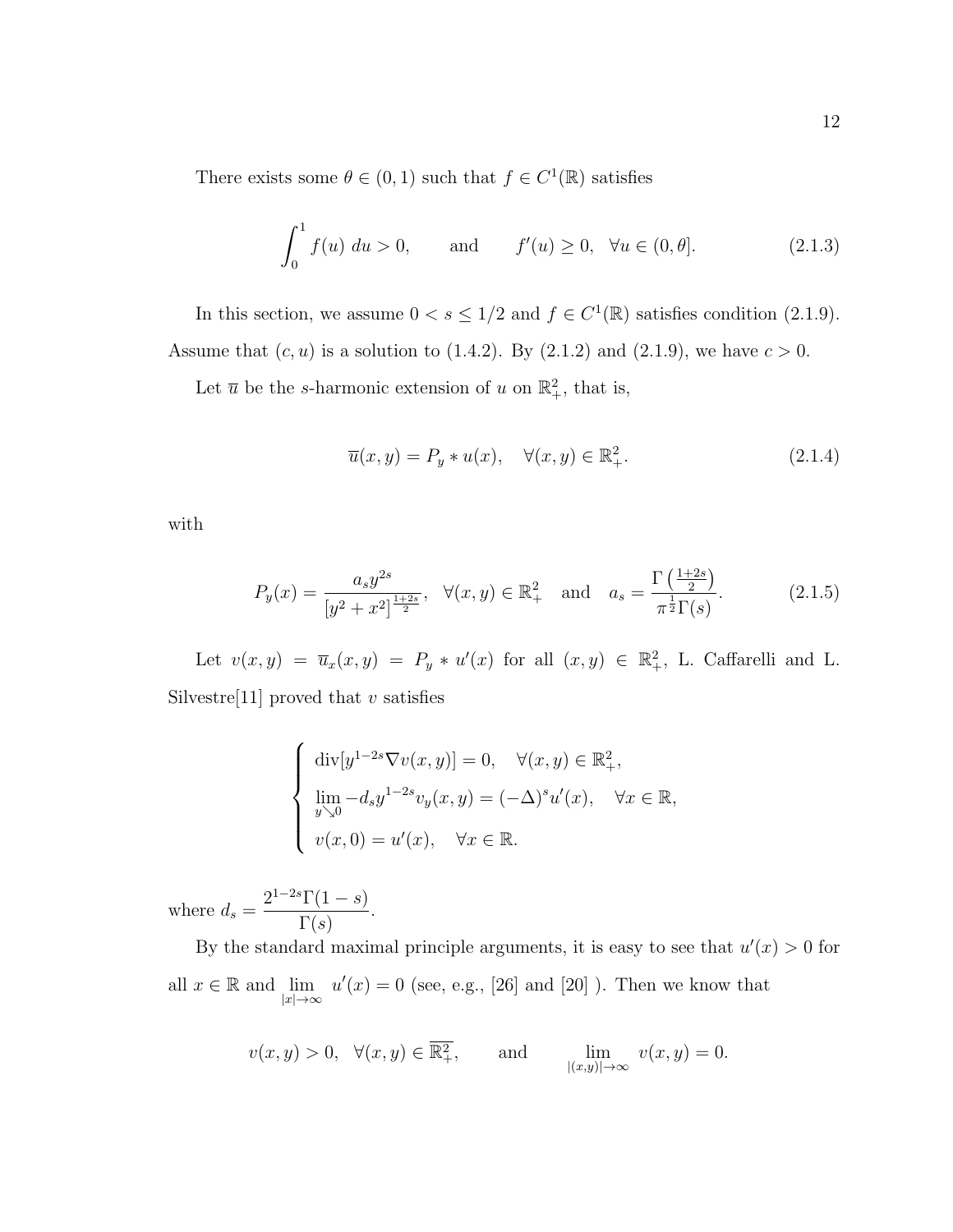By (1.4.2), without loss of generality, we can assume  $u(-1) = \theta$ . Since  $u'(x) > 0$ for all  $x \in \mathbb{R}$ , we have  $f'(u(x)) \geq 0$  for all  $x \leq -1$ . In summary, we know that v satisfies

$$
\begin{cases}\n\text{div}[y^{1-2s}\nabla v(x,y)] = 0, & \forall (x,y) \in \mathbb{R}^2_+, \\
\lim_{y \searrow 0} -d_s y^{1-2s} v_y(x,y) + c v_x(x,0) = f'(u(x))u'(x) \ge 0, & \forall x \le -1, \\
v(x,y) > 0, & \forall (x,y) \in \overline{\mathbb{R}^2_+} \quad \text{and} \quad \lim_{|(x,y)| \to \infty} v(x,y) = 0.\n\end{cases}
$$
\n(2.1.6)

Define the auxiliary function

$$
\varphi(x,y) = \frac{y^{2s}}{[x^2 + y^2]^{\frac{1+2s}{2}}} + \frac{sd_s}{c} \cdot \frac{1}{[x^2 + y^2]^{\frac{1}{2}}} \quad \forall x \le -1, \ y \ge 0.
$$

Direct computations tell us that for all  $x \le -1$  and all  $y \ge 0$ , we have

$$
\frac{sd_s}{c} \cdot \frac{1}{|(x,y)|} \leq \varphi(x,y) \ \leq \ \left(1 + \frac{sd_s}{c} \right) \cdot \frac{1}{|(x,y)|}
$$

Also we will be able to get the following estimates of the auxiliary function.

$$
\text{div } [y^{1-2s} \nabla \varphi(x, y)] = \frac{2s^2 d_s}{c} \cdot \frac{y^{1-2s}}{[x^2 + y^2]^{\frac{3}{2}}} \ge 0,
$$
\n
$$
\lim_{y \searrow 0} -d_s y^{1-2s} \varphi_y(x, y) = d_s \lim_{y \searrow 0} \left[ \frac{y^2 - 2sx^2}{[x^2 + y^2]^{\frac{3}{2} + s}} + \frac{sd_s}{c} \cdot \frac{y^{2-2s}}{[x^2 + y^2]^{\frac{3}{2}}} \right] = -\frac{2sd_s}{|x|^{1+2s}},
$$
\n
$$
\varphi_x(x, 0) = \frac{sd_s}{c} \cdot \frac{1}{|x|^2}.
$$

Since  $0 < s \leq \frac{1}{2}$  $\frac{1}{2}$ , we have  $\frac{1}{|x|^2} \leq \frac{1}{|x|^{1-2}}$  $\frac{1}{|x|^{1+2s}}$  for all  $x \leq -1$ . Hence for all  $x \leq -1$ , we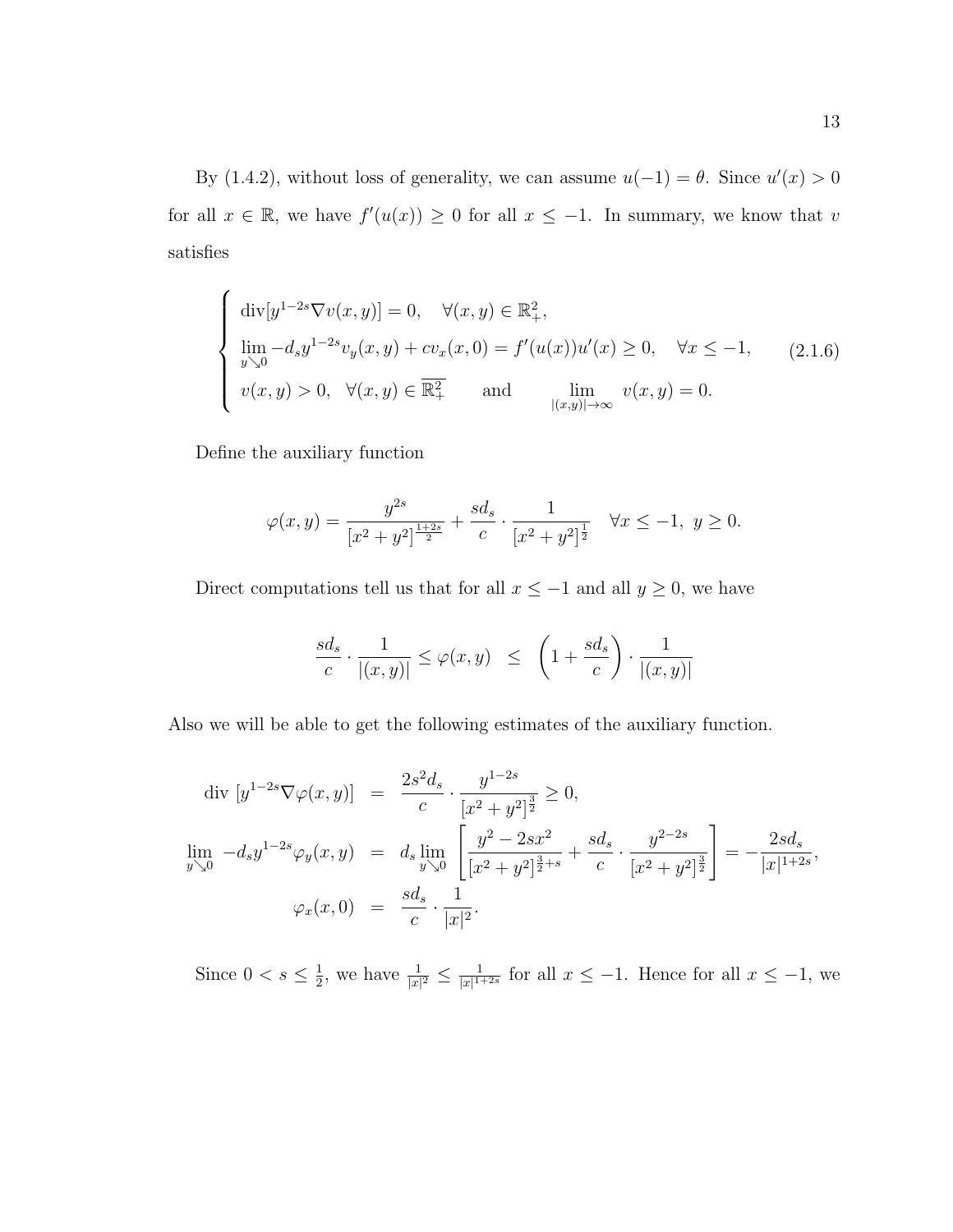have

$$
\lim_{y \searrow 0} -d_s y^{1-2s} \varphi_y(x, y) + c \varphi_x(x, 0) = -\frac{2s d_s}{|x|^{1+2s}} + \frac{s d_s}{|x|^2} \n\le -\frac{2s d_s}{|x|^{1+2s}} + \frac{s d_s}{|x|^{1+2s}} \n= -\frac{s d_s}{|x|^{1+2s}} \n< 0.
$$

For any  $\delta > 0$ , let  $w_{\delta}(x, y) = v(x, y) - \delta \varphi(x, y)$  for all  $x \le -1$  and all  $y \ge 0$ , then  $w_\delta$  satisfies

$$
\begin{cases}\n\operatorname{div}[y^{1-2s}\nabla w_{\delta}(x,y)] \leq 0, & \forall x \leq -1, y > 0, \\
\lim_{y \searrow 0} -d_{s}y^{1-2s}D_{y}w_{\delta}(x,y) + cD_{x}w_{\delta}(x,0) \geq 0, & \forall x \leq -1, \\
\lim_{|(x,y)| \to \infty} w_{\delta}(x,y) = 0.\n\end{cases}
$$
\n(2.1.7)

**Lemma 2.1.1.** There exists some  $\delta_0 > 0$  such that  $w_{\delta_0}(-1, y) \ge 0$  for all  $y \ge 0$ .

Proof. First we see that

$$
\lim_{y \to \infty} \frac{\varphi(-1, y)}{\frac{y^{2s}}{[1+y^2]^{\frac{1+2s}{2}}}} = \lim_{y \to \infty} \frac{\frac{y^{2s}}{[1+y^2]^{\frac{1+2s}{2}}} + \frac{sd_s}{c} \cdot \frac{1}{[1+y^2]^{\frac{1}{2}}}}{\frac{y^{2s}}{[1+y^2]^{\frac{1+2s}{2}}}} = 1 + \frac{sd_s}{c} < \infty.
$$

Since  $u'(x) > 0$  for all  $x \in \mathbb{R}$ , then  $u(0) > u(-1)$ , which implies that there exists some constant  $B_1 > 0$  such that

$$
a_s[u(0) - u(-1)] \cdot \frac{y^{2s}}{[1+y^2]^{\frac{1+2s}{2}}} \ge B_1\varphi(-1, y), \quad \forall y \ge 1.
$$
 (2.1.8)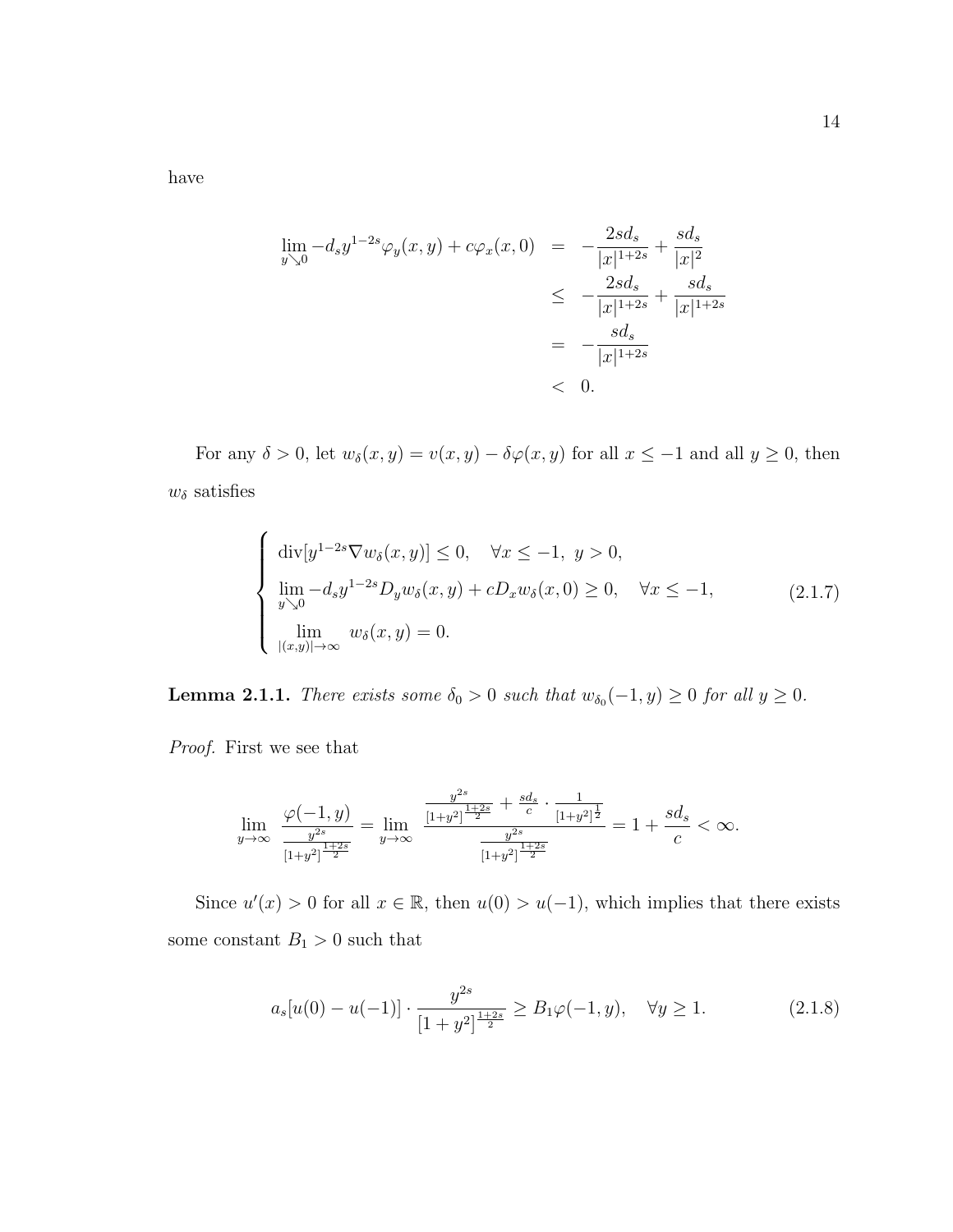Since  $v(x, y) = P_y * u'(x)$  for all  $(x, y) \in \mathbb{R}^2_+$ , by  $(2.1.5)$ , for all  $y \ge 1$  we have

$$
v(-1, y) = \int_{\mathbb{R}} \frac{a_s y^{2s}}{[(-1 - x)^2 + y^2]^{\frac{1+2s}{2}}} \cdot u'(x) dx
$$
  
\n
$$
\geq \frac{a_s y^{2s}}{[1 + y^2]^{\frac{1+2s}{2}}} \int_{-1}^{0} u'(x) dx
$$
  
\n
$$
= a_s[u(0) - u(-1)] \cdot \frac{y^{2s}}{[1 + y^2]^{\frac{1+2s}{2}}}
$$
  
\n
$$
\geq B_1 \varphi(-1, y).
$$

On the other hand, since  $v(x, y) > 0$  for all  $(x, y) \in \overline{\mathbb{R}^2_+}$ , so there exists some  $B_2 > 0$  such that

$$
\inf_{0 \le y \le 1} v(-1, y) \ge B_2 \cdot \sup_{0 \le y \le 1} \varphi(-1, y).
$$

Let  $\delta_0 = \min\{B_1, B_2\} > 0$ , we know that

$$
w_{\delta_0}(-1, y) \ge 0, \quad \forall y \ge 0.
$$

 $\Box$ 

**Lemma 2.1.2.** For the above  $\delta_0$  in Lemma 2.1.1, there holds that

$$
w_{\delta_0}(x, y) \ge 0, \quad \forall x \le -1, \ y \ge 0.
$$

*Proof.* Assume  $w_{\delta_0}(x_0, y_0) < 0$  for some  $x_0 \leq -1$  and some  $y_0 \geq 0$ . Since  $w_{\delta_0}(x, y) \to$ 0, as  $|(x, y)| \rightarrow \infty$ , by Lemma 2.1.1, we know that there exists some  $x_1 < -1$  and some  $y_1 \geq 0$  such that

$$
w_{\delta_0}(x_1, y_1) = \inf_{x \le -1, y \ge 0} w_{\delta_0}(x, y) < 0.
$$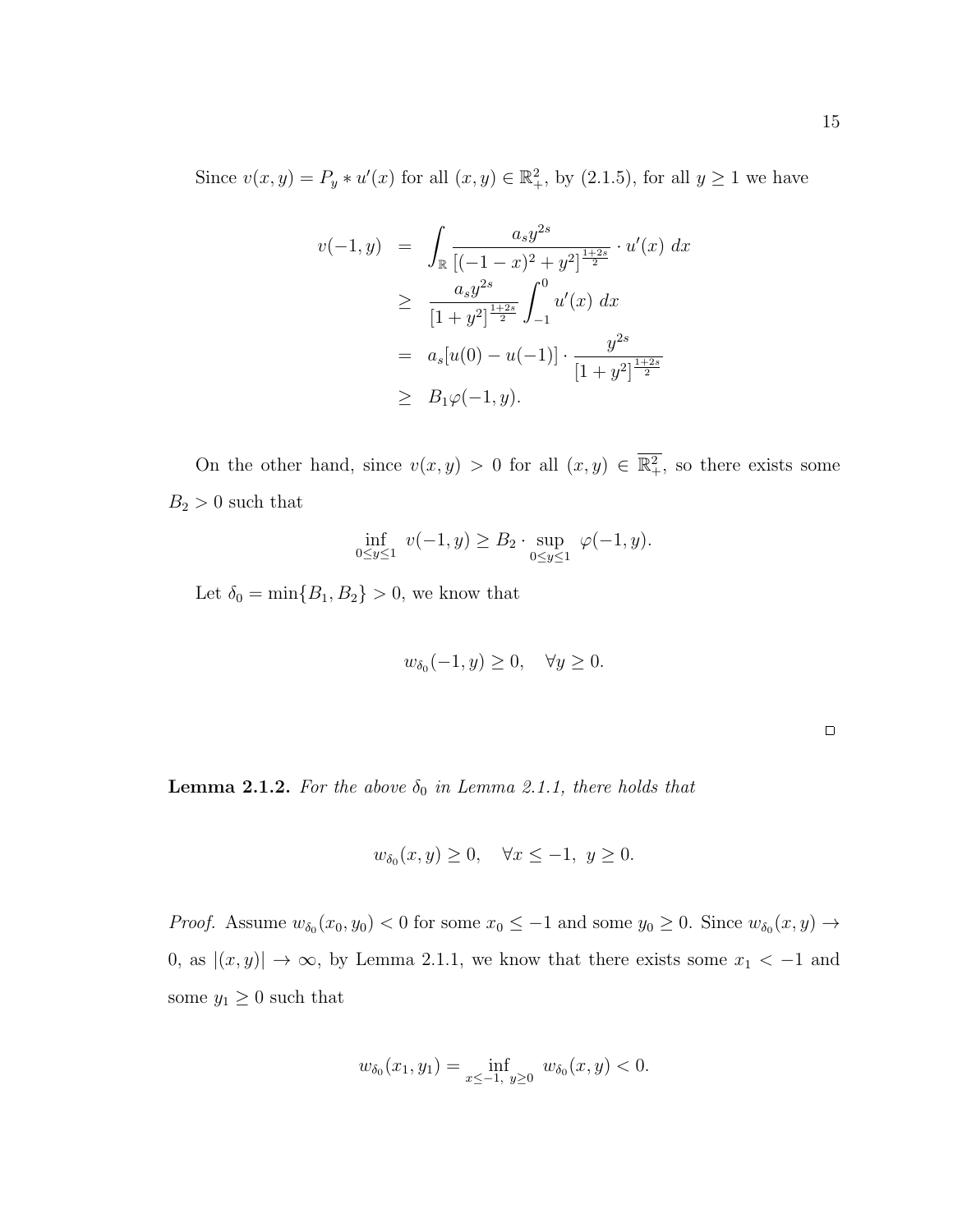By the strong maximum principle for uniformly elliptic equations, we know that  $y_1=0.$  Applying Hopf lemma as in [8], we have

$$
\lim_{y \searrow 0} -d_s y^{1-2s} D_y w_{\delta_0}(x_1, y) < 0.
$$

Since  $x_1$  is an interior minimum of  $w_{\delta_0}(x,0)$  in  $x < -1$ , then we have

$$
D_x w_{\delta_0}(x_1,0)=0
$$

. By (2.1.7), we get

$$
\lim_{y \searrow 0} -d_s y^{1-2s} D_y w_{\delta_0}(x_1, y) = \lim_{y \searrow 0} -d_s y^{1-2s} D_y w_{\delta_0}(x_1, y) + c D_x w_{\delta_0}(x_1, 0) \ge 0.
$$

We get a contradiction. Therefore

$$
w_{\delta_0}(x, y) \ge 0, \quad \forall x \le -1, \ y \ge 0.
$$

Now we provide the first theorem regarding to the existence of the traveling front of (1.4.2).

**Theorem 2.1.3.** Suppose that there exists some  $\theta \in (0,1)$  such that  $f \in C^1(\mathbb{R})$ satisfies

$$
\int_0^1 f(u) \, du > 0, \qquad \text{and} \qquad f'(u) \ge 0, \quad \forall u \in (0, \theta]. \tag{2.1.9}
$$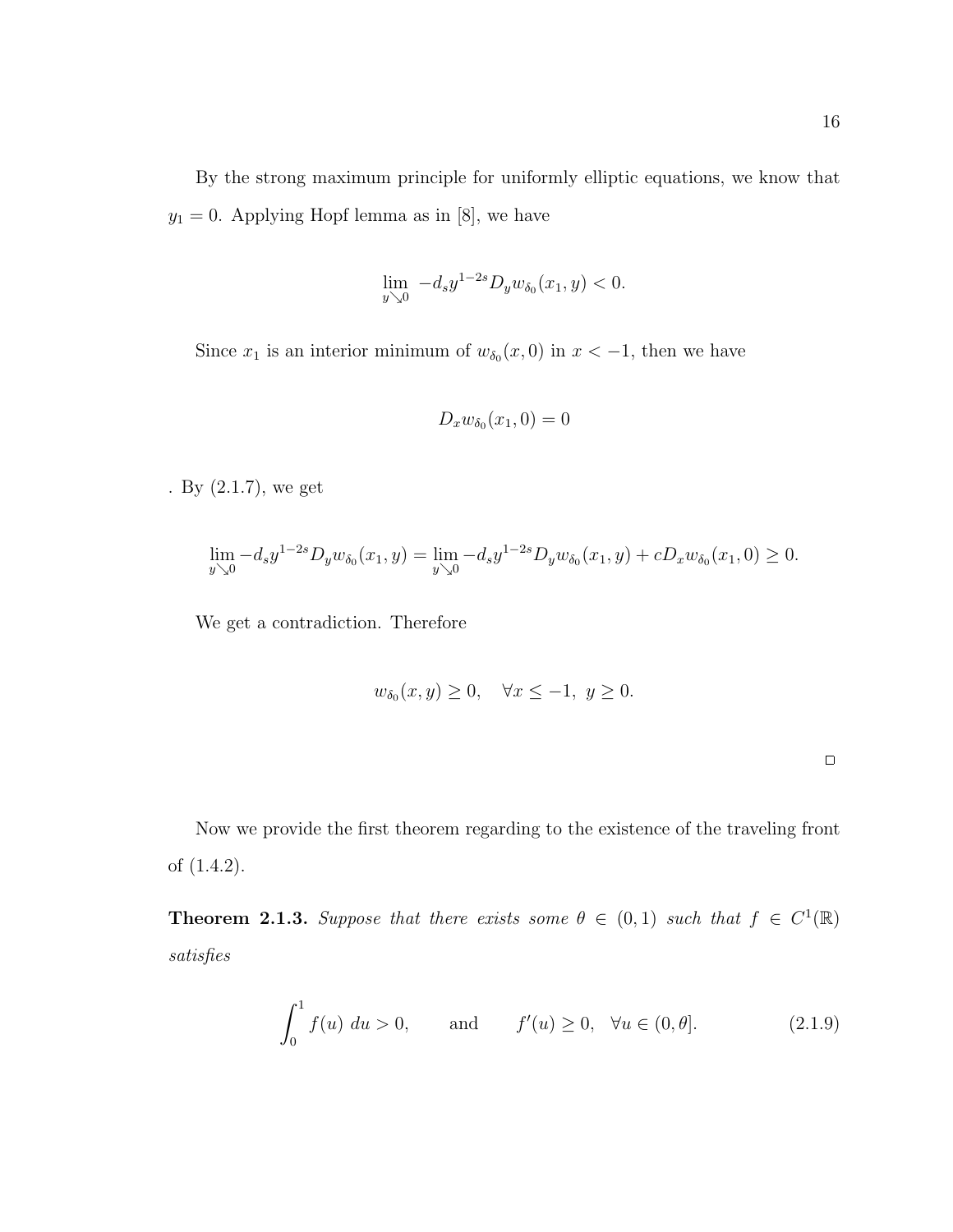Then there is no solution to  $(1.4.2)$  if  $0 < s \leq \frac{1}{2}$  $\frac{1}{2}$ .

This theorem applies to the combustion model. For the Fisher-KPP model, i.e,  $f \in C^1(\mathbb{R})$  satisfies

$$
f(u) > 0 = f(0) = f(1), \quad \forall u \in (0, 1), \qquad f'(0) > 0, \qquad \text{and} \qquad f'(1) < 0
$$
(2.1.10)

Theorem 2.1.3 implies that if  $0 < s \leq 1/2$ , (1.4.2) has no solution.

*Proof.* Assume  $(c, u)$  is a solution to  $(1.4.2)$ . By Lemma 2.1.5, we know that

$$
w_{\delta_0}(x,0) \ge 0, \quad \forall x \le -1.
$$

Since  $\varphi(x,0) \geq \frac{sd_s}{x}$ c  $\cdot \frac{1}{1}$  $|x|$ for all  $x \leq -1$ , we know that

$$
u'(x) \ge \frac{\delta_0 s d_s}{c} \cdot \frac{1}{|x|}, \quad \forall x \le -1.
$$

On the other hand, we know that  $\int$ R  $u'(x)$  dx = 1. This is a contradiction which implies that there is no solution to (1.4.2).

 $\hfill \square$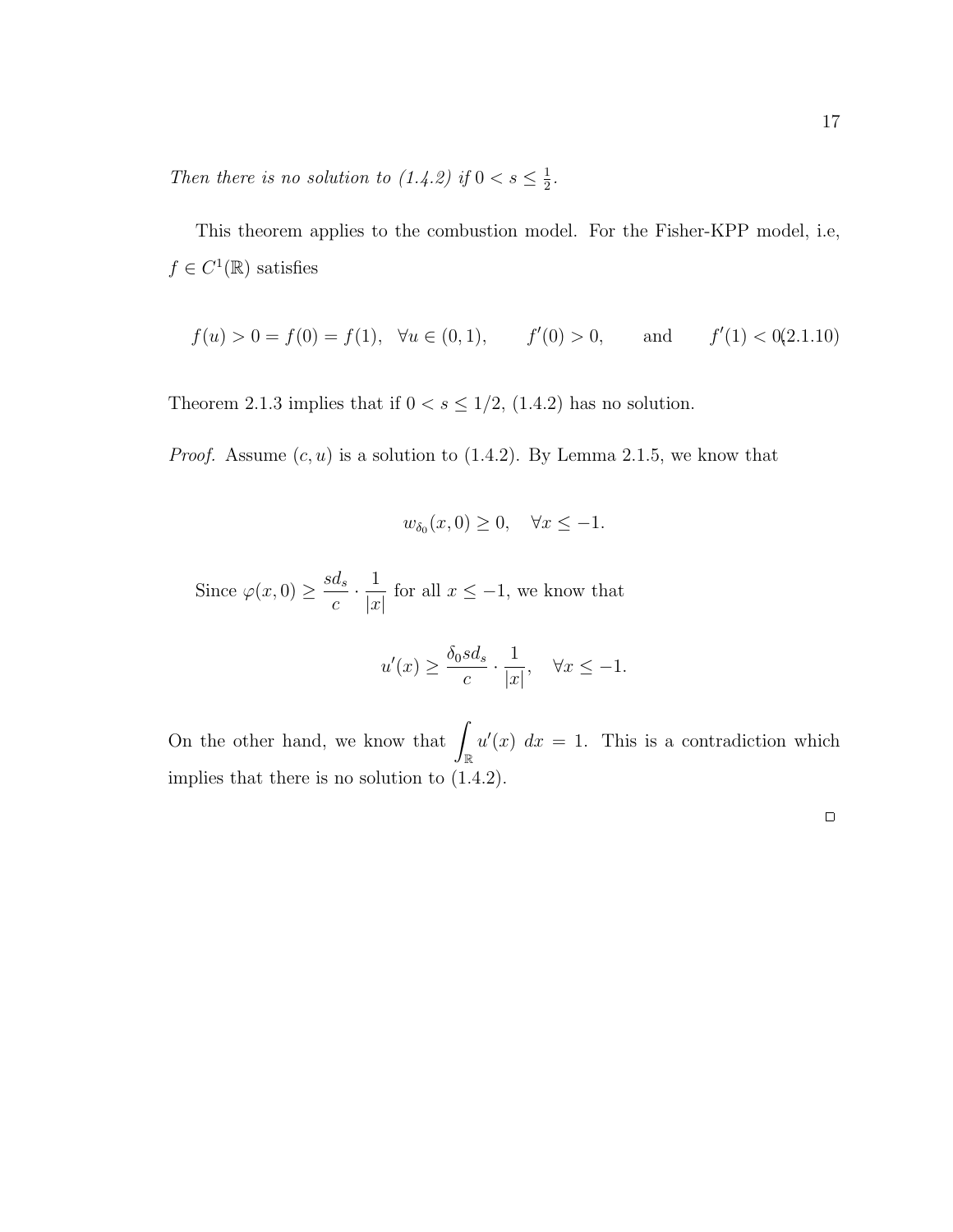### 2.2 Generalized Fisher-KPP model

In this section, we assume there exists some  $\theta \in (0,1)$ ,  $0 < p < \infty$ ,  $A_1 > 0$  and  $A_2 > 0$  such that

$$
\begin{cases}\nf(u) > 0 = f(0) = f(1), \quad \forall u \in (0, 1), \\
A_1 u^p \le f(u) \le A_2 u^p, \quad \forall u \in [0, \theta], \\
f'(u) \ge A_1 u^{p-1}, \quad \forall u \in (0, \theta).\n\end{cases} \tag{2.2.1}
$$

One example for (2.2.1) is the following:

$$
f(u) = u^p(1-u), \quad \forall u \in \mathbb{R},
$$

where  $p > 0$  is the reaction power.

Our goal is to find the critical exponent  $s = s(p)$  such that a solution of (1.4.2) exists if and only if  $1 > s \geq s(p)$ . In this section, we provide the proof of nonexistence of solutions for  $(1.4.2)$  when  $s < s(p)$  by studying the asymptotics of solutions related to (1.4.2). By Theorem 2.1.3, it is readily seen that the solution to (1.4.2) does not exist when  $0 < s \leq 1/2$ . Later, we shall discuss the existence of solutions to (1.4.2) by a similar argument as in [26].

The following lemma is important in the proof of nonexistence, and has already been proven in [26]. For completeness, we list the proof here.

**Lemma 2.2.1.** Let  $\frac{1}{2} < s < 1$  and  $u \in C^2(\mathbb{R})$  such that  $\lim_{|x| \to \infty} u'(x) = 0$  and  $\lim_{x \to \pm \infty} u(x) = L^{\pm}$  for some  $L^{-}, L^{+} \in \mathbb{R}$ , then we have

$$
\lim_{R \to \infty} \int_{-R}^{R} (-\Delta)^s u(y) \, dy = 0.
$$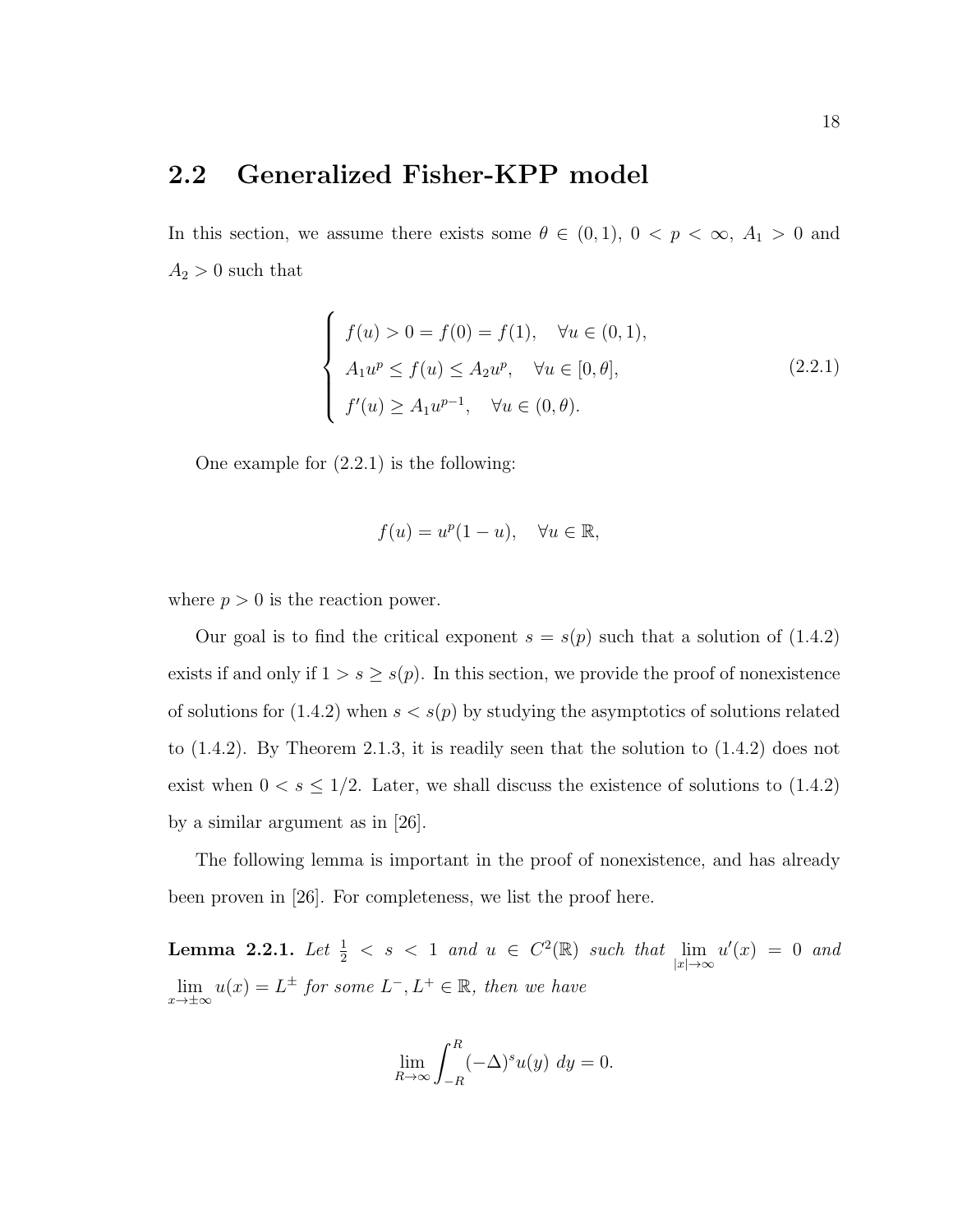*Proof.* For any  $R > 0$ , we have

$$
\int_{-R}^{R} (-\Delta)^{s} u(y) dy = C_{1,s} \left[ \int_{-R}^{R} \int_{|w| \ge 1} \frac{u(y) - u(y + w)}{|w|^{1+2s}} dw dy + \int_{-R}^{R} (\text{P.V.}) \int_{|w| < 1} \frac{u(y) - u(y + w)}{|w|^{1+2s}} dw dy \right]
$$
\n
$$
= C_{1,s} \left[ \int_{-R}^{R} \int_{|w| \ge 1} \frac{u(y) - u(y + w)}{|w|^{1+2s}} dw dy - \int_{-R}^{R} \int_{|w| < 1} \frac{u(y + w) - u(y) - u'(y)w}{|w|^{1+2s}} dw dy \right].
$$

For  $\int^R$  $-R$ Z  $|w|\geq 1$  $u(y) - u(y+w)$  $\frac{1}{|w|^{1+2s}}$  dwdy, since  $\frac{1}{2} < s$ , by Fubini-Tonelli's theorem

and the dominated convergence theorem, we know that

$$
\int_{-R}^{R} \int_{|w| \ge 1} \frac{u(y) - u(y + w)}{|w|^{1+2s}} \, dw \, dy = - \int_{-R}^{R} \int_{|w| \ge 1} \int_{0}^{1} \frac{u'(y + tw) \cdot w}{|w|^{1+2s}} \, dt \, dw \, dy
$$
\n
$$
= - \int_{|w| \ge 1} \frac{w}{|w|^{1+2s}} \int_{0}^{1} \int_{-R}^{R} u'(y + tw) \, dy \, dt \, dw
$$
\n
$$
= - \int_{|w| \ge 1} \frac{w}{|w|^{1+2s}} \int_{0}^{1} [u(R + tw) - u(-R + tw)] \, dt \, dw
$$
\n
$$
\to \int_{|w| \ge 1} \frac{w}{|w|^{1+2s}} \cdot (L^{-} - L^{+}) \, dt \, dw = 0,
$$
\nas  $R \to \infty$ 

For  $\int^R$  $-R$ Z  $|w|$  < 1  $u(y + w) - u(y) - u'(y)w$  $\frac{d^2(y)}{|w|^{1+2s}}$  dwdy, since  $s < 1$ , by Fubini-Tonelli's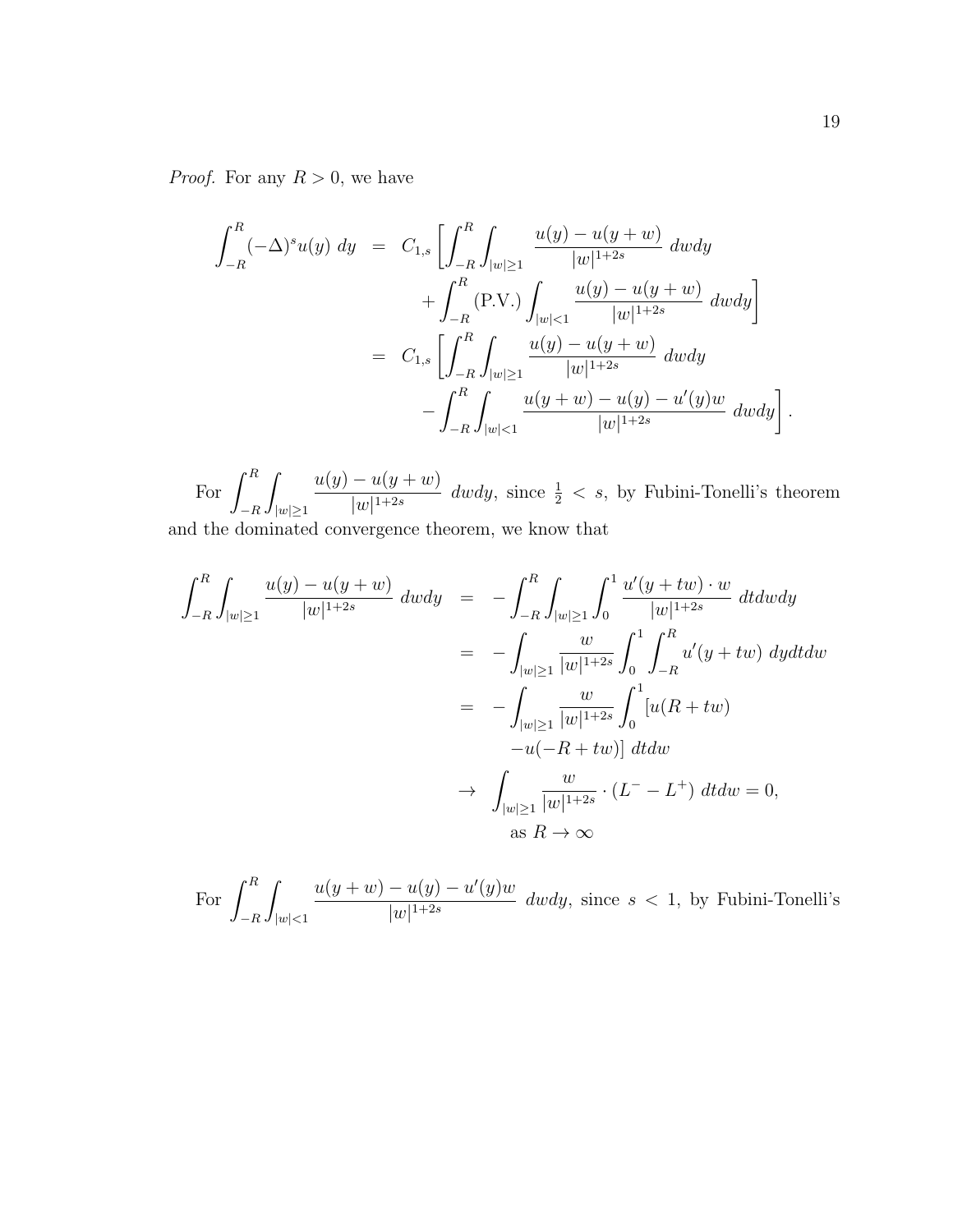theorem and the dominated convergence theorem, we know that

$$
\int_{-R}^{R} \int_{|w|<1} \frac{u(y+w) - u(y) - u'(y)w}{|w|^{1+2s}} dw dy
$$
\n
$$
= \int_{-R}^{R} \int_{|w|<1} \int_{0}^{1} \int_{0}^{1} \frac{1}{|w|^{2s-1}} \cdot u''(y+rtw) dr dt dw dy
$$
\n
$$
= \int_{|w|\leq 1} \frac{1}{|w|^{2s-1}} \int_{0}^{1} \int_{0}^{1} \int_{-R}^{R} u''(y+rtw) dy dr dt dw
$$
\n
$$
= \int_{|w|\leq 1} \frac{1}{|w|^{2s-1}} \int_{0}^{1} \int_{0}^{1} [u'(R+rtw) - u'(-R+rtw)] dr dt dw
$$
\n
$$
\to 0, \text{ as } R \to \infty.
$$

Therefore, we can conclude that 
$$
\int_{-R}^{R} (-\Delta)^s u(y) dy \to 0
$$
, as  $R \to \infty$ .

**Remark 2.2.2.** If  $(c, u)$  is a solution to  $(1.4.2)$ , since  $u' \in L^1(\mathbb{R})$ , by Lemma 2.2.1 and  $f(u) \geq 0$  for all  $u \in [0,1]$  we know that  $f(u) \in L^1(\mathbb{R})$ . In particular, if we know that there exists some constants  $C > 0$  and  $r > 0$  such that

$$
u'(x) \ge \frac{C}{|x|^r}, \quad \forall x \le -1,
$$

then we have  $r > 1$  by the integrability of u'. On the other hand, by (2.2.1), we know that  $f(u(x)) \geq A \left( \frac{C}{x-1} \right)$  $\frac{C}{r-1} \cdot \frac{1}{|x|^r}$  $\frac{1}{|x|^{r-1}}$  for all  $x \leq -1$ . Hence it necessarily holds that  $(r-1)p > 1, i.e., r > \frac{p+1}{p}.$ 

In the following, we assume that  $(c, u)$  is a solution to  $(1.4.2)$  with  $c > 0$  and  $u(-1) = \theta$ . Let  $\overline{u}$  be the s-harmonic extension of u on  $\mathbb{R}^2_+$  and  $v(x, y) = \overline{u}_x(x, y) =$  $P_y * u'(x)$  for all  $(x, y) \in \mathbb{R}^2_+$ , by the same discussion as in section ??, we know that

 $\Box$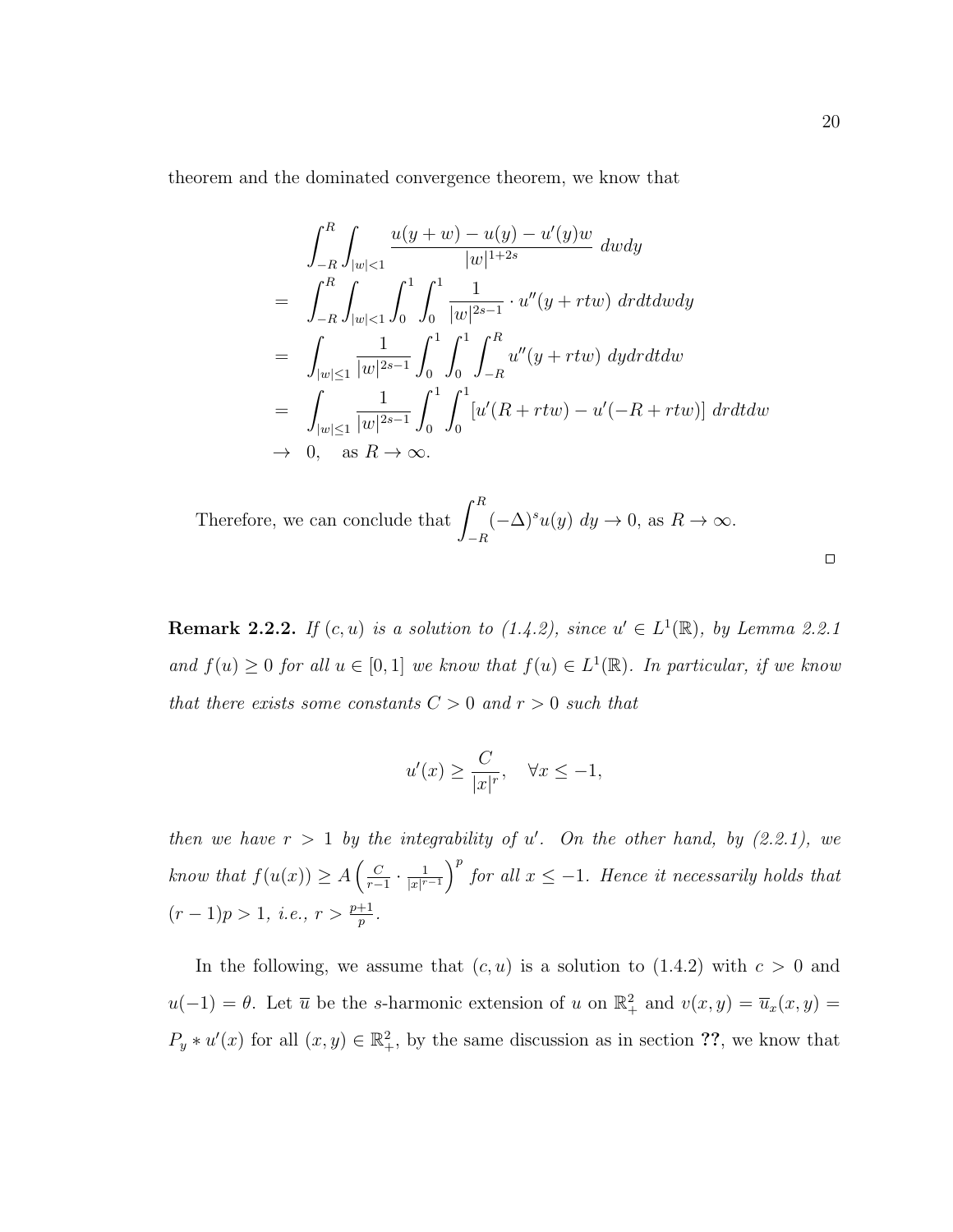$\upsilon$  satisfies

$$
\begin{cases}\n\operatorname{div}[y^{1-2s}\nabla v(x,y)] = 0, & \forall (x,y) \in \mathbb{R}^2_+, \\
\lim_{y \searrow 0} -d_s y^{1-2s} v_y(x,y) + c v_x(x,0) = f'(u(x)) u'(x), & \forall x \in \mathbb{R}, \\
v(x,y) > 0, & \forall (x,y) \in \overline{\mathbb{R}^2_+}, \quad \text{and} \quad \lim_{\substack{|(x,y)| \to \infty}} v(x,y) = 0.\n\end{cases}
$$
\n(2.2.2)

For any  $\alpha \in [1, 2s]$  and  $\beta > 0$ , we consider the axillary functions

$$
\varphi_{\alpha,\beta}(x,y) = \frac{y^{2s}}{[x^2 + y^2]^{\frac{1+2s}{2}}} + \frac{2\beta sd_s}{\alpha c} \cdot \frac{1}{[x^2 + y^2]^{\frac{\alpha}{2}}}, \qquad \forall x \le -1, \ y \ge 0.
$$

By direct computations, for all  $x\leq -1$  and all  $y\geq 0$  we know that

$$
\frac{2\beta sd_s}{2sc} \cdot \frac{1}{[x^2 + y^2]^{\frac{\alpha}{2}}} \leq \varphi_{\alpha,\beta}(x,y) \leq \left(1 + \frac{2\beta sd_s}{\alpha c}\right) \cdot \frac{1}{|(x,y)|},
$$
  
\ndiv  $[y^{1-2s} \nabla \varphi_{\alpha,\beta}(x,y)] = \frac{2\beta sd_s}{c} \cdot \frac{(2s - 1 + \alpha)y^{1-2s}}{[x^2 + y^2]^{\frac{\alpha+2}{2}}} \geq 0,$   
\n
$$
\lim_{y \searrow 0} -d_s y^{1-2s} D_y \varphi_{\alpha,\beta}(x,y) = d_s \lim_{y \searrow 0} \left[ \frac{y^2 - 2sx^2}{[x^2 + y^2]^{\frac{3}{2}+s}} + \frac{2\beta sd_s}{c} \cdot \frac{y^{2-2s}}{[x^2 + y^2]^{\frac{\alpha+2}{2}}}\right]
$$
\n
$$
= -\frac{2sd_s}{|x|^{1+2s}},
$$

Also we get

$$
D_x \varphi_{\alpha,\beta}(x,0) = \frac{2\beta s d_s}{c} \cdot \frac{1}{|x|^{1+\alpha}}.
$$

Hence for all  $x \le -1$ , we have

$$
\lim_{y \searrow 0} \ -d_s y^{1-2s} D_y \varphi_{\alpha,\beta}(x, y) + c D_x \varphi_{\alpha,\beta}(x, 0) \ = \ -\frac{2s d_s}{|x|^{1+2s}} + \frac{2\beta s d_s}{|x|^{1+\alpha}}.
$$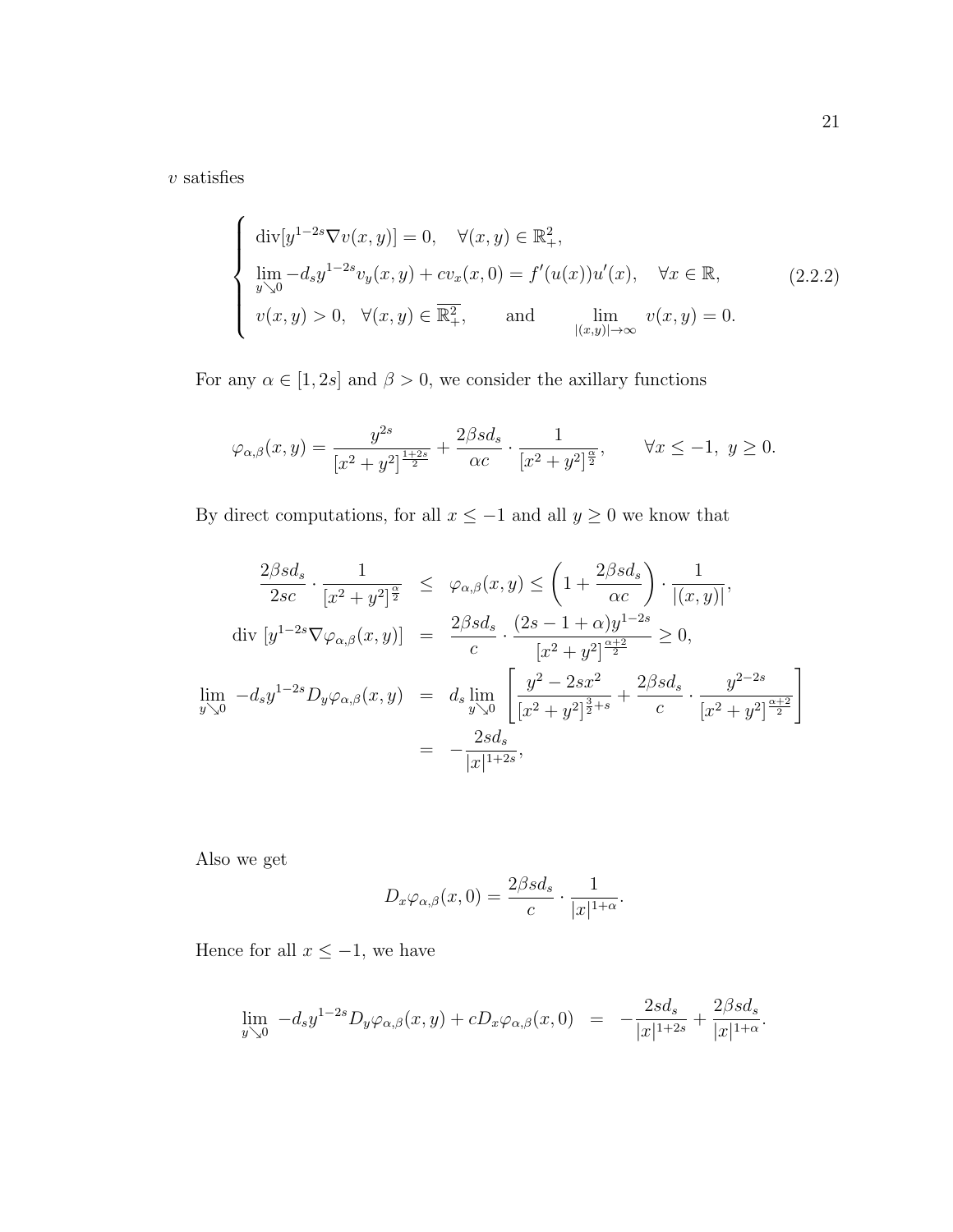For any  $\delta \in (0,1)$ , let

$$
w_{\delta,\alpha,\beta}(x,y) = v(x,y) - \delta\varphi_{\alpha,\beta}(x,y), \quad \forall x \le -1, \ y \ge 0.
$$

Then  $w_{\delta,\alpha,\beta}$  satisfies

$$
\begin{cases}\n\operatorname{div}[y^{1-2s}\nabla w_{\delta,\alpha,\beta}(x,y)] \leq 0, & \forall x \leq -1, y > 0, \\
\lim_{y \searrow 0} -d_s y^{1-2s} D_y w_{\delta,\alpha,\beta}(x,y) + c D_x w_{\delta,\alpha,\beta}(x,0) = \\
f'(u(x))u'(x) - \frac{2\delta\beta s d_s}{|x|^{1+\alpha}} + \frac{2\delta s d_s}{|x|^{1+2s}}, & \forall x \leq -1, \\
\lim_{|(x,y)| \to \infty} w_{\delta,\alpha,\beta}(x,y) = 0.\n\end{cases}
$$
\n(2.2.3)

**Lemma 2.2.3.** For any fixed  $\alpha \in [1, 2s]$  and  $\beta > 0$ , for all  $\delta \in (0, 1]$ , if we have

$$
f'(u(x))u'(x) - \frac{2\delta\beta sd_s}{|x|^{1+\alpha}} + \frac{2\delta sd_s}{|x|^{1+2s}} \ge 0, \quad \forall x \le -1,
$$

then there exists some constant  $C > 0$  such that

$$
u'(x) \ge \frac{C}{|x|^{\alpha}},
$$
 and  $u(x) \ge \frac{C}{|x|^{\alpha-1}},$   $\forall x \le -1.$ 

*Proof.* Since  $\alpha \geq 1$ , we know that  $\frac{1}{1}$  $\frac{1}{[1 + y^2]^{\frac{\alpha}{2}}} \leq \frac{1}{[1 + y^2]^{\frac{\alpha}{2}}}$  $\frac{1}{(1+y^2)^{\frac{1}{2}}}$  for all  $y \ge 0$ . By taking the limit of the ratio, one can get

$$
\lim_{y \to \infty} \frac{\varphi_{\alpha,\beta}(-1,y)}{\frac{y^{2s}}{[1+y^2]^{\frac{1+2s}{2}}}} \leq \lim_{y \to \infty} \frac{\frac{y^{2s}}{[1+y^2]^{\frac{1+2s}{2}}} + \frac{2\alpha\beta s d_s}{c} \cdot \frac{1}{[1+y^2]^{\frac{1}{2}}}}{\frac{y^{2s}}{[1+y^2]^{\frac{1+2s}{2}}}} = 1 + \frac{2\alpha\beta s d_s}{c} > 0.
$$

By the same arguments as in Lemma 2.1.1 and Lemma 2.1.2, we know that there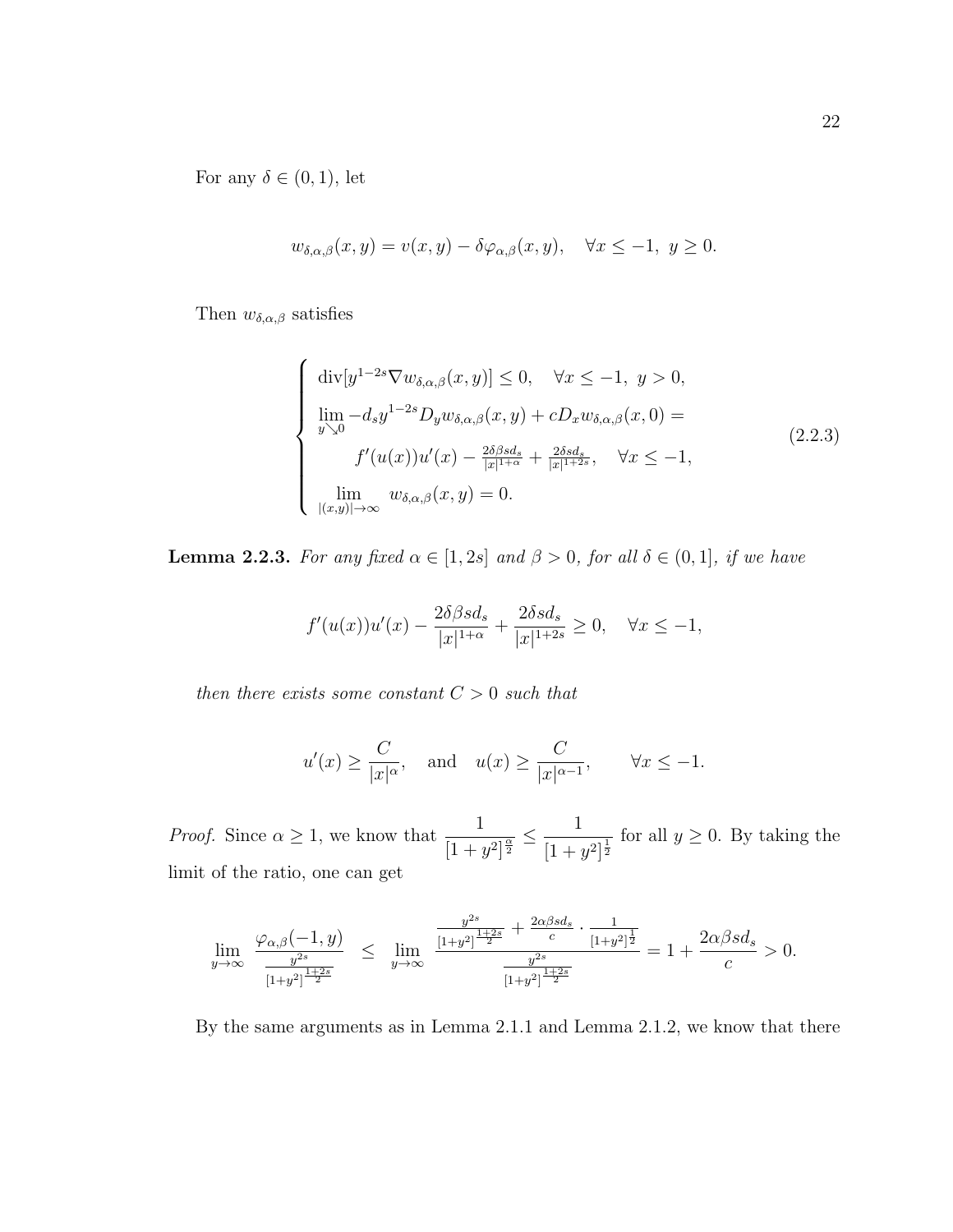exists some small  $\delta_0 > 0$  such that

$$
w_{\delta_0, \alpha, \beta}(x, y) \ge 0, \quad \forall x \le -1, \ y \ge 0.
$$
  
Since  $\varphi_{\alpha, \beta}(x, 0) \ge \frac{2\beta s d_s}{c} \cdot \frac{1}{|x|^{\alpha}}$  for all  $x \le -1$ , we have  

$$
u'(x) = v(x, 0) \ge \frac{2\delta_0 \beta s d_s}{c} \cdot \frac{1}{|x|^{\alpha}}, \quad \forall x \le -1.
$$

**Lemma 2.2.4** (Initial Asymptotic Rate). There exists some constant  $C_0 > 0$  such that

$$
u'(x) \ge \frac{C_0}{|x|^{2s}},
$$
 and  $u(x) \ge \frac{C_0}{|x|^{2s-1}},$   $\forall x \le -1.$ 

*Proof.* Let  $\alpha = 2s$  and  $\beta = 1$  in Lemma 2.2.3. Observe that

$$
f'(u(x))u'(x) - \frac{2\delta\beta sd_s}{|x|^{1+\alpha}} + \frac{2\delta sd_s}{|x|^{1+2s}} = f'(u(x))u'(x) - \frac{2\delta sd_s}{|x|^{1+2s}} + \frac{2\delta sd_s}{|x|^{1+2s}}
$$
  
=  $f'(u(x))u'(x) \ge 0, \quad \forall x \le -1.$ 

Then Lemma 2.2.3 leads to the conclusion.

Remark 2.2.5. Lemma 2.2.4 provides an alternative proof of Proposition 4.2 in [26].

As an immediate consequence of Lemma 2.2.4 and Remark 2.2.2, we have the following

Theorem 2.2.6. Let  $\frac{1}{2}$ 2  $\lt s \leq \frac{p+1}{2}$  $2p$ , then there is no solution to (1.4.2). In particular, for all  $0 < p \leq 1$  and  $\frac{1}{2}$ 2  $\langle s \rangle \langle s \rangle = 1$ , there is no solution to (1.4.2).

 $\Box$ 

 $\Box$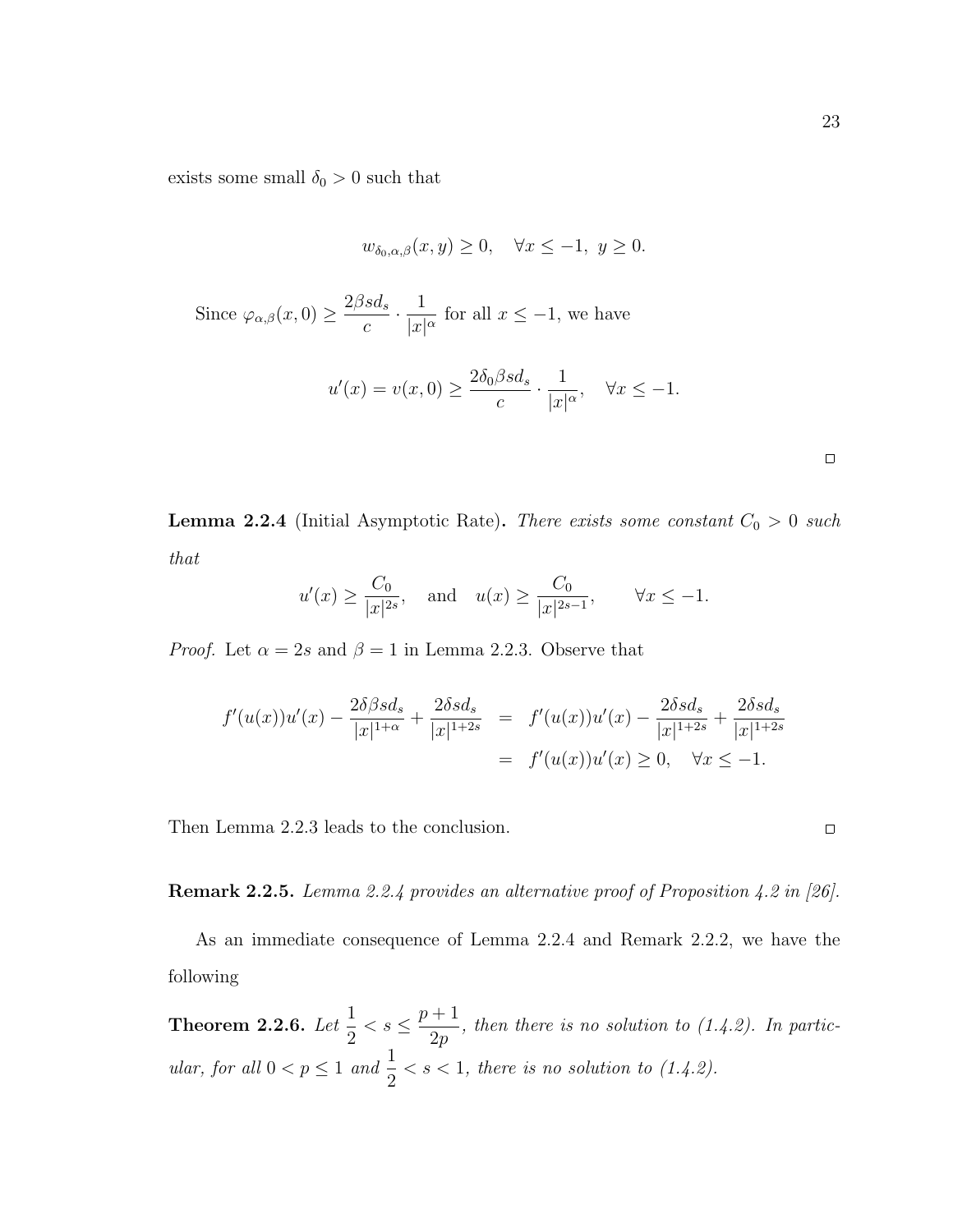**Lemma 2.2.7** (Asymptotic Rate Lifting). Let  $\frac{p+1}{2p} < s < 1$  and  $r \in (\frac{p+1}{p})$  $\frac{+1}{p}, 2s]$ , we assume there exists some constant  $B_0 > 0$  such that

$$
u'(x) \ge \frac{B_0}{|x|^r}
$$
, and  $u(x) \ge \frac{B_0}{|x|^{r-1}}$ ,  $\forall x \le -1$ .

Let  $\alpha \in [1, 2s]$  be such that  $\alpha \geq p(r-1)$ , then there exists some constant  $C > 0$  such that

$$
u'(x) \ge \frac{C}{|x|^{\alpha}},
$$
 and  $u(x) \ge \frac{C}{|x|^{\alpha-1}},$   $\forall x \le -1.$ 

*Proof.* By the assumption and (2.2.1), for all  $\beta > 0$ , all  $\delta \in (0, 1]$  and all  $x \le -1$ , we know that

$$
f'(u(x))u'(x) - \frac{2\delta\beta sd_s}{|x|^{1+\alpha}} + \frac{2\delta sd_s}{|x|^{1+2s}} \ge A_1|u(x)|^{p-1}u'(x) - \frac{2\delta\beta sd_s}{|x|^{1+\alpha}}
$$
  
\n
$$
\ge A_1 \left(\frac{B_0}{|x|^{r-1}}\right)^{p-1} \cdot \frac{B_0}{|x|^r} - \frac{2\delta\beta sd_s}{|x|^{1+\alpha}}
$$
  
\n
$$
= \frac{A_1B_0^p}{|x|^{r+(p-1)(r-1)}} - \frac{2\delta\beta sd_s}{|x|^{1+\alpha}}
$$
  
\n
$$
\ge \frac{A_1B_0^p - 2\delta\beta sd_s}{|x|^{1+\alpha}}.
$$

Let  $\beta = \frac{A_1 B_0^p}{2S}$ 0  $2\delta sd_s$  $> 0$ , by Lemma 2.2.3, we complete the proof.

 $\hfill \square$ 

**Remark 2.2.8.** If  $\frac{p+1}{p} < r < \frac{p}{p-1}$ , letting  $\alpha = p(r-1)$ , we know that

$$
1 < \alpha < \frac{r}{r-1}(r-1) = r.
$$

We shall show the following theorem.

**Theorem 2.2.9.** Let  $p > 1$  and  $\frac{1}{2} < s < \min\left\{1, \frac{p}{2(p-1)}\right\}$ , then  $(1.4.2)$  has no solution.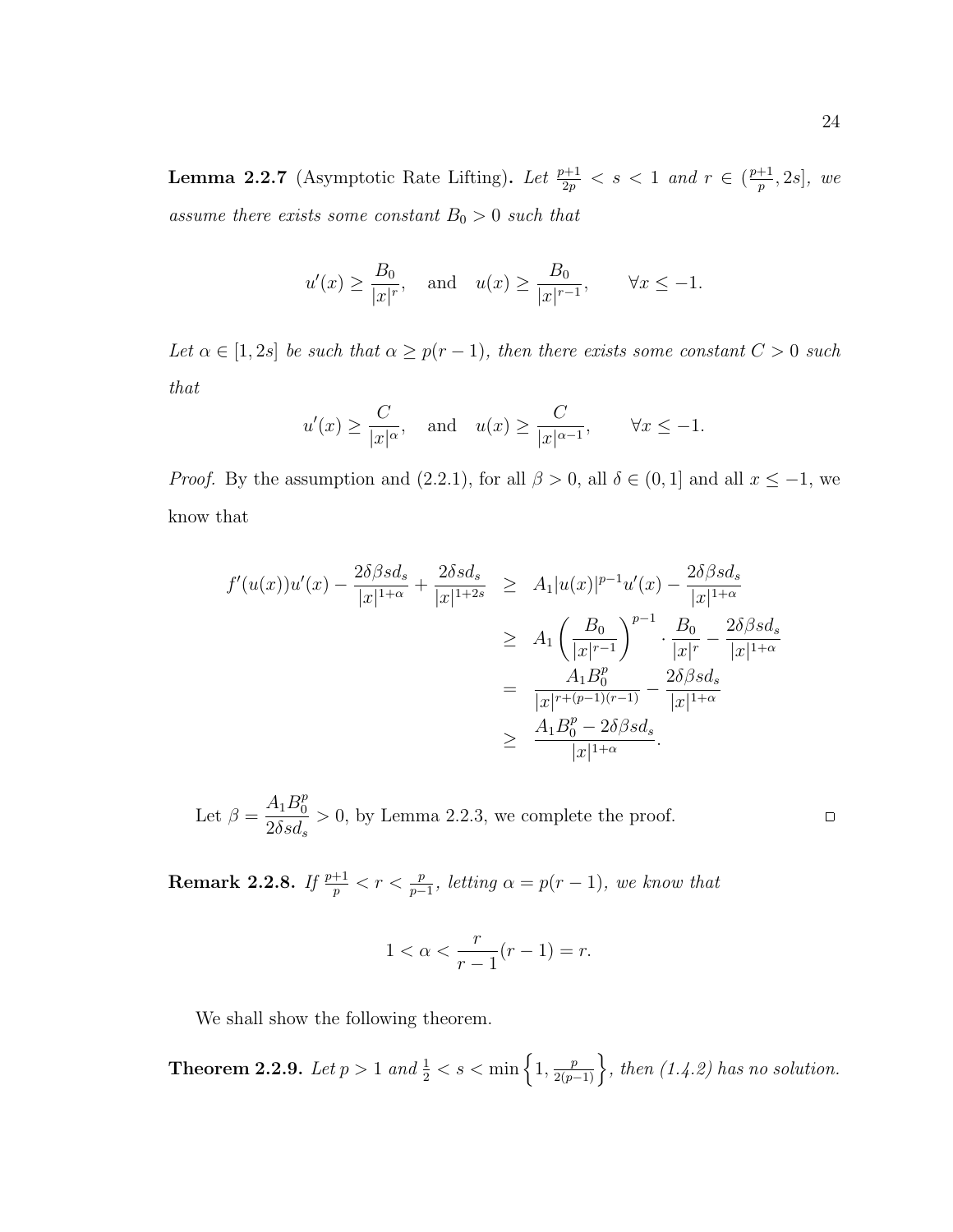*Proof.* Assume  $(c, u)$  is a solution to (1.4.2). We have Claim I: Choose  $r_0 = 2s$  and let  $r_{k+1} = p(r_k - 1)$  for all  $k \geq 0$ , then it necessarily holds that  $\frac{p}{p-1} > r_k > \frac{p+1}{p}$  $\frac{+1}{p}$  and there exists some constant  $B_k > 0$  such that

$$
u'(x) \ge \frac{B_k}{|x|^{r_k}},
$$
 and  $u(x) \ge \frac{B_k}{|x|^{r_k-1}},$   $\forall x \le -1.$ 

When  $k = 0$ , by the assumption  $2s < \frac{p}{p-1}$ , Lemma 2.2.4 and Remark 2.2.2, we know that the Claim I is true. Assume the Claim I holds for  $k = n$ , that is,  $\frac{p}{p-1} > r_n > \frac{p+1}{p}$  $\frac{p+1}{p}$  and there exists some constant  $B_n > 0$  such that

$$
u'(x) \ge \frac{B_n}{|x|^{r_n}},
$$
 and  $u(x) \ge \frac{B_n}{|x|^{r_n-1}},$   $\forall x \le -1.$ 

By Remark 2.2.8 and Lemma 2.2.7, we know that  $1 < r_{n+1} < r_n < \frac{p}{n-1}$  $\frac{p}{p-1}$  and there exists some constant  $B_{n+1} > 0$  such that

$$
u'(x) \ge \frac{B_{n+1}}{|x|^{r_{n+1}}}
$$
, and  $u(x) \ge \frac{B_{n+1}}{|x|^{r_{n+1}-1}}$ ,  $\forall x \le -1$ .

By Remark 2.2.2, it necessarily holds that  $r_{n+1} > \frac{p+1}{n}$  $\frac{+1}{p}$ . Hence we know that the Claim I is true for  $k = n + 1$ . By induction, we can conclude that Claim I holds for all  $k \geq 0$ .

Claim II: It necessarily holds that

$$
2s > 1 + \frac{1}{p} + \frac{1}{p^2} + \dots + \frac{1}{p^n}, \quad \forall n \ge 1.
$$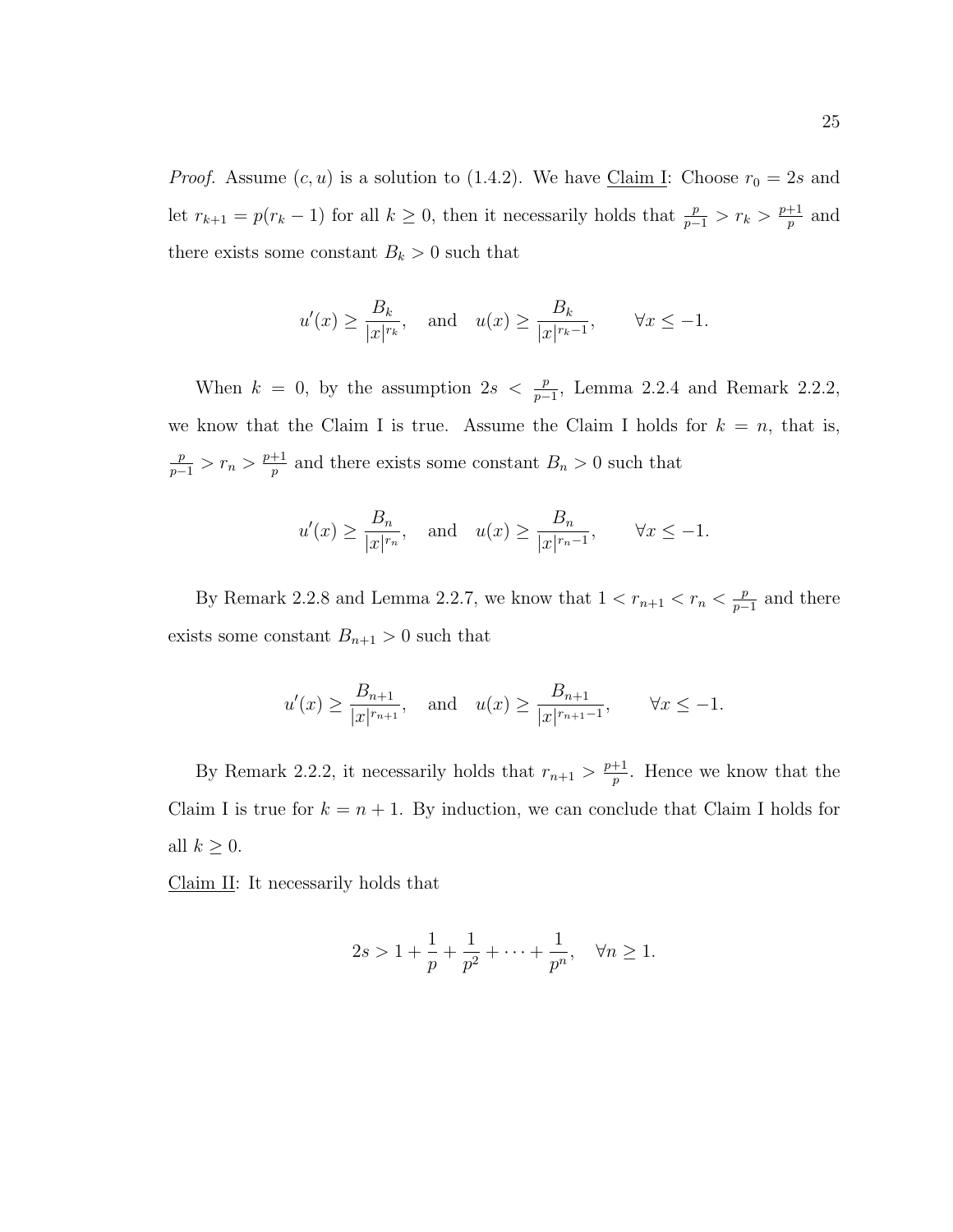Since  $r_{k+1} = p(r_k - 1)$  for all  $k \ge 0$ , we know that

$$
r_k = 1 + \frac{r_{k+1}}{p}, \quad \forall k \ge 0
$$

Hence we obtain

$$
2s = r_0 = 1 + \frac{r_1}{p}
$$
  
=  $1 + \frac{1}{p} \left( 1 + \frac{r_2}{p} \right)$   
=  $1 + \frac{1}{p} + \frac{1}{p^2} + \dots + \frac{1}{p^n} + \frac{r_{n+1}}{p^{n+1}}$   
>  $1 + \frac{1}{p} + \frac{1}{p^2} + \dots + \frac{1}{p^n}, \quad \forall n \ge 1.$ 

Since  $p > 1$ , by taking  $n \to \infty$  in Claim II, we know that it necessarily holds that

$$
2s \ge \frac{1}{1 - \frac{1}{p}} = \frac{p}{p - 1},
$$

which contradicts with our assumption. Therefore if  $p > 1$  and  $\frac{1}{2} < s < \min\left\{1, \frac{p}{2(p-1)}\right\}$ , (1.4.2) has no solution.  $\Box$ 

Note that  $\frac{p}{2(p-1)} \geq 1$  if  $1 < p \leq 2$ , and  $\frac{p}{2(p-1)} < 1$  if  $2 < p$ . Therefore, there is no solution to (1.4.2) for all  $s \in (0,1)$  if  $p \leq 2$ .

Now we are going to assume that f satisfies  $(2.2.1)$ ,  $p > 2$  and  $\frac{p}{2(p-1)} \leq s < 1$ , we will show that a solution to (1.4.2) exists. A. Mellet, J. Roquejoffre and Y. Sire [26] have shown the existence of traveling fronts for the non local combustion model when  $\frac{1}{2} < s < 1$ . The proof for the generalized Fisher-KPP model follows a similar argument to that in [26]. For any  $c \in \mathbb{R}$  and  $b > 0$ , we first consider the following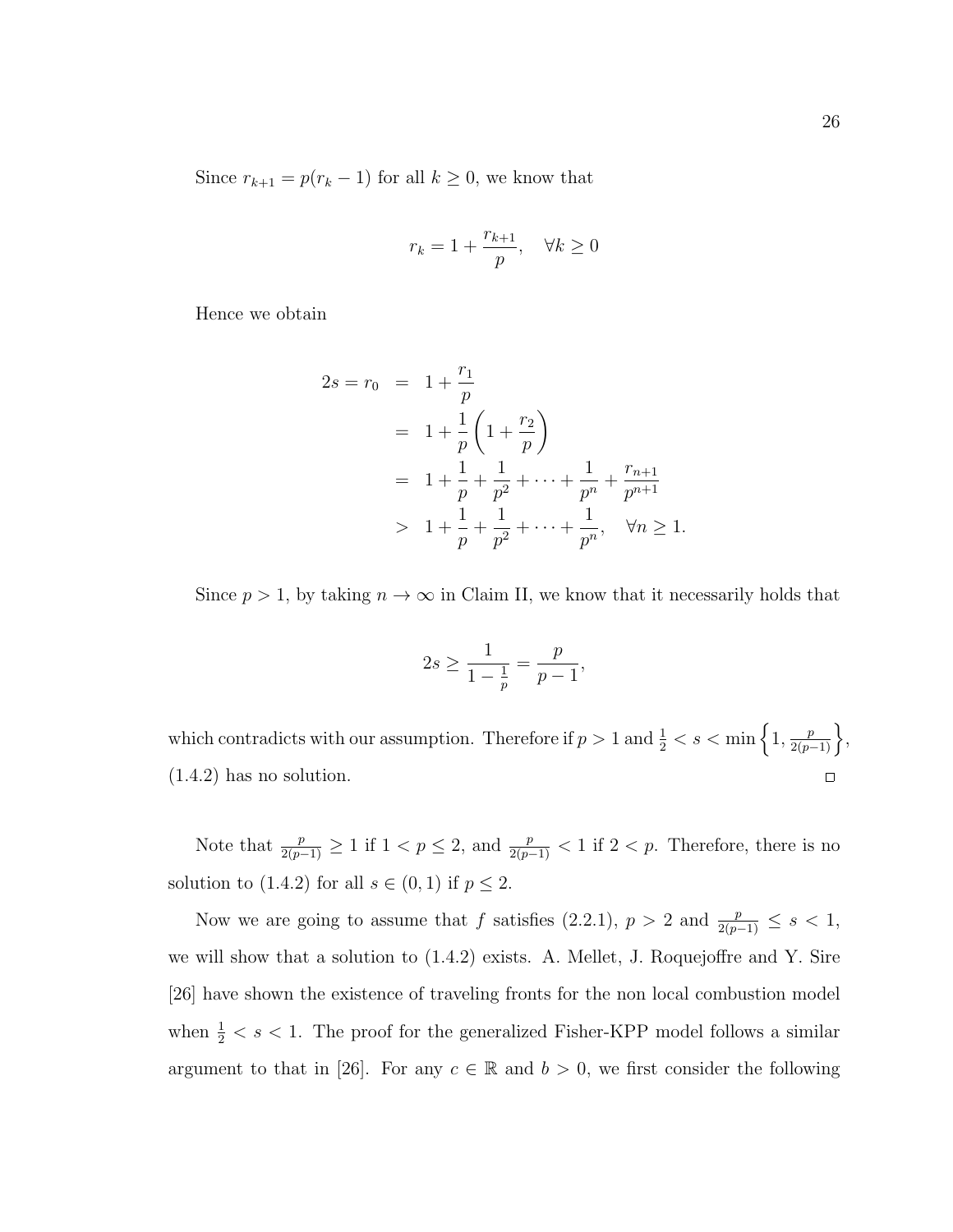truncated problem:

$$
\begin{cases}\n(-\Delta)^s u(x) + c u'(x) = f(u(x)), & \forall x \in (-b, b), \\
u(x) = 0, & \forall x \le -b, \\
u(x) = 1, & \forall x \ge b.\n\end{cases}
$$
\n(2.2.4)

Proposition 2.2.10. Assume  $s \geq \frac{p}{s}$  $\frac{P}{2(p-1)}$  and f satisfies (2.2.1). Then there exists a constant M such that if  $b > M$  the truncated problem 2.2.4 has a solution  $(u_b, c_b)$ . Furthermore, the following properties hold:

- 1. There exists K independent of b such that  $-K \leq c_b \leq K$ ;
- 2.  $u_b$  is non-decreasing with respect to x and satisfies  $0 < u_b(x) < 1$  for all  $x \in$  $(-b, b)$ .

To prove this Proposition, we need the construction of sub- and super-solutions. The construction is based on the following lemmas, same as in [26]. We would like to present the proof of the following second lemma, and especially elaborate on the sliding method mentioned in [26].

**Lemma 2.2.11.** For any  $c \in \mathbb{R}$  and  $b > 0$ , (2.2.4) has a solution  $u_{c,b}$  such that  $0 \leq u_{c,b}(x) \leq 1$  in  $\mathbb{R}$ ,  $u_{c,b}$  is non-decreasing in  $\mathbb{R}$  and  $c \to u_{c,b}$  is continuous.

Proof. The proof is the same as the proof of Lemma 2.4 in [26].  $\Box$ 

**Lemma 2.2.12.** There exists some constants  $M, K > 0$  such that for all  $b > M$ , we have

a. If  $c > K$ , then  $u_{c,b}(0) < \theta$ ;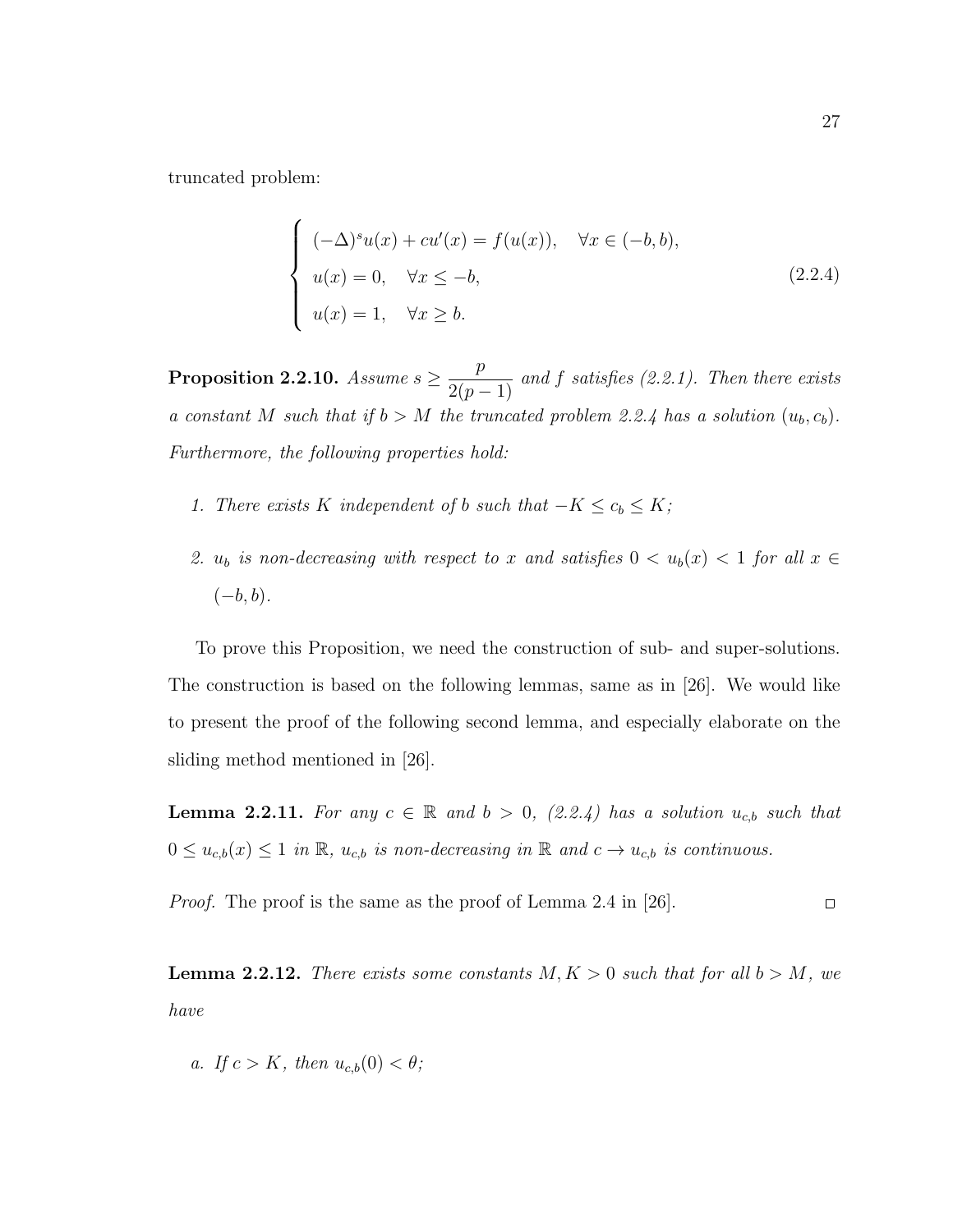b. If  $c < -K$ , then  $u_{c,b}(0) > \theta$ .

Together with Lemma 2.2.11, Lemma 2.2.12 implies that there exists  $c_b \in [-K, K]$ such that  $u_{c,b}(0) = \theta$ .

Proof. Consider the function

$$
\varphi(x) = \begin{cases} \frac{1}{|x|^{2s-1}}, & \forall x \le -1, \\ 1, & \forall x > -1. \end{cases}
$$

Since  $2s > 1$ , by Lemma 2.2 in [26], we have

$$
(-\Delta)^s \varphi(x) + c\varphi'(x) = -\frac{C_{1,s}}{2s|x|^{2s}} + \frac{c(2s-1)}{|x|^{2s}} + O\left(\frac{1}{|x|^{4s-1}}\right), \quad \text{as } x \to -\infty.
$$

Moreover, by  $(2.2.1)$ , we get

$$
f(\varphi(x)) \le A_2 |\varphi(x)|^p \le \frac{A_2}{|x|^{(2s-1)p}}, \quad \forall x \in \mathbb{R}.
$$

Since  $\frac{p}{p-1} \leq 2s$ , we have  $(2s-1)p \geq 2s$ , which implies that for all  $c \geq \frac{C_{1,s}}{2s(2s-1)}$  $\frac{0.5}{2s(2s-1)} +$  $A_2 + 1$  $2s-1$ , we have

$$
(-\Delta)^s \varphi(x) + c\varphi'(x) - f(\varphi(x)) \ge \frac{1}{|x|^{2s}} + O\left(\frac{1}{|x|^{4s-1}}\right), \quad \text{as } x \to -\infty.
$$

Since  $4s-1 > 2s$ , we know that there exists some large  $A > 0$  which is independent of c such that for all  $c \geq \frac{C_{1,s}}{2}$  $\frac{0.1, s}{2s(2s-1)}$  +  $A_2 + 1$  $2s-1$ , we have

$$
(-\Delta)^s \varphi(x) + c\varphi'(x) \ge f(\varphi(x)), \qquad x \le -A.
$$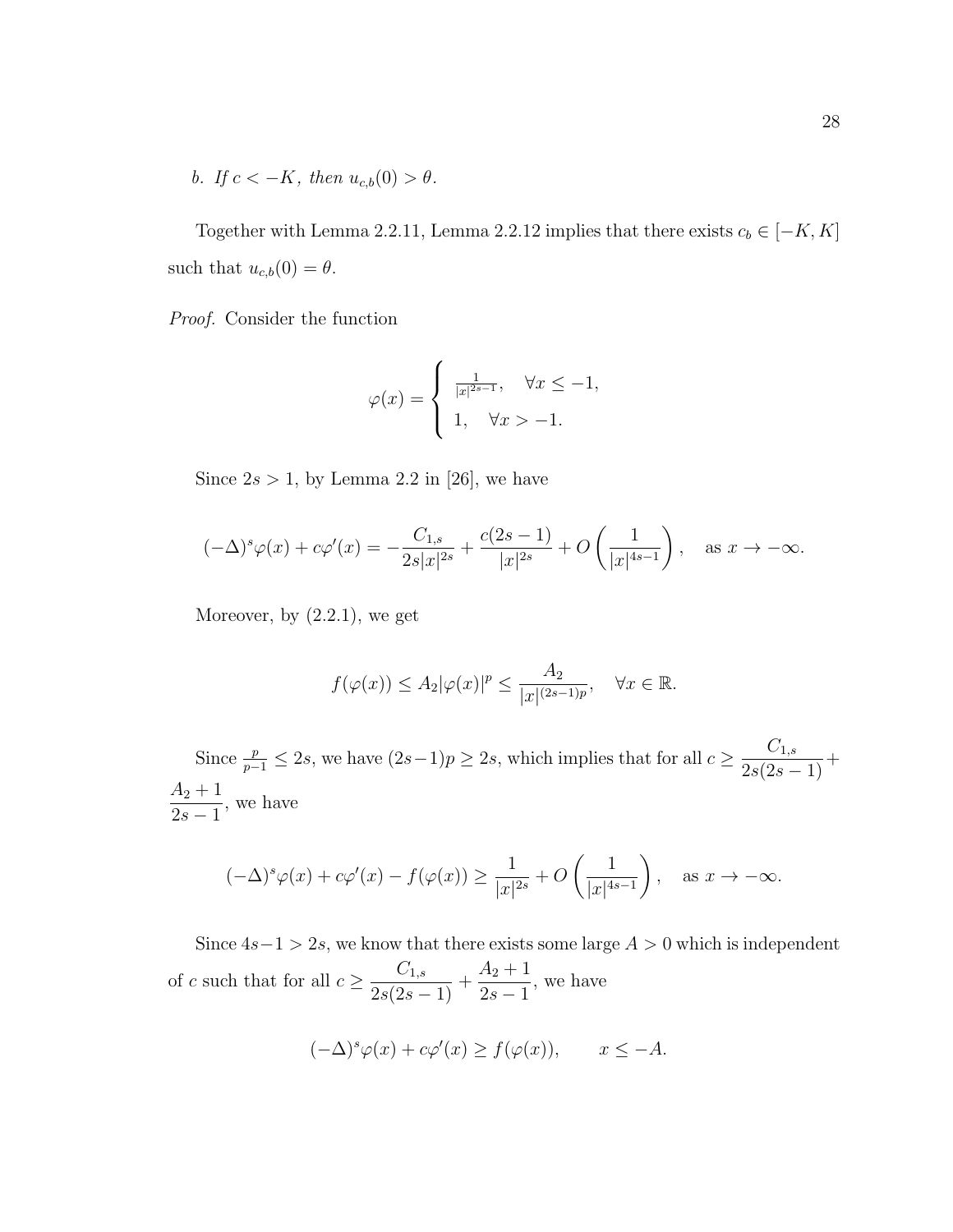For  $-A < x < -1$ , we know that  $(-\Delta)^s \varphi(x)$  is bounded, but  $\varphi'(x) = \frac{2s-1}{x^{1/2s}}$  $\frac{1}{|x|^{2s}} \ge$  $2s-1$  $A^{2s}$ , so there exists some  $K > 0$  such that for all  $c \geq K$ , we have

$$
(-\Delta)^s \varphi(x) + c\varphi'(x) \ge \sup_{x \in [-A, -1]} f(\varphi(x)).
$$

Hence for all  $c \geq K$ , we have

$$
(-\Delta)^s \varphi(x) + c\varphi'(x) \ge f(\varphi(x)), \quad \forall x \le -1.
$$

On the other hand, by the definition of  $\varphi(x)$  and  $(2.1.1)$ , we know that for all  $x \geq -1$ ,  $(-\Delta)^s \varphi(x) > 0$ ,  $\varphi'(x) = 0$  and  $f(\varphi(x)) = 0$ . In summary, for all  $c \geq K$ , we have  $\varphi(x)$  is a super-solution for (2.2.4). Now fix some large  $M > 0$  such that  $\varphi(-M) = \frac{1}{M^{2s-1}} < \theta.$ 

Claim: For all  $c \geq K$  and all  $b \geq M$ , we have  $u_{c,b}(x) \leq \varphi(x-M)$  for all  $x \in \mathbb{R}$ , in particular,  $u_{c,b}(0) < \theta$ .

Let  $\phi(x) = \varphi(x - M)$ , define

$$
\Psi_t(x) = \phi(x+t) - u_c(x), \qquad x \in \mathbb{R}.
$$

Let

$$
\mathcal{O} = \{ t \ge 0 : \Psi_t(x) = \phi(x + t) - u_c(x) \ge 0, \qquad x \in \mathbb{R} \},
$$

then  $\mathcal O$  is nonempty since  $\{t \geq 2b\} \subset \mathcal O$ .  $\mathcal O$  is clearly closed. Take a convergent sequence  $\{t_n\} \subset \mathcal{O}, t_n \to t \text{ as } n \to \infty \text{ then}$ 

$$
\lim_{n \to \infty} \Psi_{t_n}(x) = \lim_{n \to \infty} \phi(x + t_n) - u_c(x) \ge 0, \qquad x \in \mathbb{R}
$$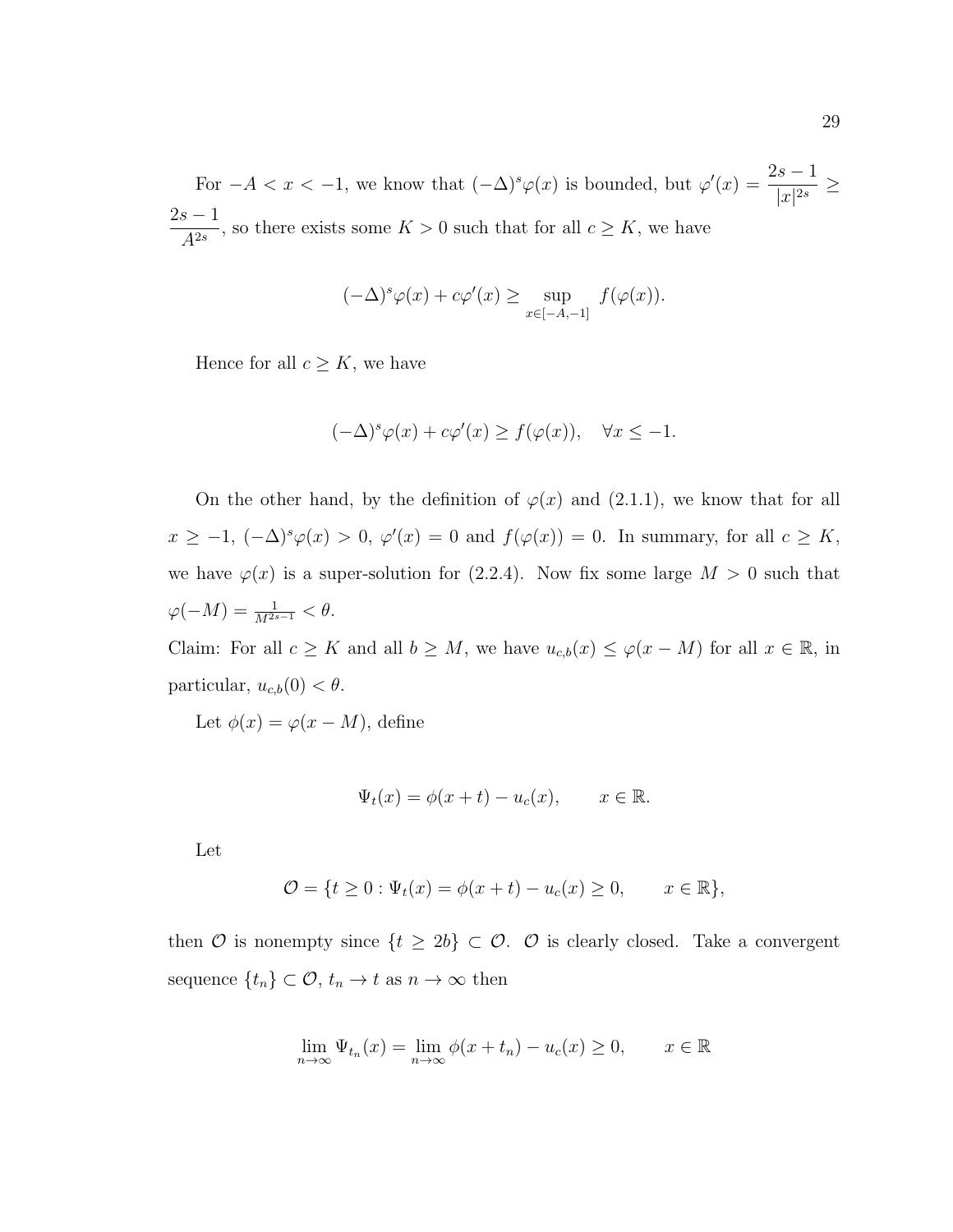so  $t \in \mathcal{O}$ .

Next we show that for any  $t \in \mathcal{O}$ ,

$$
\Psi_t(x) = \phi(x+t) - u_c(x) > 0
$$
 for all  $x \in (-b, b)$ .

In fact, if there exists  $x_0 \in (-b, b)$  such that  $\Psi_t(x_0) = \phi(x_0 + t) - u_c(x_0) = 0$ , then

$$
0 > (-\Delta)^{s} \Psi_t(x_0) + c\Psi'_t(x_0) \ge f(\phi(x_0 + t)) - f(u_c(x_0)) = 0.
$$

This is a contradiction.

It follows that  $\mathcal O$  is open. Together with the fact that  $\mathcal O$  is closed, we get  $\mathcal O$  =  $[0, \infty)$ . By the above sliding argument we know

$$
u_c(0) \le \varphi(-M) < \theta.
$$

Similarly, for a lower bound we define  $\varphi_1(x) = 1 - \varphi(-x)$ . Then if  $c \leq -K, x > 1$ ,

$$
(-\Delta)^s \varphi_1(x) + c\varphi_1'(x) = -[(-\Delta)^s \varphi(-x) - c\varphi'(x)] \le 0 \le f(\varphi_1).
$$

Moreover  $\varphi_1(x) = 0$  for  $x \le 1$ . Take M so that  $\varphi_1(-M) = 1 - t_0$ , then  $\varphi_1(x) > \theta$  for  $x \geq M$ . Define  $\varphi_{1,M}(x) = \varphi_1(x+M)$ , then  $\varphi_{1,M}$  is a sub-solution to 2.2.4. Therefore by the same argument as above  $u_c(0) \ge \varphi_{1,M}(0) > \theta$  for  $c < -K$ .  $\Box$ 

**Theorem 2.2.13.** Under the conditions of Proposition 2.2.10, there exists a subsequence  $b_n \to \infty$  such that  $u_{b_n} \to u_0$  and  $c_{b_n} \to c_0$ . Furthermore,  $c_0 \in (0, K]$  and  $u_0$  is a monotone increasing solution of (1.4.2).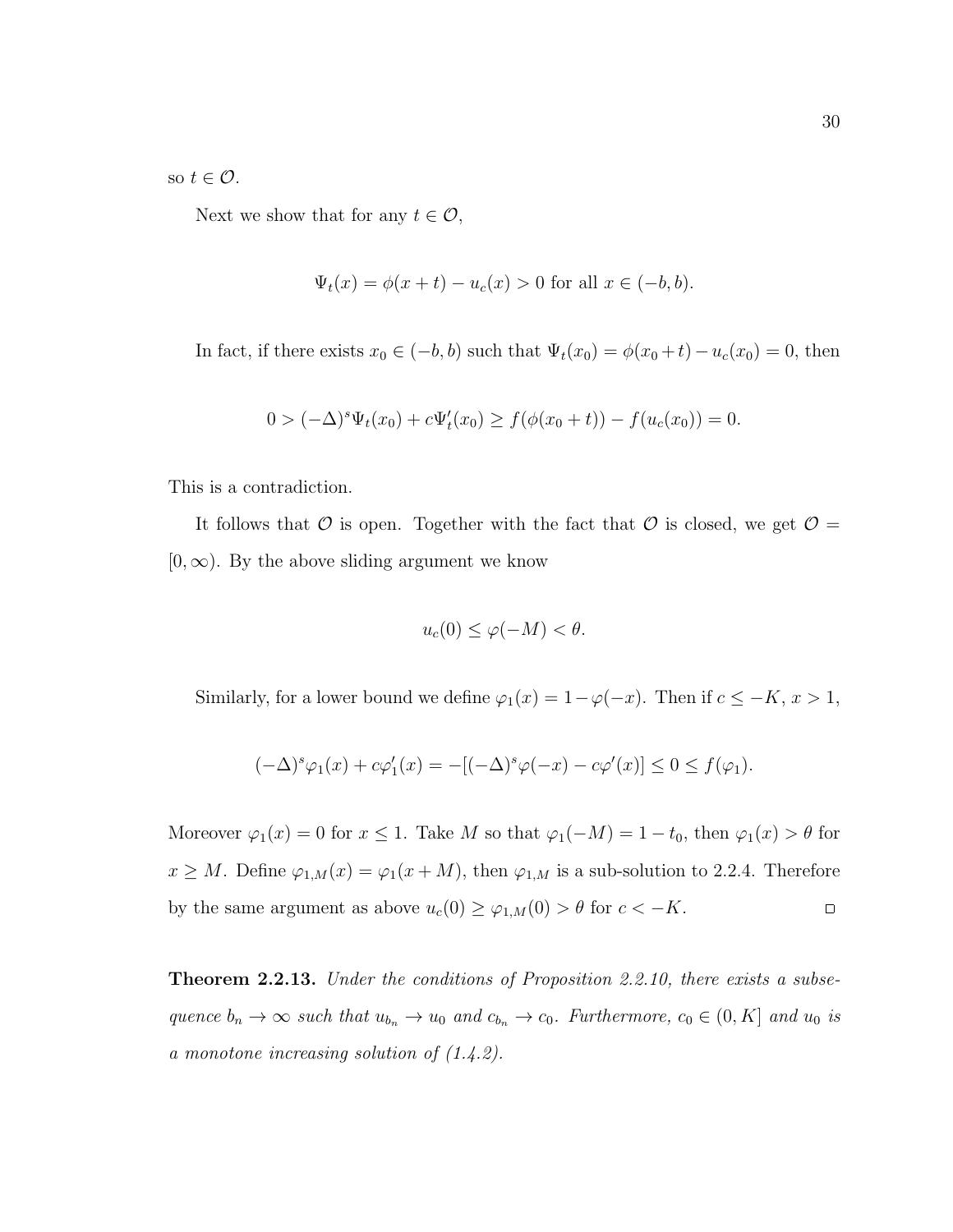*Proof.* By Lemma 2.2.12,  $c_b \in [-K, K]$  we have the elliptic estimate for  $u_b$ :

$$
||u_b||_{C^{2,\alpha}} \leq C
$$

for some  $\alpha \in (0,1)$ . Thus there exists a subsequence  $b_n \to \infty$  such that

$$
c_n := c_{b_n} \to c_0 \in [-K, K]
$$
  

$$
u_n := u_{b_n} \to u_0, \text{ as } n \to \infty.
$$

Thus  $u_0$  satisfies  $(-\Delta)^s u_0 + c_0 u'_0 = f(u_0)$ . Also we know  $u_0$  is monotone increasing,  $u_0(0) = \theta$  and  $u_0$  is bounded. By a compactness argument, there exist  $\gamma_0$ ,  $\gamma_1$  such that  $\lim_{x \to -\infty} u_0(x) = \gamma_0$  and  $\lim_{x \to \infty} u_0(x) = \gamma_1$  with

$$
0 \le \gamma_0 \le \theta \le \gamma_1 \le 1.
$$

We know both  $\gamma_0$  and  $\gamma_1$  satisfy  $f(\gamma_0) = 0$  and  $f(\gamma_1) = 0$  which implies  $\gamma_0 =$ 0,  $\gamma_1 = 1$ . Moreover, by integrating  $(-\Delta)^s u_0 + c_0 u'_0 = f(u_0)$  over R, together with Lemma 2.2.1, we know

$$
c_0 = \int_{\mathbb{R}} f(u_0(x)) dx > 0.
$$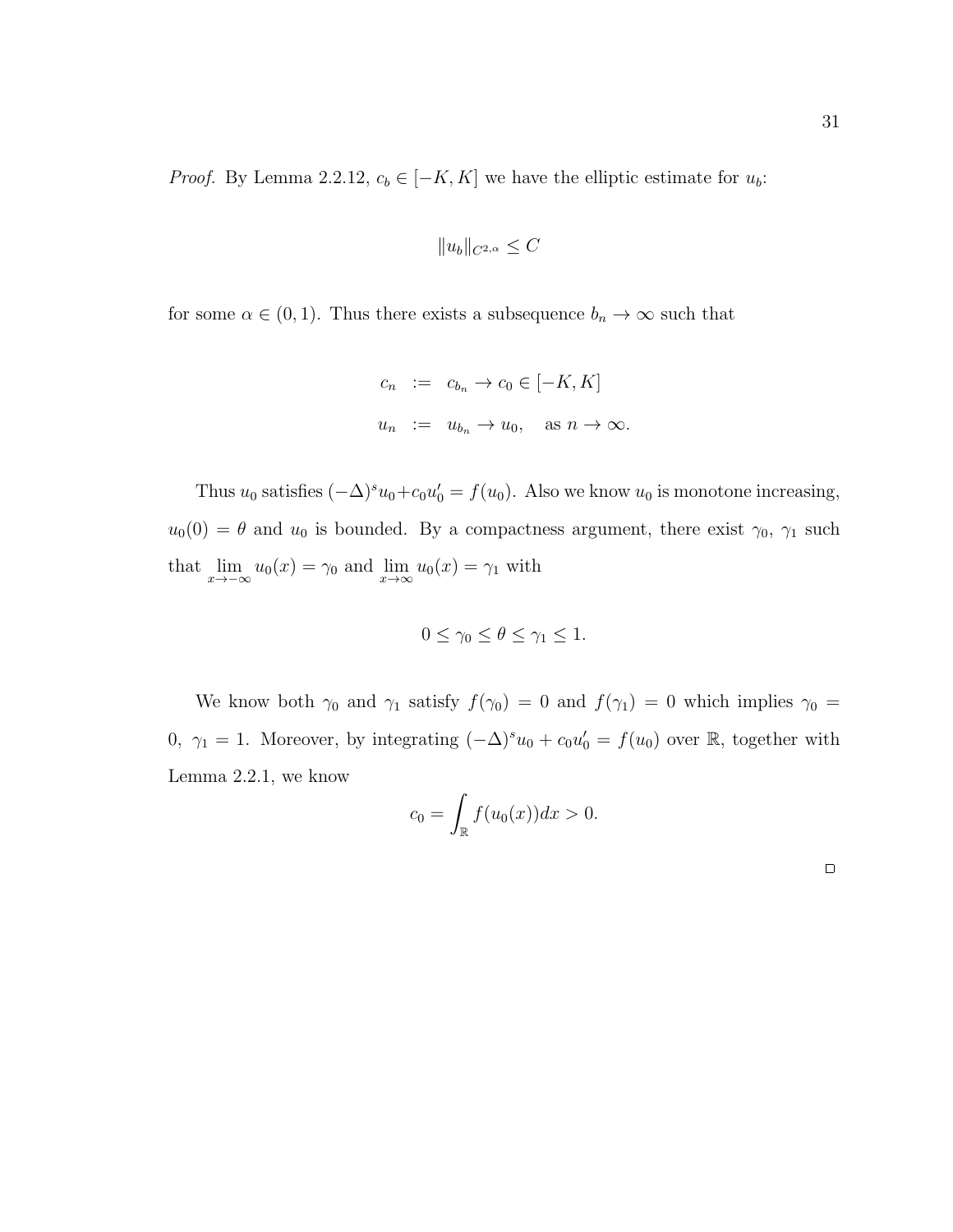## Chapter 3

## Asymptotic Rates and Stability

### 3.1 Assymptotic rates at Infinity

In this chapter, we will study asymptotic behaviors of solutions to (1.4.2) when  $x \rightarrow$  $\pm\infty$ . Let  $f \in C^1(\mathbb{R})$  satisfy  $(2.2.1)$  and  $(c, u)$  be a solution to  $(1.4.2)$ . First we investigate the asymptotic behavior of u when  $x \to \infty$ . Let  $M = ||f||_{C^1([0,1])} > 0$ , by  $(2.2.2)$ , we know that

$$
\begin{cases} \operatorname{div}[y^{1-2s}\nabla v(x,y)] = 0, & \forall (x,y) \in \mathbb{R}^2_+, \\ \lim_{y \searrow 0} -d_s y^{1-2s} v_y(x,y) + c v_x(x,0) + M v(x,0) = [M + f'(u(x))]u'(x) \ge 0, & \forall x \in \mathbb{R}^3, \\ v(x,y) > 0, & \forall (x,y) \in \overline{\mathbb{R}^2_+,} \quad \text{and} \quad \lim_{|(x,y)| \to \infty} v(x,y) = 0. \end{cases} \forall x \in \mathbb{R}^3, \forall x \in \mathbb{R}^3, \forall x \in \mathbb{R}^3 \forall x \in \mathbb{R}^3 \forall x \in \mathbb{R}^3.
$$

We consider the axillary function

$$
\varphi(x,y) = \frac{y^{2s}}{[x^2 + y^2]^{\frac{1+2s}{2}}} + \frac{2sd_s}{M} \cdot \frac{1}{[x^2 + y^2]^{\frac{1+2s}{2}}}, \qquad \forall x \ge 1, \ y \ge 0.
$$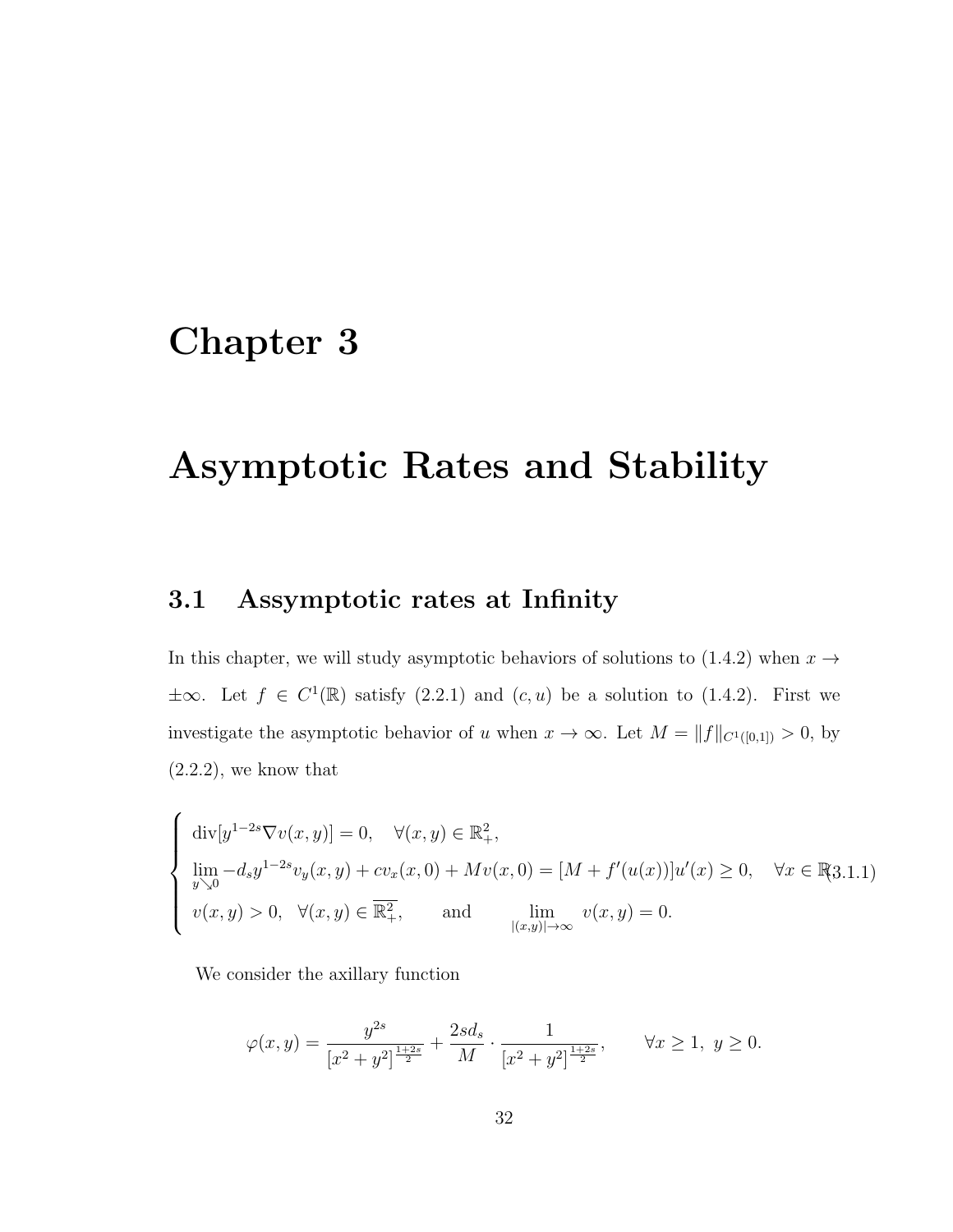For all  $x \ge 1$  and all  $y \ge 0$ , we can get the following estimates.

$$
\frac{2sd_s}{M} \cdot \frac{1}{[x^2 + y^2]^{\frac{1+2s}{2}}} \leq \varphi(x, y) \leq \left(1 + \frac{2sd_s}{M}\right) \cdot \frac{1}{|(x, y)|},
$$
  
\ndiv  $[y^{1-2s} \nabla \varphi(x, y)] = \frac{2sd_s}{M} \cdot \frac{(4s)(1 + 2s)y^{1-2s}}{[x^2 + y^2]^{\frac{2s+3}{2}}} \geq 0,$   
\n
$$
\lim_{y \searrow 0} -d_s y^{1-2s} \varphi_y(x, y) = d_s \lim_{y \searrow 0} \left[ \frac{y^2 - 2sx^2}{[x^2 + y^2]^{\frac{3}{2}+s}} + \frac{2sd_s}{M} \cdot \frac{y^{2-2s}}{[x^2 + y^2]^{\frac{\alpha+2}{2}}}\right]
$$
\n
$$
= -\frac{2sd_s}{|x|^{1+2s}},
$$
\n
$$
D_x \varphi(x, 0) = -\frac{2sd_s}{M} \cdot \frac{2s}{|x|^{2+2s}}.
$$

Hence for all  $x\geq 1,$  we have

$$
\lim_{y \searrow 0} -d_s y^{1-2s} \varphi_y(x, y) + c \varphi_x(x, 0) + M \varphi(x, 0)
$$
\n
$$
= -\frac{2sd_s}{|x|^{1+2s}} - \frac{2csd_s}{M} \cdot \frac{2s}{|x|^{2+2s}} + M \cdot \frac{2sd_s}{M} \cdot \frac{1}{|x|^{1+2s}},
$$
\n
$$
= -\frac{2csd_s}{M} \cdot \frac{2s}{|x|^{2+2s}} \le 0.
$$

For any  $\delta>0,$  let

$$
w_{\delta}(x, y) = v(x, y) - \delta \varphi(x, y), \quad \forall x \ge 1, \ y \ge 0.
$$

Then  $w_\delta$  satisfies

$$
\begin{cases}\n\operatorname{div}[y^{1-2s}\nabla w_{\delta}(x,y)] \leq 0, & \forall x \geq 1, y > 0, \\
\lim_{y \searrow 0} -d_{s}y^{1-2s}D_{y}w_{\delta}(x,y) + cD_{x}w_{\delta}(x,0) + Mw_{\delta}(x,0) \geq 0, & \forall x \geq 1, \quad (3.1.2) \\
\lim_{|(x,y)| \to \infty} w_{\delta}(x,y) = 0.\n\end{cases}
$$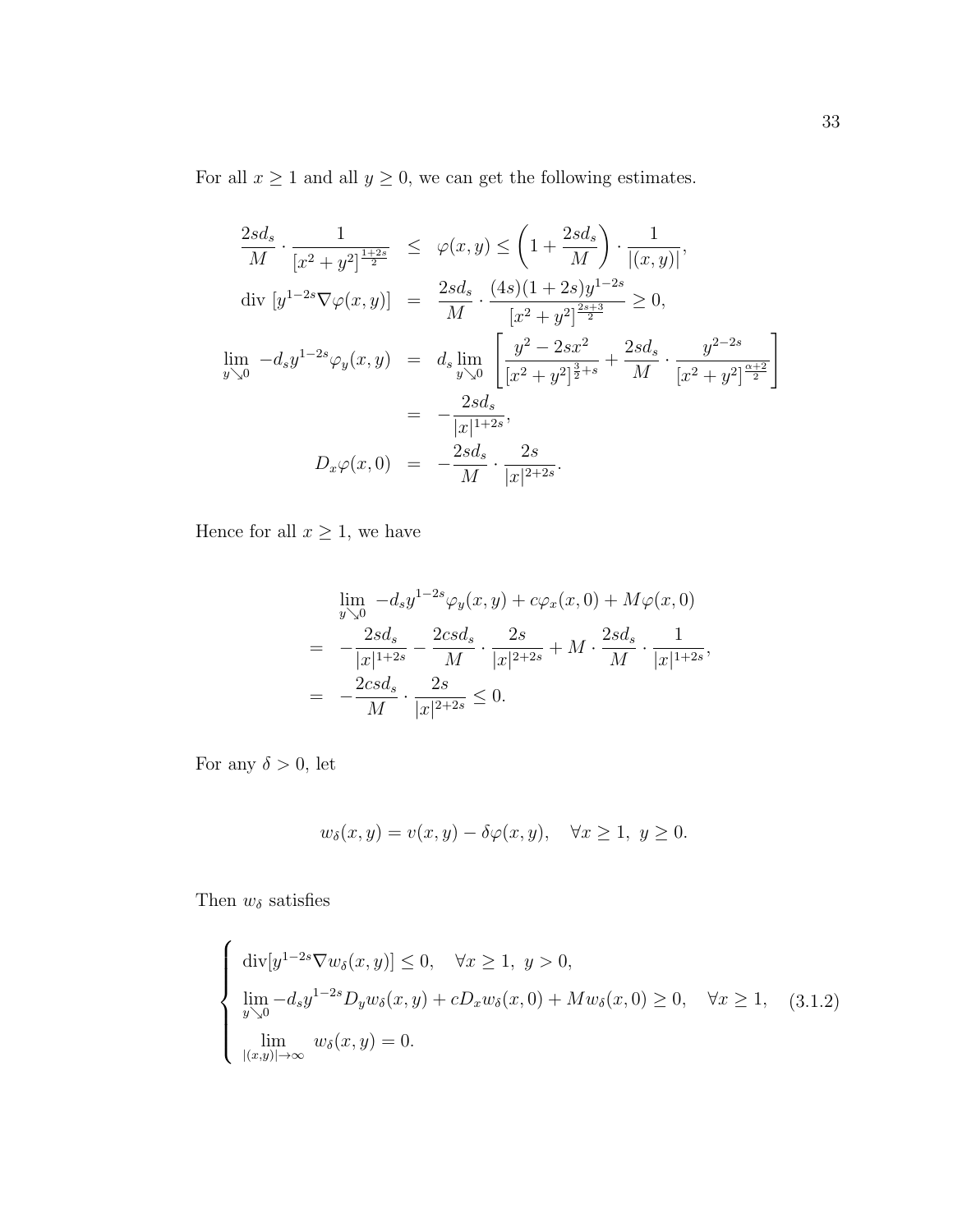We have the following

**Proposition 3.1.1.** There exists some constant  $C > 0$  such that

$$
u'(x) \ge \frac{C}{|x|^{1+2s}}, \quad \forall x \ge 1.
$$

Proof. By the same argument as in Lemma 2.1.2, we know that there is a positive constant  $\delta_0$  such that

$$
v(x, y) \ge \delta_0 \varphi(x, y), \quad \forall x \ge 1, \ y \ge 0.
$$

In particular, we know that

$$
u'(x) = v(x, 0) \ge \delta_0 \varphi(x, 0) = \frac{2\delta_0 s d_s}{|x|^{1+2s}}, \quad \forall x \ge 0.
$$

**Lemma 3.1.2.** Let  $\beta > 0$ , we consider the function

$$
\psi_{\beta}(x) = \begin{cases} \frac{1}{|x|^{\beta}}, & \forall x < -1, \\ 0, & \forall x \ge -1. \end{cases}
$$

Then

a. If  $0 < \beta < 1$ , we have

$$
(-\Delta)^s \psi_\beta(x) = -\frac{C_{1,s} \cdot B(2s+\beta, 1-\beta)}{x^{2s+\beta}} + o\left(\frac{1}{x^{2s+\beta}}\right), \quad \text{as } x \to \infty.
$$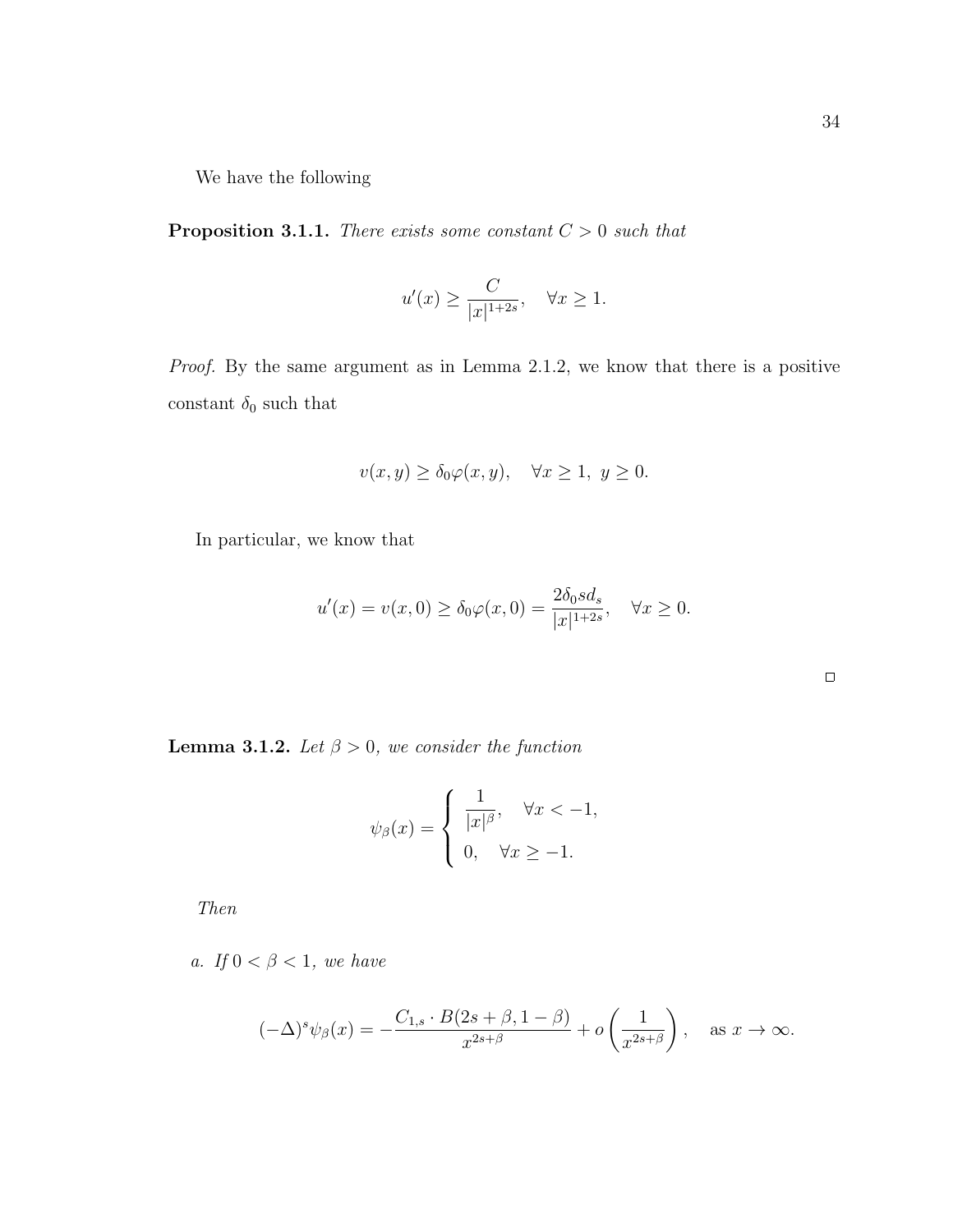b. If  $\beta > 1$ , we have

$$
(-\Delta)^s \psi_{\beta}(x) = -\frac{C_{1,s}}{\beta - 1} \cdot \frac{1}{x^{1+2s}} + o\left(\frac{1}{x^{1+2s}}\right), \text{ as } x \to \infty.
$$

c. If  $\beta = 1$ , we have

$$
(-\Delta)^s \psi_1(x) = -\frac{C_{1,s} \ln x}{x^{2s+1}} + o\left(\frac{\ln x}{x^{2s+1}}\right), \quad \text{as } x \to \infty.
$$

*Proof.* In fact, for all  $x \geq 2$ , by changing of variables, we know that

$$
(-\Delta)^s \psi_{\beta}(x) = C_{1,s} \left[ \int_{-\infty}^{-x-1} \frac{\psi_{\beta}(x) - \psi_{\beta}(x+y)}{|y|^{1+2s}} dy + (\text{P.V.}) \int_{-x-1}^{\infty} \frac{\psi_{\beta}(x) - \psi_{\beta}(x+y)}{|y|^{1+2s}} dy \right]
$$
  
=  $C_{1,s} \int_{-\infty}^{-x-1} \frac{-1}{|x+y|^{\beta}|y|^{1+2s}} dy = -\frac{C_{1,s}}{x^{2s+\beta}} \int_{-\infty}^{-1-\frac{1}{x}} \frac{1}{|z+1|^{\beta}|z|^{1+2s}} dz.$ 

a. When  $0<\beta<1,$  we have

$$
\int_{-2}^{-1} \frac{1}{|z+1|^{\beta}} \, dz < \infty.
$$

By the dominated convergence theorem, we know that

$$
\int_{-\infty}^{-1-\frac{1}{x}} \frac{1}{|z+1|^{\beta} |z|^{1+2s}} \ dz \to \int_{-\infty}^{-1} \frac{1}{|z+1|^{\beta} |z|^{1+2s}} \ dz, \text{ as } x \to \infty.
$$

On the other hand, we know that

$$
\int_{-\infty}^{-1} \frac{1}{|z+1|^{\beta} |z|^{1+2s}} dz = \int_{0}^{1} \frac{y^{1+2s}}{\left|-\frac{1}{y}+1\right|^{\beta}} \cdot \frac{1}{y^{2}} dy \quad \text{(by letting } z = -\frac{1}{y}\text{)}
$$

$$
= \int_{0}^{1} y^{2s+\beta-1} (1-y)^{-\beta} dy = B(2s+\beta, 1-\beta) > 0.
$$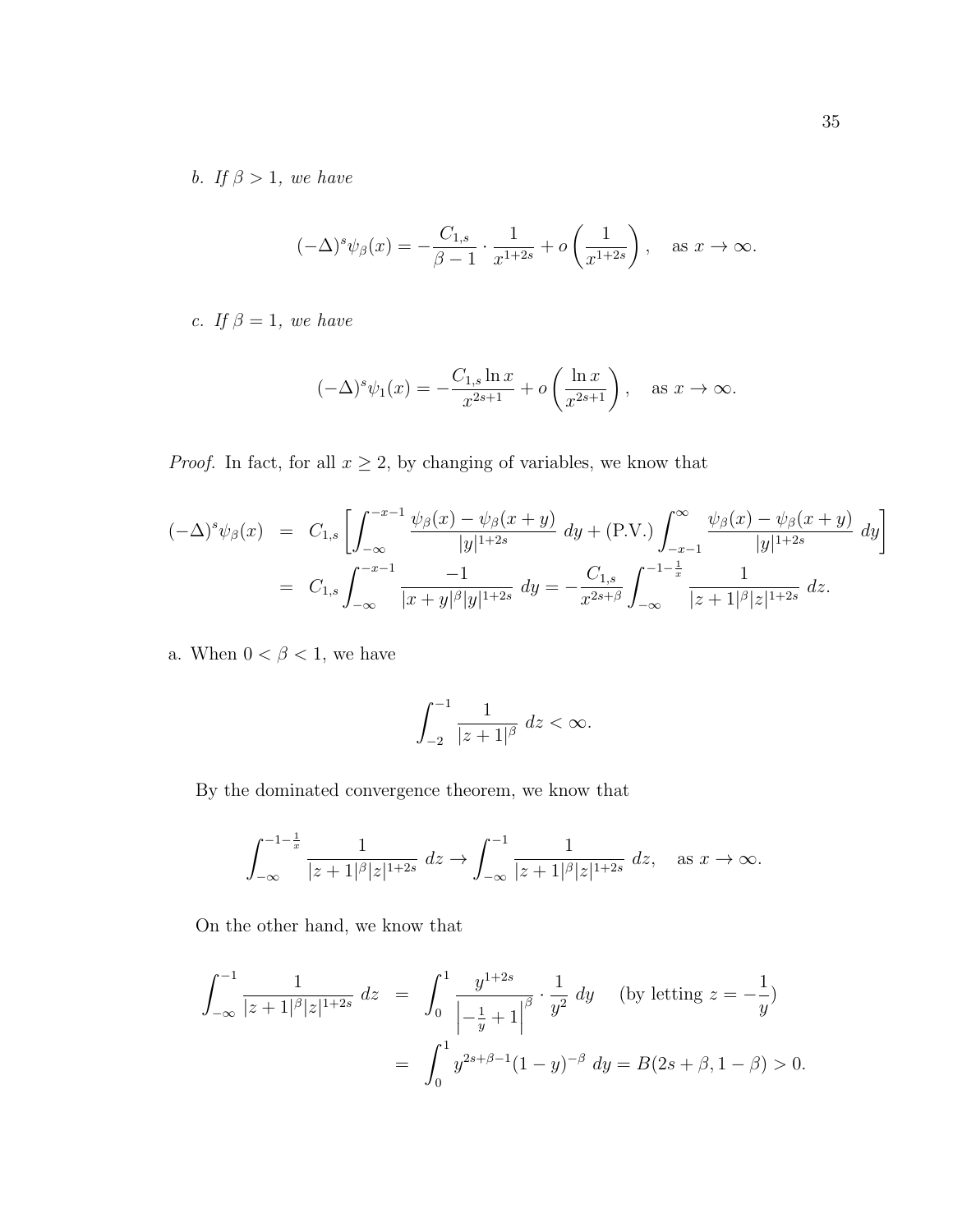So we know that

$$
(-\Delta)^s \psi_\beta(x) = -\frac{C_{1,s} \cdot B(2s+\beta, 1-\beta)}{x^{2s+\beta}} + o\left(\frac{1}{x^{2s+\beta}}\right), \quad \text{as } x \to \infty.
$$

b. When  $\beta > 1$ , we know that  $\int_{0}^{-1}$ −2 1  $\frac{1}{|z+1|^{\beta}}$   $dz = \infty$ , which implies that

$$
\int_{-\infty}^{-1-\frac{1}{x}} \frac{1}{|z+1|^{\beta}|z|^{1+2s}} dz \to \infty, \quad \text{as } x \to \infty.
$$

By L'Hospital rule, we have

$$
\lim_{x \to \infty} \frac{\int_{-\infty}^{-1 - \frac{1}{x}} \frac{1}{|z + 1|^{\beta} |z|^{1 + 2s}} dz}{x^{\beta - 1}} = \lim_{x \to \infty} \frac{x^{\beta} \cdot \left|1 + \frac{1}{x}\right|^{-1 - 2s} \cdot \frac{1}{x^2}}{(\beta - 1)x^{\beta - 2}} = \frac{1}{\beta - 1}.
$$

So we derive

$$
(-\Delta)^s \psi_\beta(x) = -\frac{C_{1,s}}{\beta - 1} \cdot \frac{1}{x^{1+2s}} + o\left(\frac{1}{x^{1+2s}}\right), \quad \text{as } x \to \infty.
$$

c. When  $\beta = 1$ , we know that  $\int_{0}^{-1}$ −2 1  $|z+1|$  $dz = \infty$ , which implies that

$$
\int_{-\infty}^{-1-\frac{1}{x}} \frac{1}{|z+1||z|^{1+2s}} dz \to \infty, \quad \text{as} \quad x \to \infty.
$$

By L'Hospital rule, we know that

$$
\lim_{x \to \infty} \frac{\int_{-\infty}^{-1 - \frac{1}{x}} \frac{1}{|z+1||z|^{1+2s}} dz}{\ln x} = \lim_{x \to \infty} \frac{|x| \cdot \left|1 + \frac{1}{x}\right|^{-1-2s} \cdot \frac{1}{x^2}}{\frac{1}{x}} = 1.
$$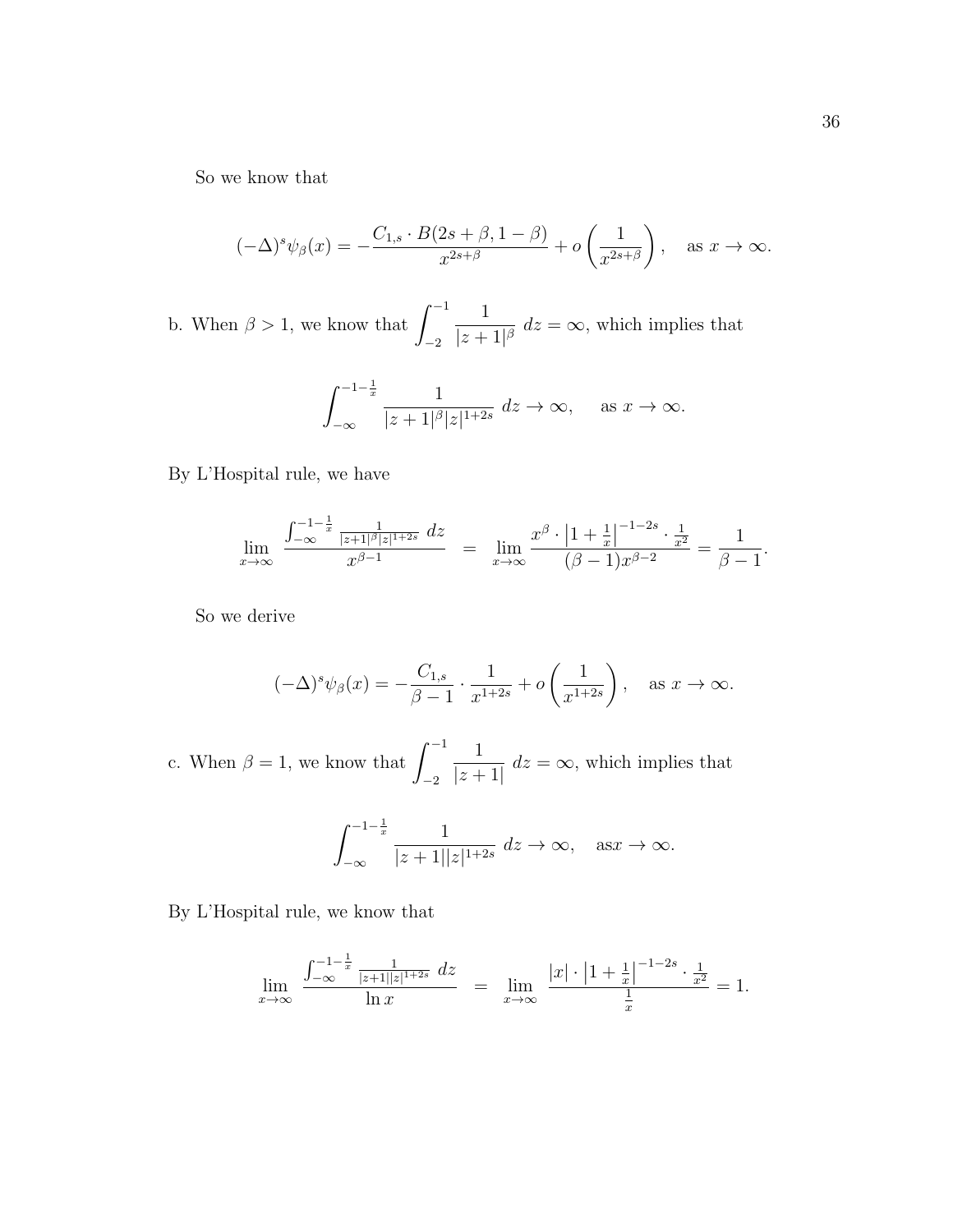Therefore we have

$$
(-\Delta)^s \psi_1(x) = -\frac{C_{1,s} \ln x}{x^{2s+1}} + o\left(\frac{\ln x}{x^{2s+1}}\right), \quad \text{as } x \to \infty.
$$

**Lemma 3.1.3.** Let  $\beta > 0$ ,  $\psi_{\beta}(x)$  be defined as in Lemma 3.1.2, then we have the following estimates:

a. If  $0 < \beta < 1$ , there holds that

$$
(-\Delta)^s \psi_{\beta}(x) = -\frac{C_{1,s} \cdot A(s,\beta)}{|x|^{2s+\beta}} + o\left(\frac{1}{|x|^{2s+\beta}}\right), \quad \text{as } x \to -\infty;
$$

where

$$
A(s,\beta) = \int_1^{\infty} \frac{1}{|z|^{1+2s}|z+1|^{\beta}} dz - \frac{1}{s} + \int_0^1 \frac{\frac{1}{|z-1|^{\beta}} + \frac{1}{|z+1|^{\beta}} - 2}{|z|^{1+2s}} dz;
$$

b. If  $\beta > 1$ , we have

$$
(-\Delta)^s \psi_{\beta}(x) = -\frac{C_{1,s}}{\beta - 1} \cdot \frac{1}{|x|^{1+2s}} + o\left(\frac{1}{|x|^{2s+1}}\right), \text{ as } x \to -\infty;
$$

c. If  $\beta = 1$ , we have

$$
(-\Delta)^s \psi_1(x) = -\frac{C_{1,s} \ln |x|}{|x|^{2s+1}} + o\left(\frac{\ln |x|}{|x|^{2s+1}}\right), \quad \text{as } x \to -\infty.
$$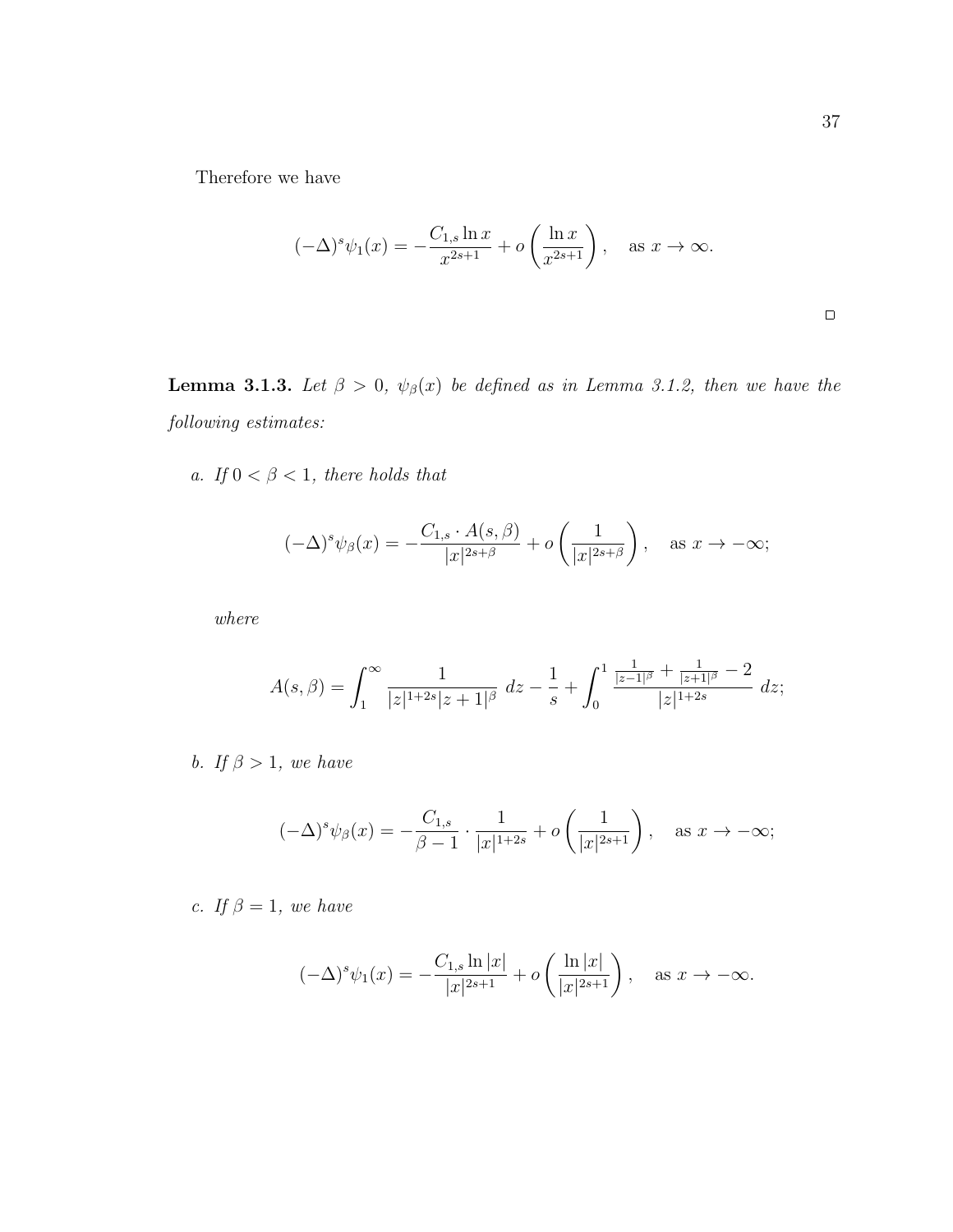*Proof.* For all  $x < -2$ , we know that  $x + 1 < -x - 1$  and

$$
(-\Delta)^{s} \psi_{\beta}(x) = -\frac{C_{1,s}}{2} \int_{\mathbb{R}} \frac{\psi_{\beta}(x+y) + \psi_{\beta}(x-y) - 2\psi_{\beta}(x)}{|y|^{1+2s}} dy
$$
  
\n
$$
= -\frac{C_{1,s}}{2} \left[ \int_{-\infty}^{x+1} \frac{\frac{1}{|x+y|^{\beta}} - \frac{2}{|x|^{\beta}}}{|y|^{1+2s}} dy + \int_{x+1}^{-x-1} \frac{\frac{1}{|x+y|^{\beta}} + \frac{1}{|x-y|^{\beta}} - \frac{2}{|x|^{\beta}}}{|y|^{1+2s}} dy \right]
$$
  
\n
$$
+ \int_{-x-1}^{\infty} \frac{\frac{1}{|x-y|^{\beta}} - \frac{2}{|x|^{\beta}}}{|y|^{1+2s}} dy \right]
$$
  
\n
$$
= -\frac{C_{1,s}}{2|x|^{2s+\beta}} \left[ \int_{-\infty}^{-1-\frac{1}{x}} \frac{\frac{1}{|z-1|^{\beta}} - 2}{|z|^{1+2s}} dz + \int_{-1-\frac{1}{x}}^{-1+\frac{1}{x}} \frac{\frac{1}{|z-1|^{\beta}} + \frac{1}{|z+1|^{\beta}} - 2}{|z|^{1+2s}} dz \right]
$$
  
\n
$$
+ \int_{1+\frac{1}{x}}^{\infty} \frac{\frac{1}{|z+1|^{\beta}} - 2}{|z|^{1+2s}} dz \right] \text{ Let } y = -xz
$$
  
\n
$$
= -\frac{C_{1,s}}{|x|^{2s+\beta}} \left[ \int_{1+\frac{1}{x}}^{\infty} \frac{\frac{1}{|z+1|^{\beta}} - 2}{|z|^{1+2s}} dz + \int_{0}^{1+\frac{1}{x}} \frac{\frac{1}{|z-1|^{\beta}} + \frac{1}{|z+1|^{\beta}} - 2}{|z|^{1+2s}} dz \right]
$$

For the first term inside the bracket, we know that

$$
\lim_{x \to -\infty} \int_{1 + \frac{1}{x}}^{\infty} \frac{\frac{1}{|z + 1|^{\beta}} - 2}{|z|^{1 + 2s}} dz = \int_{1}^{\infty} \frac{1}{|z|^{1 + 2s} |z + 1|^{\beta}} dz - \frac{1}{s}.
$$

a. Since  $\beta \in (0, 1)$ , we know that  $\int_1^1$ 0 1  $\frac{1}{|z-1|^{\beta}}$   $dz < \infty$ , which implies that

$$
\lim_{x \to -\infty} \int_0^{1 + \frac{1}{x}} \frac{\frac{1}{|z - 1|^{\beta}} + \frac{1}{|z + 1|^{\beta}} - 2}{|z|^{1 + 2s}} dz = \int_0^1 \frac{\frac{1}{|z - 1|^{\beta}} + \frac{1}{|z + 1|^{\beta}} - 2}{|z|^{1 + 2s}} dz.
$$

Let

$$
A(s,\beta) = \int_1^{\infty} \frac{1}{|z|^{1+2s}|z+1|^{\beta}} dz - \frac{1}{s} + \int_0^1 \frac{\frac{1}{|z-1|^{\beta}} + \frac{1}{|z+1|^{\beta}} - 2}{|z|^{1+2s}} dz,
$$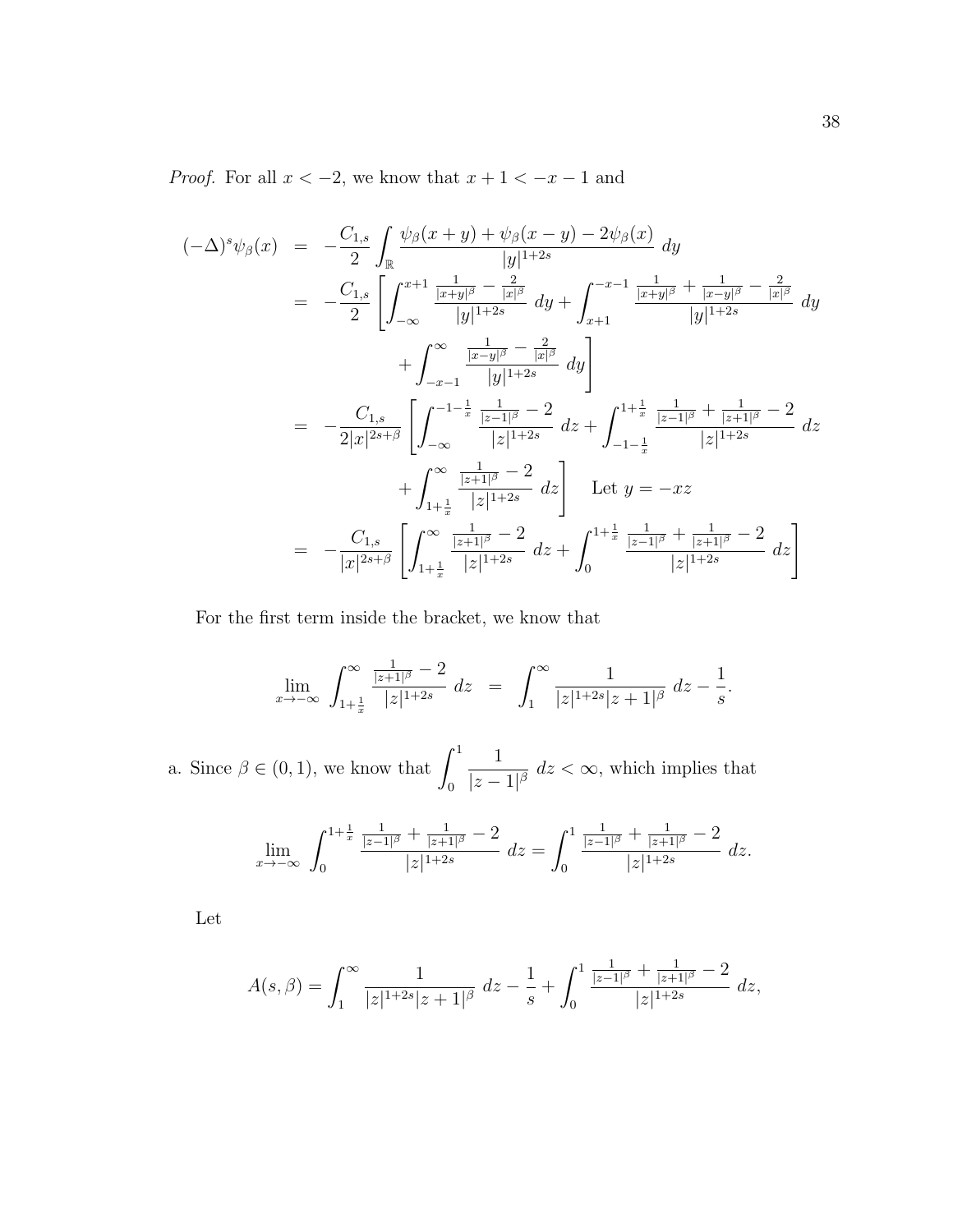then we have

$$
(-\Delta)^s \psi_\beta(x) = -\frac{C_{1,s} \cdot A(s,\beta)}{|x|^{2s+\beta}} + o\left(\frac{1}{|x|^{2s+\beta}}\right), \quad \text{as } x \to -\infty.
$$

b. Since  $\beta > 1$ , we know that  $\int_1^1$ 0 1  $\frac{1}{|z-1|^{\beta}}$  d $z=\infty$ , which implies that

$$
\int_0^{1+\frac{1}{x}} \frac{\frac{1}{|z-1|^{\beta}} + \frac{1}{|z+1|^{\beta}} - 2}{|z|^{1+2s}} dz \to \infty, \text{ as } x \to -\infty.
$$

#### By L'Hospital rule, we know that

$$
\lim_{x \to -\infty} \frac{\int_0^{1 + \frac{1}{x} \frac{1}{|z-1|^{\beta}} + \frac{1}{|z+1|^{\beta}} - 2} dz}{(-x)^{\beta - 1}} = \lim_{x \to -\infty} \frac{\left[|x|^{\beta} + \frac{1}{2^{\beta}} - 2\right] \cdot \left(-\frac{1}{x^2}\right)}{-(\beta - 1)(-x)^{\beta - 2}} = \frac{1}{\beta - 1}.
$$

Hence we have

$$
(-\Delta)^s \psi_{\beta}(x) = -\frac{C_{1,s}}{\beta - 1} \cdot \frac{1}{|x|^{2s+1}} + o\left(\frac{1}{|x|^{1+2s}}\right), \text{ as } x \to -\infty.
$$

c. Since  $\beta = 1$ , we know that  $\int_1^1$ 0 1  $|z-1|$  $dz = \infty$ , which implies that

$$
\int_0^{1+\frac{1}{x}} \frac{\frac{1}{|z-1|^\beta} + \frac{1}{|z+1|^\beta} - 2}{|z|^{1+2s}} dz \to \infty, \quad \text{as } x \to -\infty.
$$

By L'Hospital rule, we know that

$$
\lim_{x \to -\infty} \frac{\int_0^{1 + \frac{1}{x} \frac{1}{|z-1|} + \frac{1}{|z+1|} - 2} \, dz}{\ln(-x)} \;\; = \;\; \lim_{x \to -\infty} \frac{\left[ |x| + \frac{1}{2} - 2 \right] \cdot \left( -\frac{1}{x^2} \right)}{\frac{1}{x}} = 1.
$$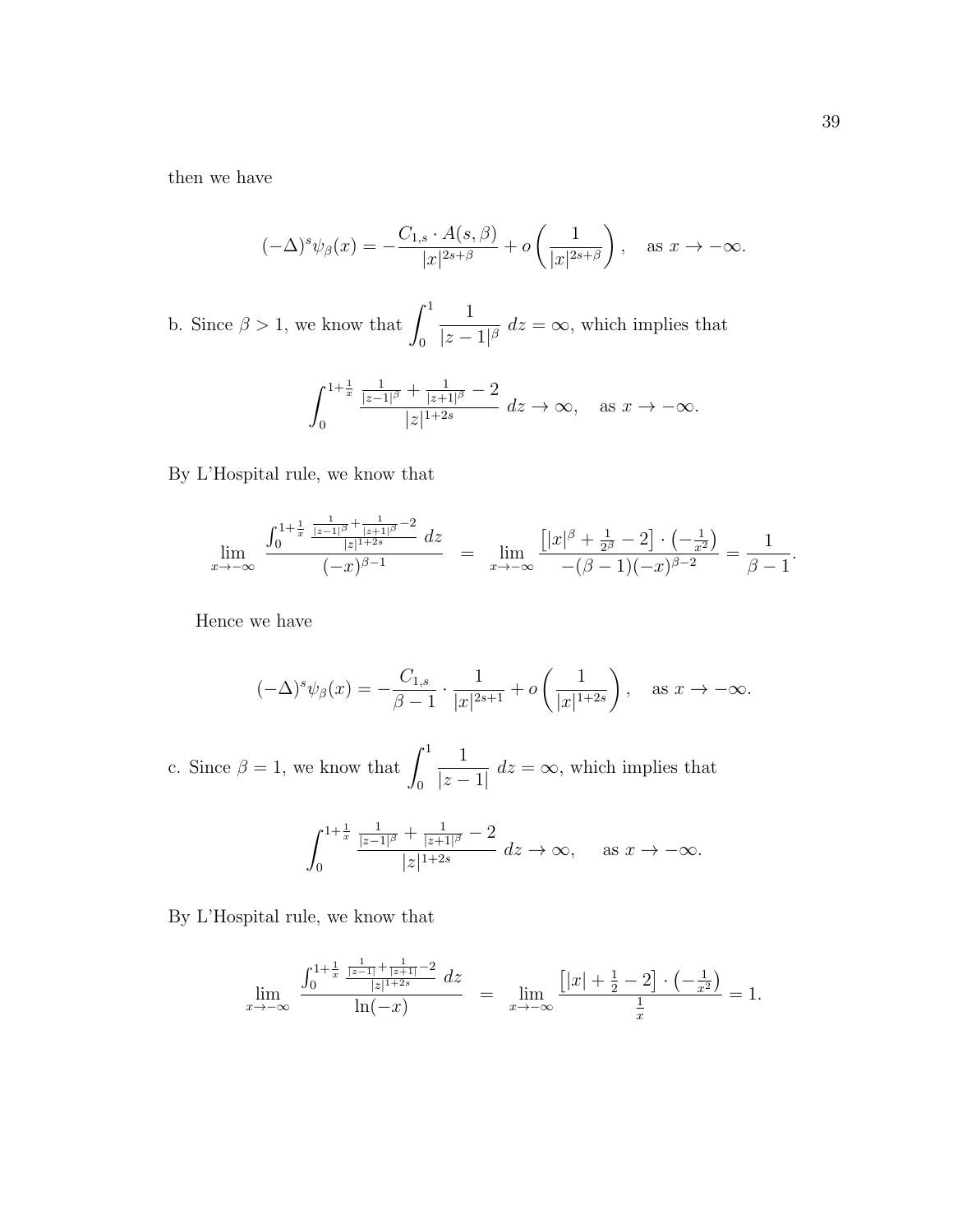Hence we have

$$
(-\Delta)^s \psi_1(x) = -\frac{C_{1,s} \ln |x|}{|x|^{2s+1}} + o\left(\frac{\ln |x|}{|x|^{2s+1}}\right), \text{ as } x \to -\infty.
$$

### Lemma 3.1.4. Consider the function

$$
\phi(x) = \begin{cases} 1, & \forall x \le -1, \\ 0, & \forall x > -1. \end{cases}
$$

Then

$$
(-\Delta)^s \phi(x) = -\frac{C_{1,s}}{2s} \cdot \frac{1}{|x|^{2s}} + o\left(\frac{1}{|x|^{2s}}\right), \quad \text{as } x \to \infty, \quad \text{and}
$$

$$
(-\Delta)^s \phi(x) = \frac{C_{1,s}}{2s} \cdot \frac{1}{|x|^{2s}} + o\left(\frac{1}{|x|^{2s}}\right), \quad \text{as } x \to -\infty.
$$

*Proof.* a. In fact, for all  $x \geq 2$ , we have

$$
(-\Delta)^{s} \phi(x) = C_{1,s} \left[ \int_{-\infty}^{-x-1} \frac{\phi(x) - \phi(x+y)}{|y|^{1+2s}} dy + (\text{P.V.}) \int_{-x-1}^{\infty} \frac{\phi(x) - \phi(x+y)}{|y|^{1+2s}} dy \right]
$$
  
=  $-C_{1,s} \int_{-\infty}^{-x-1} \frac{1}{|y|^{1+2s}} dy$   
=  $-\frac{C_{1,s}}{2s} \cdot \frac{1}{|x+1|^{2s}}$   
=  $-\frac{C_{1,s}}{2s} \cdot \frac{1}{|x|^{2s}} + o\left(\frac{1}{|x|^{2s}}\right), \text{ as } x \to \infty.$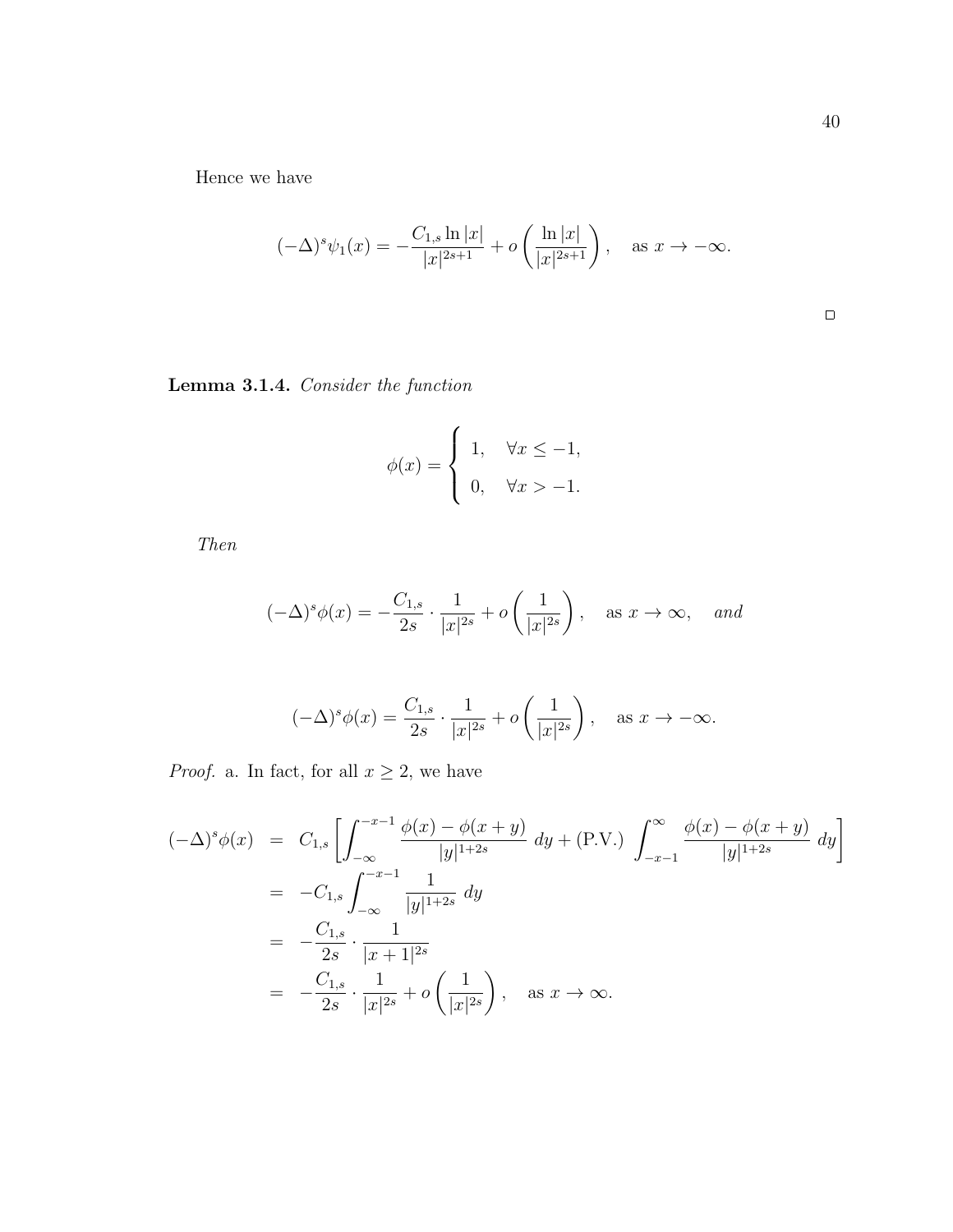b. If  $x \leq -2$ , we have

$$
(-\Delta)^s \phi(x) = C_{1,s} \left[ (\text{P.V.}) \int_{-\infty}^{-x-1} \frac{\phi(x) - \phi(x+y)}{|y|^{1+2s}} dy + \int_{-x-1}^{\infty} \frac{\phi(x) - \phi(x+y)}{|y|^{1+2s}} dy \right]
$$
  
=  $C_{1,s} \int_{-x-1}^{\infty} \frac{1}{|y|^{1+2s}} dy$   
=  $\frac{C_{1,s}}{2s} \cdot \frac{1}{|x+1|^{2s}}$   
=  $\frac{C_{1,s}}{2s} \cdot \frac{1}{|x|^{2s}} + o\left(\frac{1}{|x|^{2s}}\right), \text{ as } x \to -\infty.$ 

|  | ___ |  |
|--|-----|--|
|  |     |  |
|  |     |  |
|  |     |  |

Below we show a form of the maximal principle which is a slight variation of those in [?] and [20].

**Lemma 3.1.5** (The Maximum Principle). Let H be a nonempty open subset of  $\mathbb{R}$ , assume  $d(x) \geq 0$  for all  $x \in H$  and  $w \in C^1(\overline{H})$  satisfies

$$
\begin{cases}\n(-\Delta)^s w(x) + c w'(x) + d(x)w(x) \ge 0, & \forall x \in H, \\
\lim_{|x| \to \infty} w(x) = 0, & \\
w(x) \ge 0, & \forall x \notin H.\n\end{cases}
$$

Then  $w(x) \geq 0$  for all x in  $\mathbb{R}$ .

*Proof.* Assume  $w(x_0) < 0$  for some  $x_0 \in \mathbb{R}$ , since  $w(x) \ge 0$  for all  $x \notin H$ ,  $\lim_{|x| \to \infty} w(x) =$ 0, and  $w \in C^1(\overline{H})$ , then there exists some  $x_1 \in H$  such that

$$
w(x_1) = \inf_{x \in \mathbb{R}} w(x) < 0.
$$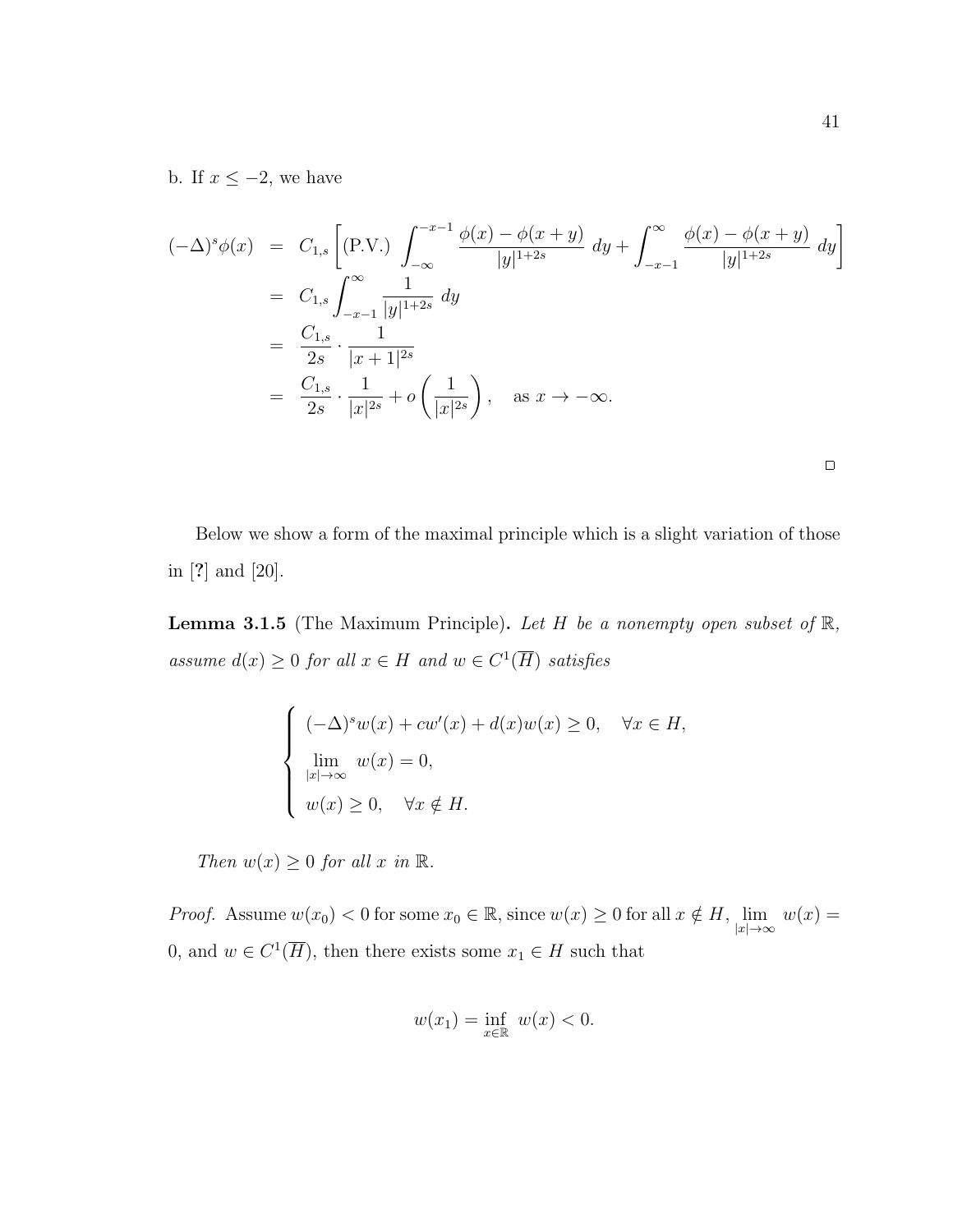Since  $x_1$  is a global minimum of w in  $\mathbb{R}, x_1 \in H$  and  $w \in C^1(H)$ , then

$$
(-\Delta)^s w(x_1) < 0
$$
, and  $w'(x_1) = 0$ .

Since  $d(x) \geq 0$  for all  $x \in H$ , and  $x_1 \in H$ , so we have

$$
(-\Delta)^{s} w(x_1) + cw'(x_1) + d(x_1)w(x_1) < 0,
$$

which contradicts with the assumption.

 $\Box$ 

The following two propositions give suitable lower and upper bounds of the asymptotic decay rates of u' and  $1 - u$  at  $\infty$ , which are expected to be a power of  $1 + 2s$ and 2s, respectively.

Proposition 3.1.6. Let  $\frac{1}{2}$ 2  $\langle s \rangle \langle s \rangle \langle s \rangle = \langle s \rangle$  and  $(c, u)$  be a solution to  $(1.4.2)$  with  $c > 0$ . Assume that  $f'(1) < 0$ , then there exists some constant  $C > 0$  such that

$$
u'(x) \le \frac{C}{|x|^{2s}},
$$
 and  $1 - u(x) \le \frac{C}{|x|^{2s}},$   $x \ge 1.$ 

*Proof.* Since  $f'(1) < 0$ , there exists some  $m > 0$  and  $\theta_0 \in (0,1)$  such that  $f'(u) \leq$  $-m$  for all  $u \in [\theta_0, 1]$ . Let  $\epsilon > 0$  be such that  $-\frac{C_{1,s}}{2s}$ 2s  $+ m\epsilon^{-2s} = \frac{m}{2}$ 2  $\epsilon^{-2s}$ , that is,  $\epsilon =$  $\left(\frac{sm}{C_{1,s}}\right)^{\frac{1}{2s}}$ . Consider

$$
\Psi(x) = \phi\left(x - \epsilon^{-1} - 1\right) + \psi_{2s}(-\epsilon x) \quad \forall x \in \mathbb{R}.
$$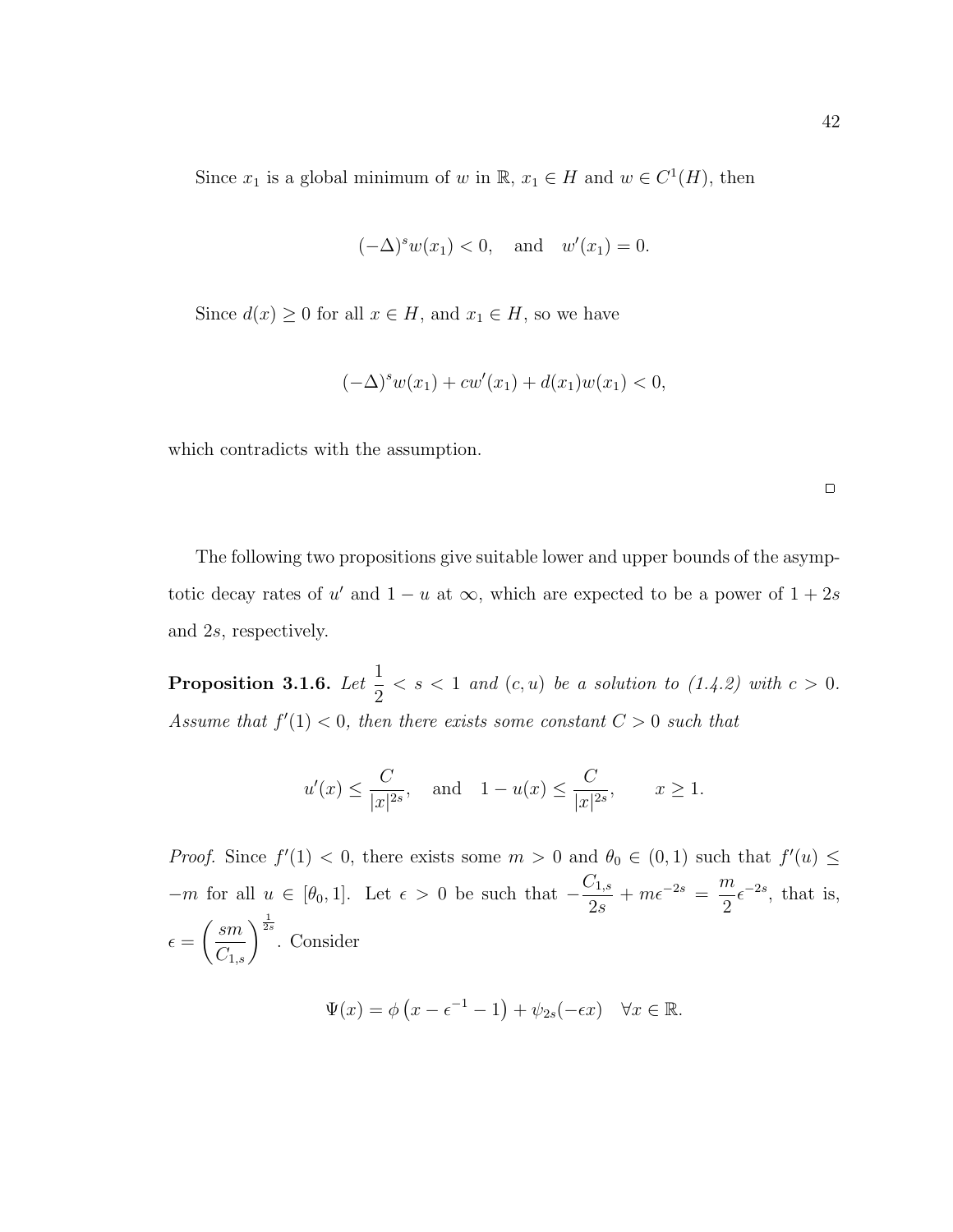we know that

$$
\Psi(x) = \epsilon^{-2s} \cdot \frac{1}{|x|^{2s}}, \quad \text{and} \quad \Psi'(x) = -2s\epsilon^{-2s} \cdot \frac{1}{|x|^{1+2s}}, \qquad \forall x > \frac{1}{\epsilon}.
$$

By Lemma 3.1.4 and Lemma 3.1.3, we know that

$$
(-\Delta)^s \Psi(x) = -\frac{C_{1,s}}{2s} \cdot \frac{1}{|x|^{2s}} + o\left(\frac{1}{|x|^{2s}}\right), \text{ as } x \to \infty.
$$

Hence we have

$$
(-\Delta)^s \Psi(x) + c\Psi'(x) + m\Psi(x) = \left[ -\frac{C_{1,s}}{2s} + m\epsilon^{-2s} \right] \cdot \frac{1}{|x|^{2s}} + o\left(\frac{1}{|x|^{2s}}\right)
$$
  
=  $\frac{m}{2} \epsilon^{-2s} \cdot \frac{1}{|x|^{2s}} + o\left(\frac{1}{|x|^{2s}}\right)$ , as  $x \to \infty$ .

So there exists some large  $R>0$  such that

$$
(-\Delta)^s \Psi(x) + c\Psi'(x) + m\Psi(x) \ge 0, \quad \forall x \ge R.
$$

Up to a translation, without the loss of generality, we assume  $u(0) = \theta_0$ . Notice that  $v(x) = u'(x) > 0$  in R satisfies

$$
(-\Delta)^s v(x) + cv'(x) + mv(x) = [m + f'(u(x))]v(x) \le 0, \quad \forall x \ge R.
$$

Since  $\Psi(x) > 0$  for all  $x \in \mathbb{R}$ , there exists some  $C > 0$  such that

$$
C > ||v||_{C(\mathbb{R})}
$$
 and  $C \inf_{x \in [\epsilon^{-1}, R]} \Psi(x) \ge ||v||_{C(\mathbb{R})}$ .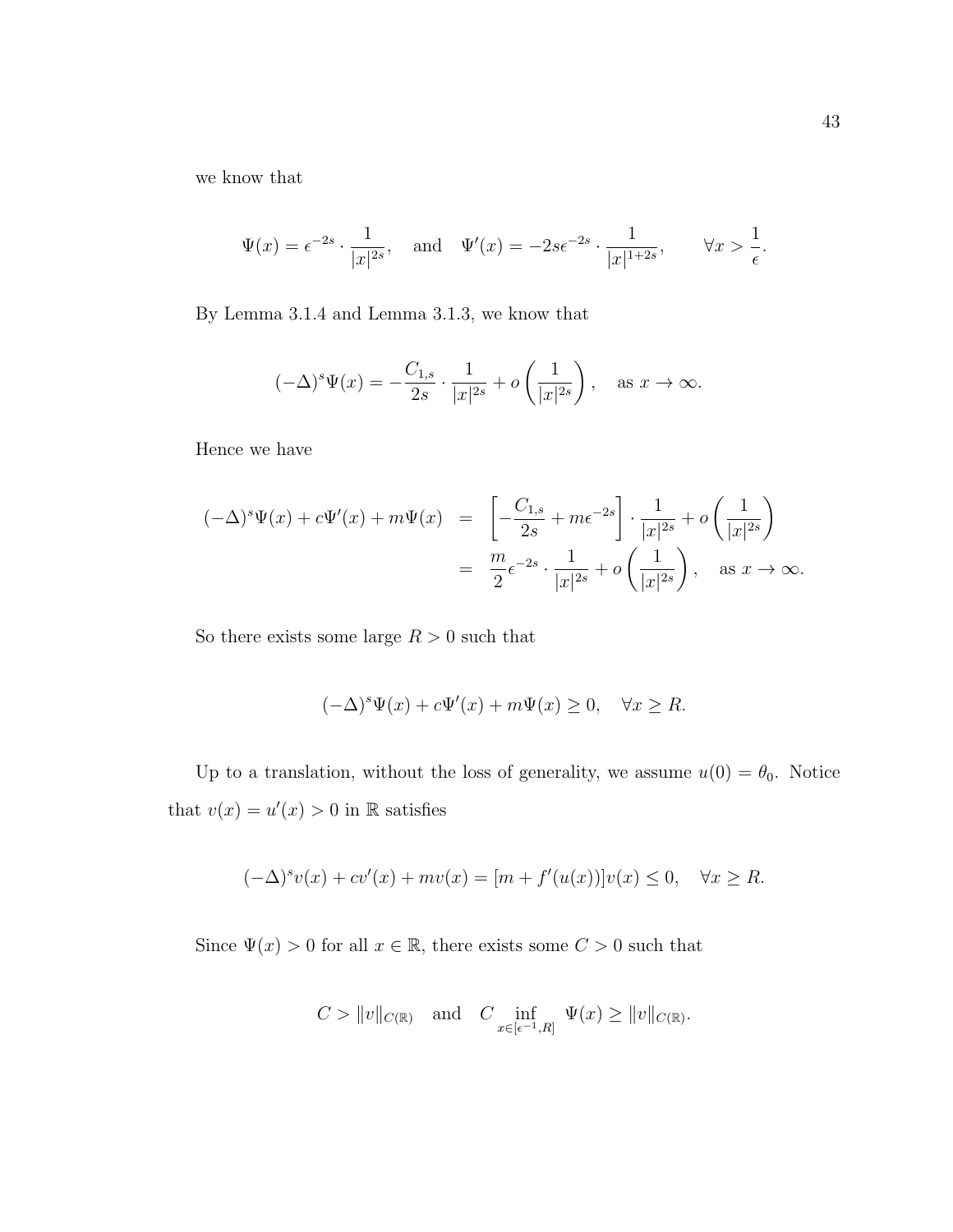Since  $\Psi(x) = \phi(x - \epsilon^{-1} - 1) = 1$  for all  $x \leq \epsilon^{-1}$ , we get  $C\Psi(x) = C \geq ||v||_{C(\mathbb{R})}$ for all  $x \leq \epsilon^{-1}$ . In summary, we know that

$$
C\Psi(x) \ge v(x), \quad \forall x \le R.
$$

Let  $w(x) = C\Psi(x) - v(x)$  for all  $x \in \mathbb{R}$ , we have

$$
\begin{cases}\n(-\Delta)^s w(x) + cw'(x) + mw(x) \ge 0, & \forall x \ge R, \\
\lim_{x \to \infty} w(x) = 0, & \forall x \le R.\n\end{cases}
$$

By Lemma 3.1.5, we have  $w(x) \geq 0$  in  $\mathbb{R}$ , which implies that

$$
\frac{C}{|x|^{2s}} \ge v(x) = u'(x), \quad \forall x \ge 1.
$$

Proposition 3.1.7. Let  $\frac{1}{2}$ 2  $\langle s \rangle \langle s \rangle = 1$ , assume that  $f'(1) \langle s \rangle$ , let  $(c, u)$  be a solution to  $(1.4.2)$  with  $c > 0$ . Then there exists some constant  $C > 0$  such that

$$
u'(x) \le \frac{C}{|x|^{1+2s}}
$$
, and  $1 - u(x) \le \frac{C}{|x|^{1+2s}}$ ,  $x \ge 1$ .

*Proof.* Since  $f'(1) < 0$ , there exists some  $m > 0$  and  $\theta_0 \in (0, 1)$  such that  $f'(u) \leq -m$ for all  $u \in [\theta_0, 1]$ . Let  $\epsilon > 0$  be such that

$$
-\epsilon^{-1} \cdot \frac{C_{1,s}}{2s-1} - \epsilon^{-1} \cdot \frac{C_{1,s}}{2s} + m\epsilon^{-1-2s} = \frac{m}{2} \cdot \epsilon^{-1-2s}.
$$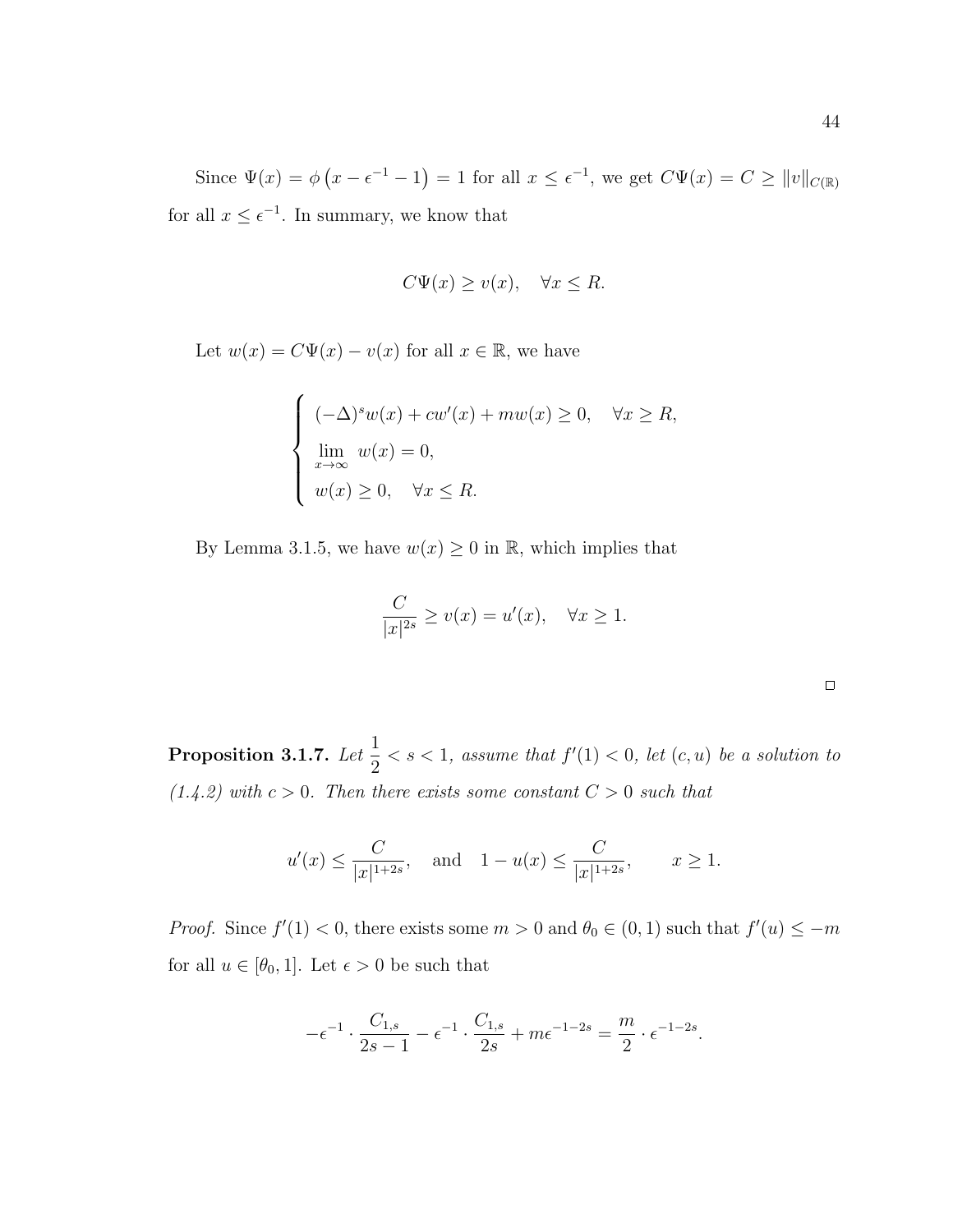That is, we have

$$
\frac{\epsilon^{2s}}{2s} + \frac{\epsilon^{2s}}{2s - 1} = \frac{m}{2C_{1,s}}.
$$

Look at the function  $\Psi(x) = \psi_{2s}(\epsilon x - 2) + \psi_{1+2s}(-\epsilon x)$  for all  $x \in \mathbb{R}$ , we know that

$$
\Psi(x) = \epsilon^{-1-2s} \cdot \frac{1}{|x|^{1+2s}},
$$
 and  $\Psi'(x) = -\epsilon^{-1-2s} \cdot \frac{1+2s}{|x|^{2+2s}},$   $\forall x > \epsilon^{-1}.$ 

By Lemma 3.1.2 and Lemma 3.1.3, we know that

$$
(-\Delta)^s \Psi(x) = -\epsilon^{-1} \cdot \frac{C_{1,s}}{2s-1} \cdot \frac{1}{|x|^{1+2s}} - \epsilon^{-1} \cdot \frac{C_{1,s}}{2s} \cdot \frac{1}{|x|^{1+2s}} + o\left(\frac{1}{|x|^{1+2s}}\right), \quad \text{as } x \to \infty.
$$

So we get

$$
(-\Delta)^s \Psi(x) + c\Psi'(x) + m\Psi(x) = \left[ -\epsilon^{-1} \cdot \frac{C_{1,s}}{2s - 1} - \epsilon^{-1} \cdot \frac{C_{1,s}}{2s} + m\epsilon^{-1-2s} \right] \cdot \frac{1}{|x|^{1+2s}} + o\left(\frac{1}{|x|^{1+2s}}\right)
$$
  
=  $\frac{m}{2} \cdot \epsilon^{-1-2s} \cdot \frac{1}{|x|^{1+2s}} + o\left(\frac{1}{|x|^{1+2s}}\right)$ , as  $x \to \infty$ .

Hence there exists some large  $R > 0$  such that

$$
(-\Delta)^s \Psi(x) + c\Psi'(x) + m\Psi(x) \ge 0, \quad \forall x \ge R.
$$

Without the loss of generality, we assume  $u\left(\epsilon^{-1}\right) = \theta_0$ , we know that  $v = u'$ satisfies

$$
(-\Delta)^s v(x) + cv'(x) + mv(x) = [m + f'(u(x))]v(x) \le 0, \quad \forall x \ge \epsilon^{-1}.
$$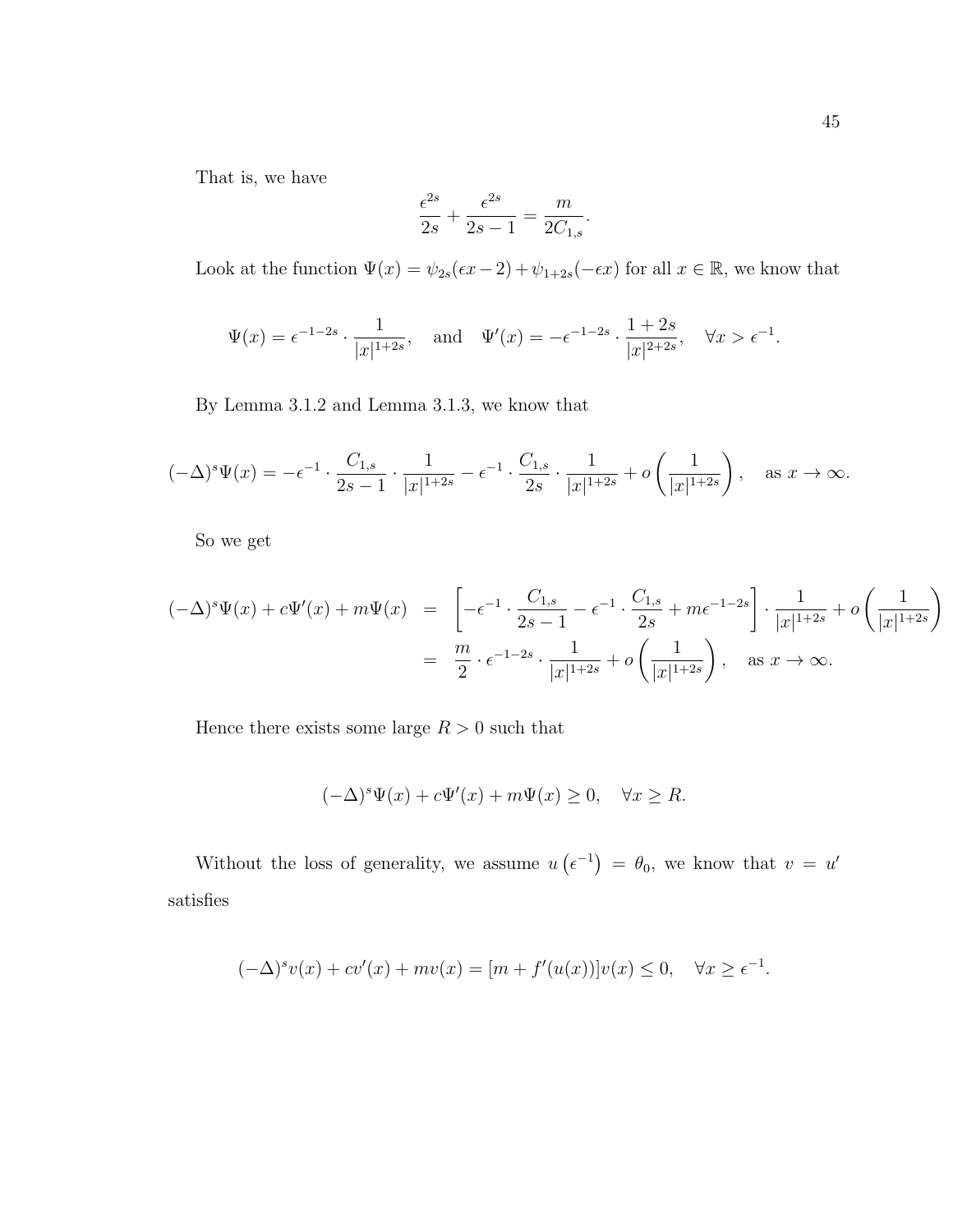For all  $x \leq \epsilon^{-1}$ , we have  $\epsilon x - 2 \leq -1$  and  $-\epsilon x \geq -1$ , which implies that

$$
\Psi(x) = \psi_{2s}(\epsilon x - 2) = \frac{1}{|\epsilon x - 2|^{2s}}.
$$

By Proposition 3.1.6), we know that there exists some constant  $C_1 > 0$  such that

$$
u'(x) = v(x) \le C_1 \Psi(x), \quad \forall x \le \epsilon^{-1}.
$$

Notice that for all  $x \geq \epsilon^{-1}$ ,  $\Psi(x) \geq \psi_{1+2s}(-\epsilon x) > 0$ , which implies that there exists some  $C_2 > 0$  such that

$$
C_2 \inf_{x \in [\frac{1}{\epsilon}, R]} \Psi(x) \ge \sup_{x \in [\epsilon^{-1}, R]} v(x).
$$

Let  $C = \max\{C_1, C_2\} > 0$  and  $w(x) = C\Psi(x) - v(x)$  for all  $x \in \mathbb{R}$ , then

$$
\begin{cases}\n(-\Delta)^s w(x) + cw'(x) \ge 0, & \forall x \ge R, \\
\lim_{x \to \infty} w(x) = 0, & \\
w(x) \ge 0, & \forall x \le R.\n\end{cases}
$$

By Lemma 3.1.5, we know that  $w(x) \geq 0$  in  $\mathbb{R}$ , which implies

$$
\frac{C}{|x|^{1+2s}} \ge v(x) = u'(x), \quad \forall x \ge 1.
$$

Proposition 3.1.8. Let  $\frac{1}{2}$ 2  $\langle s \rangle \langle s \rangle \langle s \rangle = 1$ , let  $(c, u)$  be a solution to  $(1.4.2)$  with  $c > 0$  in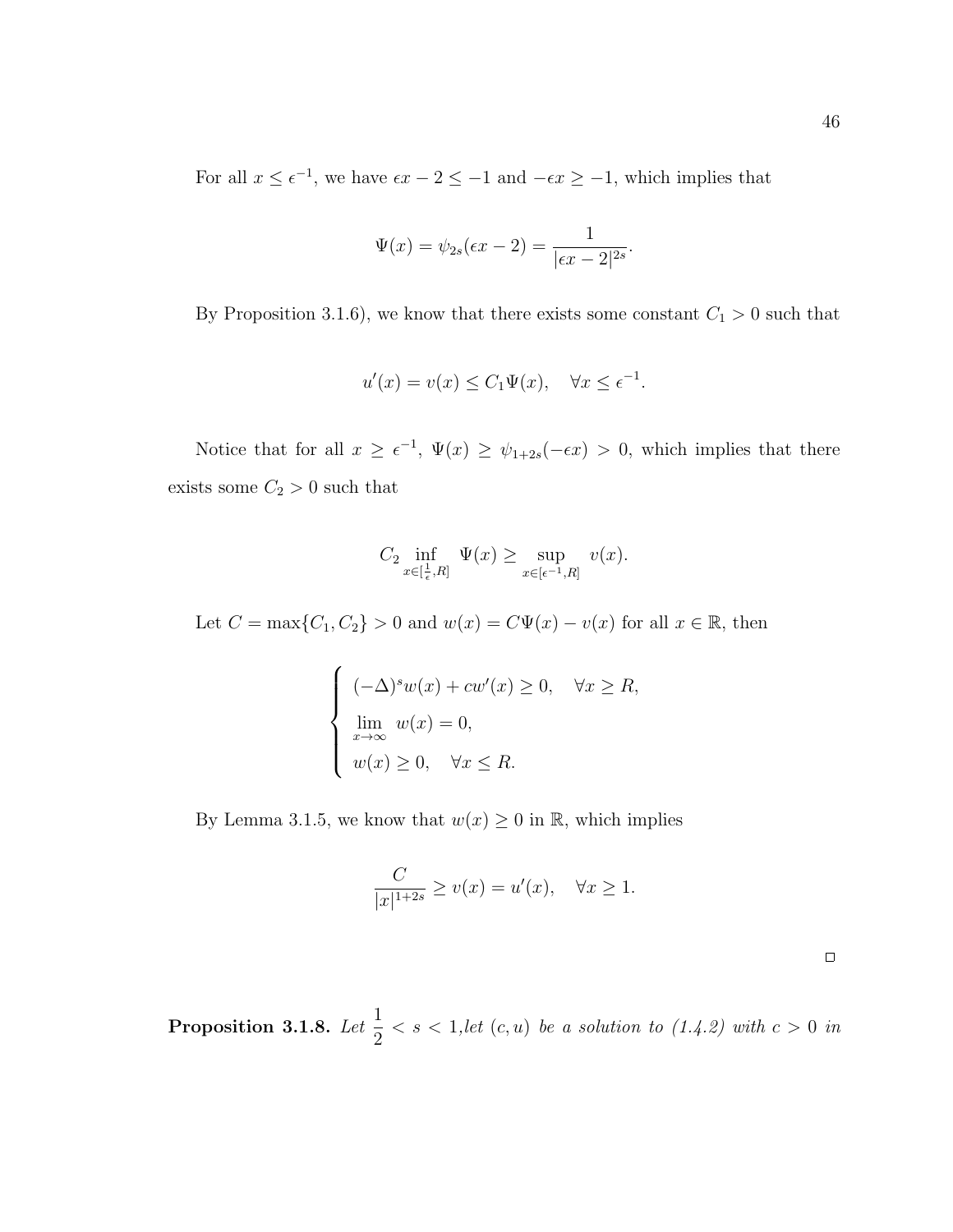Theorem 2.2.13. Then there exists some constant  $C > 0$  such that

$$
\frac{1}{C|x|^{2s}} \le u'(x), \quad \text{and} \quad \frac{1}{C|x|^{2s-1}} \le u(x) \le \frac{C}{|x|^{2s-1}}, \qquad \forall x \le -1.
$$

Proof. We have shown in the proof of Theorem 2.2.13 that there exists some constant  ${\cal C}>0$  such that  $\sim$ 

$$
u(x) \le \frac{C}{|x|^{2s-1}}, \qquad \forall x \le -1.
$$

Now it suffices to show that there exists some constant  $C > 0$  such that

$$
\frac{1}{C|x|^{2s}} \le u'(x), \qquad \forall x \le -1.
$$

Let  $\epsilon > 0$  be such that  $-\frac{C_{1,s}}{2}$  $2s-1$  $+ 2sc\epsilon^{1-2s} = -\frac{C_{1,s}}{2(2s)}$  $\frac{0.1, s}{2(2s-1)}$ , that is,

$$
\epsilon^{1-2s} = \frac{C_{1,s}}{4sc(2s-1)}.
$$

Let  $\Phi(x) = \psi_{2s}(\epsilon x)$  in  $\mathbb{R}$ , then

$$
\Phi(x) = \epsilon^{-2s} \cdot \frac{1}{|x|^{2s}}, \quad \text{and} \quad \Phi'(x) = \epsilon^{-2s} \cdot \frac{2s}{|x|^{1+2s}}, \qquad \forall x \le -\epsilon^{-1}.
$$

By Lemma 3.1.3, we have

$$
(-\Delta)^s \Phi(x) = -\frac{C_{1,s}}{2s - 1} \cdot \frac{\epsilon^{-1}}{|x|^{1+2s}} + o\left(\frac{1}{|x|^{1+2s}}\right), \text{ as } x \to -\infty.
$$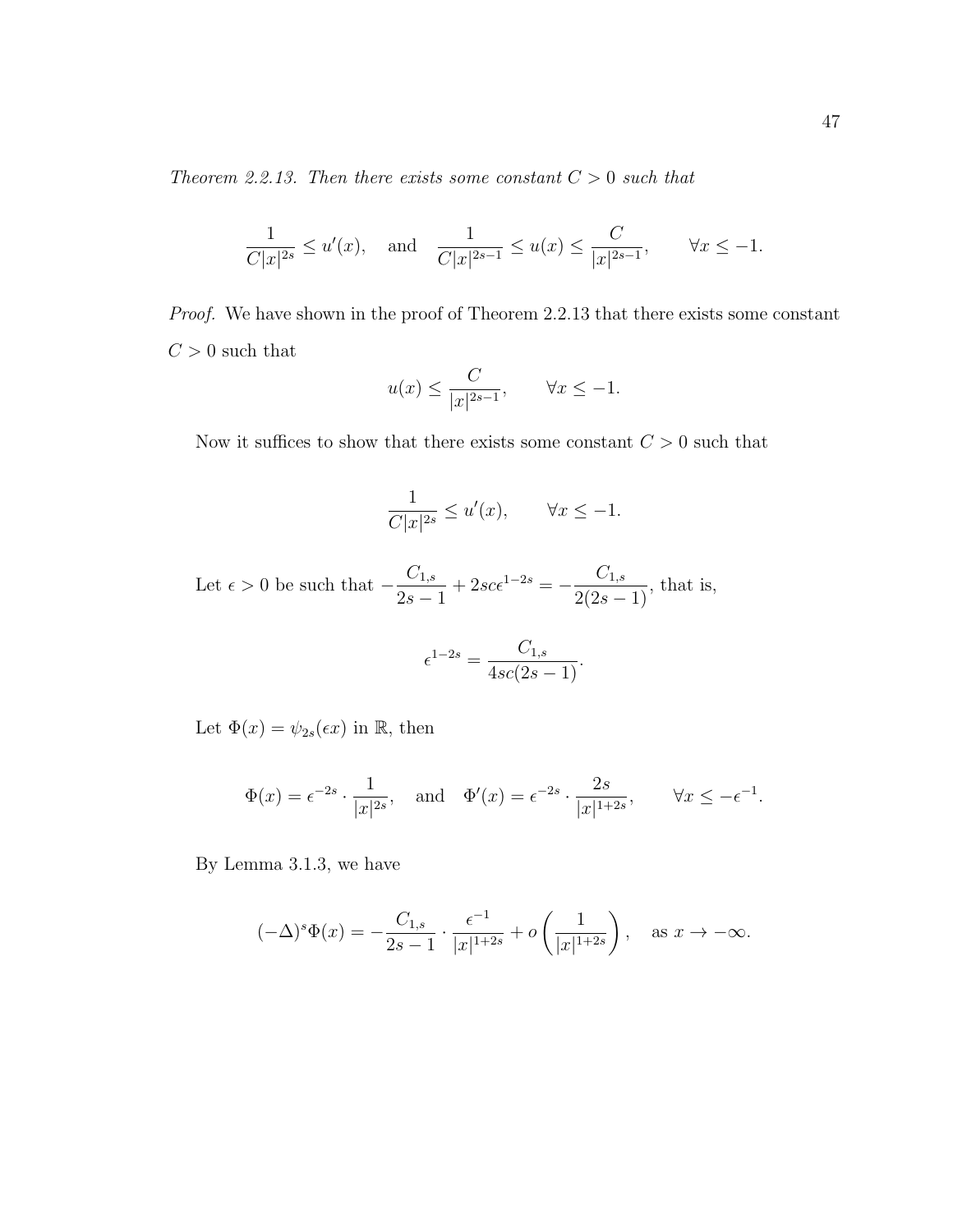So we get

$$
(-\Delta)^s \Phi(x) + c\Phi'(x) = -\frac{C_{1,s}}{2s - 1} \cdot \frac{\epsilon^{-1}}{|x|^{1+2s}} + c\epsilon^{-2s} \cdot \frac{2s}{|x|^{1+2s}} + o\left(\frac{1}{|x|^{1+2s}}\right)
$$
  

$$
= \left[-\frac{C_{1,s}}{2s - 1} + 2sc\epsilon^{1-2s}\right] \frac{\epsilon^{-1}}{|x|^{2s}} + o\left(\frac{1}{|x|^{1+2s}}\right)
$$
  

$$
= -\frac{C_{1,s}}{2(2s - 1)} \cdot \frac{\epsilon^{-1}}{|x|^{1+2s}} + o\left(\frac{1}{|x|^{1+2s}}\right), \text{ as } x \to -\infty
$$

So there exists some large  $R > 0$  such that

$$
(-\Delta)^s \Phi(x) + c\Phi'(x) \le 0, \quad \forall x \le -R.
$$

Since  $f'(t) \geq 0$  for all  $t \in [0, \theta_0]$ , without the loss of generality, we assume  $u(-\epsilon^{-1}) = \theta_0$ . Notice that  $v(x) = u'(x) > 0$  in R satisfies

$$
(-\Delta)^s v(x) + c v'(x) = f'(u(x))(x) \ge 0, \quad \forall x \le -\epsilon^{-1}.
$$

Since  $\Phi(x) = 0$  for all  $x \ge -\epsilon^{-1}$ , so we get  $\Phi(x) \le v(x)$  for all  $x \ge -\epsilon^{-1}$ . Since  $v(x) > 0$  in  $\mathbb R,$  there exists some  $C > 1$  such that

$$
C \inf_{x \in [-R, -\epsilon^{-1}]} v(x) \ge \sup_{x \in [-R, -\epsilon^{-1}]} \Phi(x).
$$

Let  $w(x) = Cv(x) - \Phi(x)$  for all  $x \in \mathbb{R}$ , we have

$$
\begin{cases}\n(-\Delta)^s w(x) + cw'(x) \ge 0, & \forall x \le -R, \\
\lim_{x \to -\infty} w(x) = 0, & \\
w(x) \ge 0, & \forall x \ge -R.\n\end{cases}
$$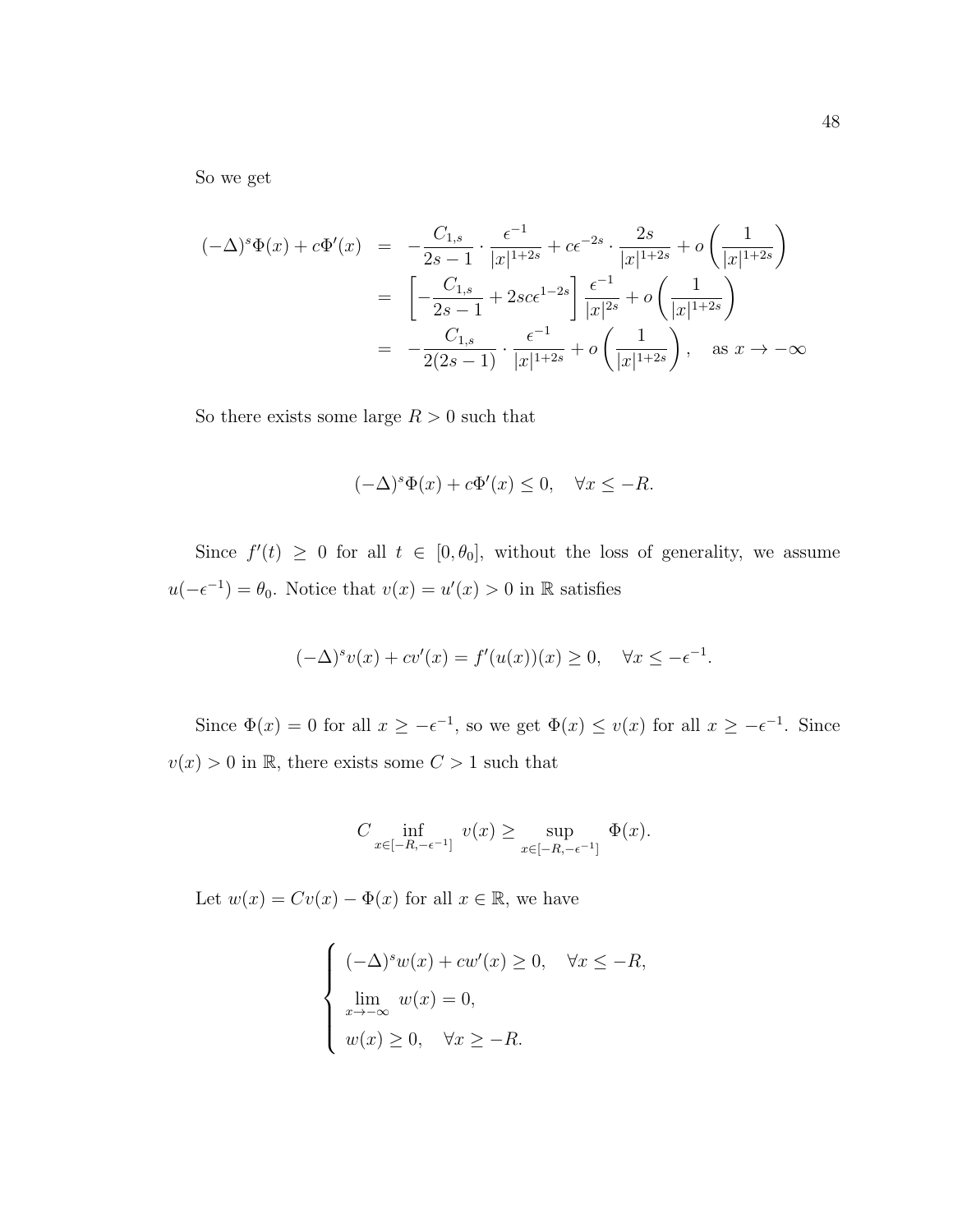By Lemma 3.1.5, we have  $w(x) \geq 0$  in  $\mathbb{R}$ , which implies that

$$
\frac{C}{|x|^{2s}} \le v(x) = u'(x), \quad \forall x \le -1.
$$

 $\Box$ 

### 3.2 Stability results

Another question of interests is the the approach of solution to a traveling wave solution for the initial value problem corresponding to (1.1.2) with fractional laplacian. That is, we would like to focus on the fate of solutions whose initial conditions are small perturbations of the traveling wave under consideration. If any such solution stays close to the set of all translates of the traveling wave  $u(\cdot)$  for all positive times, then we say that the traveling wave  $u(\cdot)$  is stable. If there are initial conditions arbitrarily close to the wave such that the associated solutions leave a small neighborhood of the wave and its translates, then the wave is said to be unstable.

Fife and McLeod [17] considered the pure initial value problem for the nonlinear equation

$$
u_t - u_{xx} - f(u) = 0, \quad x \in (-\infty, \infty), \ t > 0,
$$
\n(3.2.1)

in the case

$$
f(0) = f(1) = 0, \quad f'(x) < 0, \quad f'(1) < 0.
$$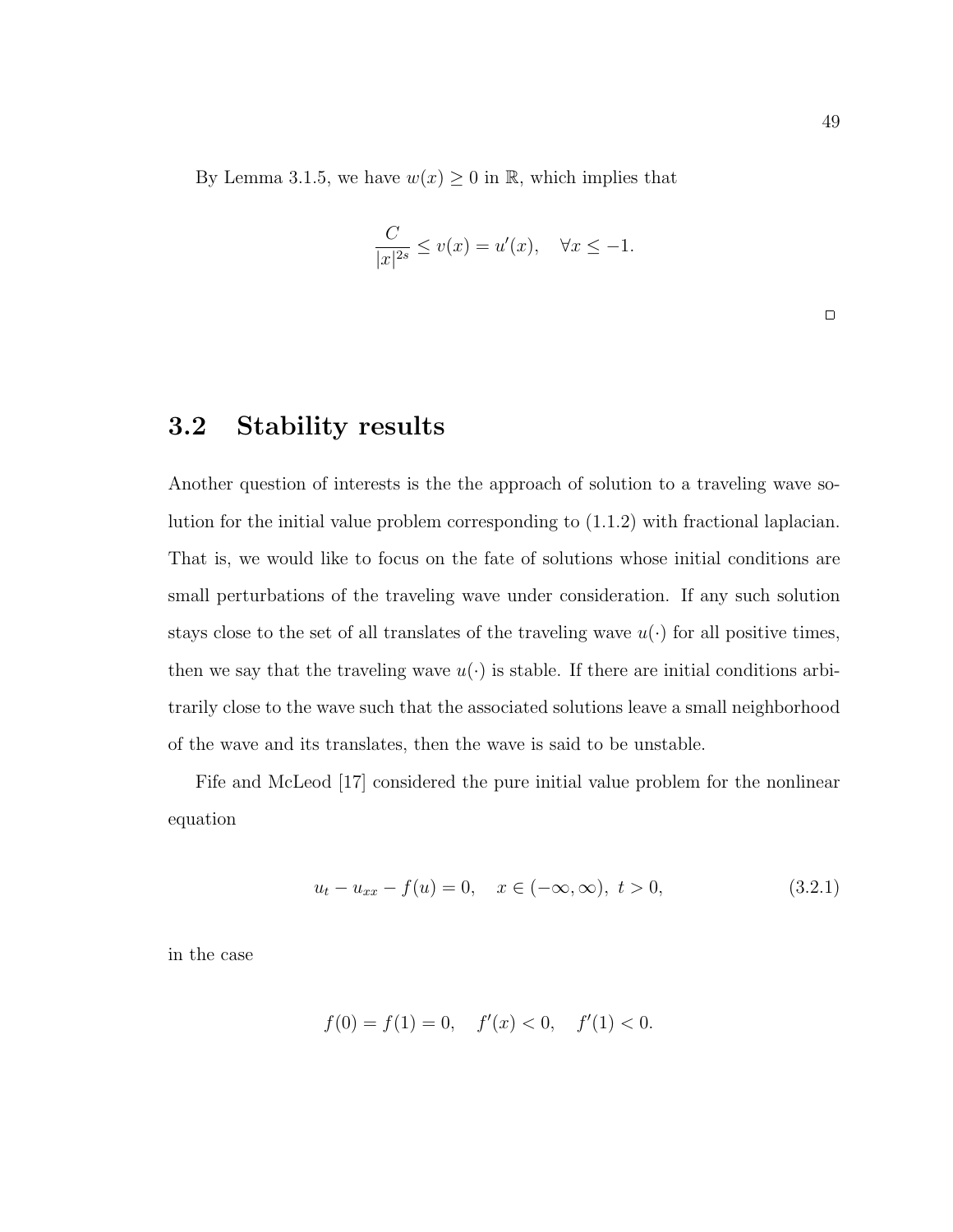The initial value being, say

$$
u(x,0) = \phi_0(x), \quad -\infty < x < \infty. \tag{3.2.2}
$$

One of the central questions for this problem is the behavior as  $t \to \infty$  of the solution  $u(x, t)$ ; in particular one would like to determine under what circumstances it does (or does not) tend to a traveling front solution.

If we assume  $f \in C^1$  with  $f(0) = f(1) = 0$ , so that  $u \equiv 0$  and  $u \equiv 1$  are particular solutions of  $(3.2.1)$ , it is a standard result that if  $u_0$  is piecewise continuous and  $0 \le u_0 \le 1$ , then there exists one and only one bounded classical solution  $u(x, t)$  of (3.2.1)-(3.2.2), and  $0 \le u(x, t) \le 1$  for all  $x, t$ . Indeed, they have shown the following theorem:

Theorem 3.2.1. Consider

$$
u_t - u_{xx} - f(u) = 0, \ x \in (-\infty, \infty),
$$

in the case

$$
f(0) = f(1) = 0, \ f'(0) < 0, \ f'(1) < 0
$$

Let  $u(x, 0) = u_0(x)$  satisfy  $0 \le u_0 \le 1$ . Let

$$
a_{-} = \limsup_{x \to -\infty} u_0(x), \ a_{+} = \liminf_{x \to \infty} u_0(x).
$$

Then u approaches a translate of U uniformly in x and exponentially in time, if  $a_$ is not too far from 0, and  $a_+$  not too far from 1. Here  $u = U(x - ct)$ ,  $U(-\infty) =$ 0,  $U(\infty) = 1$  is the traveling front solution. More precisely, there are constants  $z_0$ ,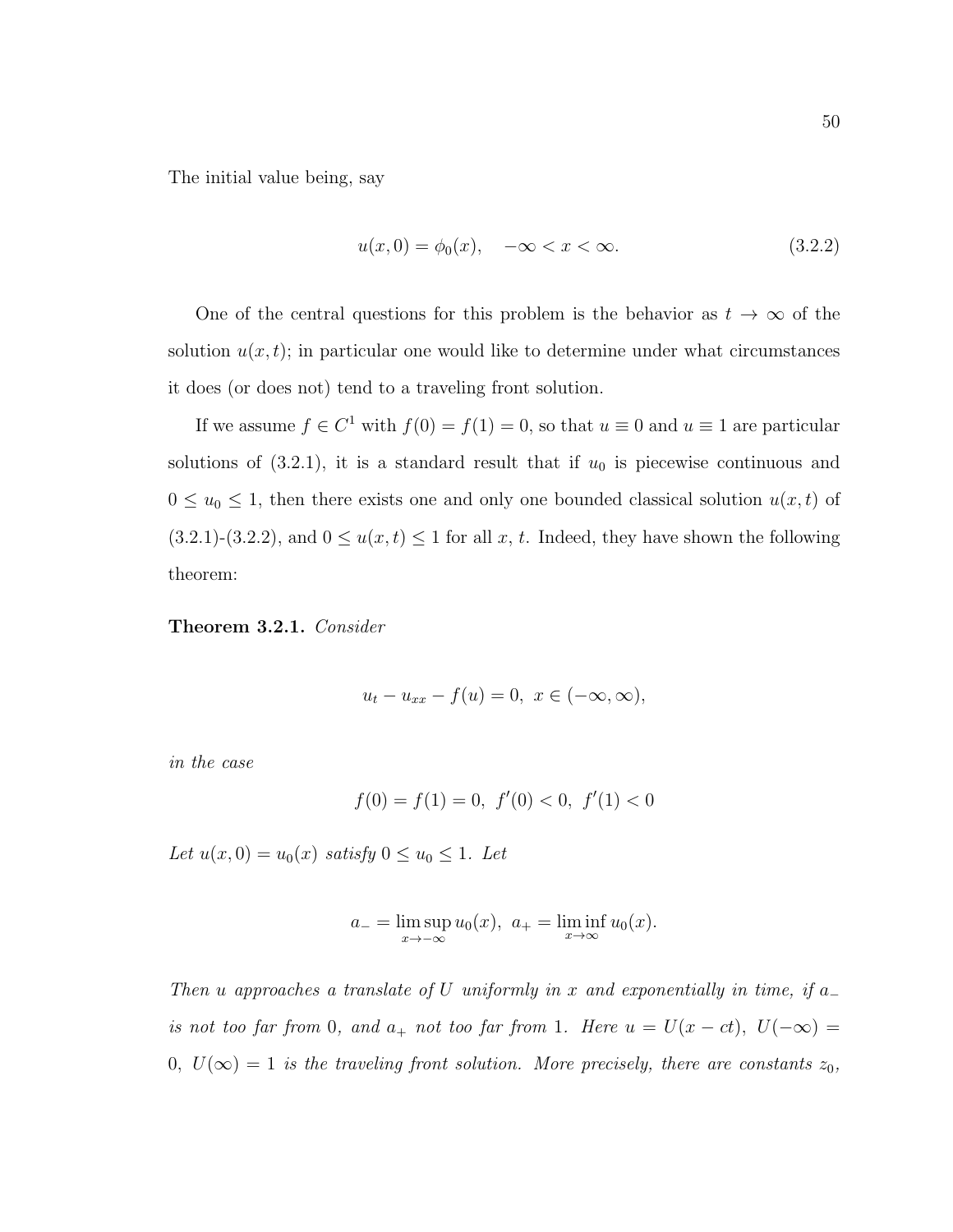$K > 0$  and  $w > 0$ , and

$$
|u(x,t) - U(x - ct - z_0)| < Ke^{-wt}.
$$

Their approach relies on a priori estimates and the standard comparison theorems for parabolic equations, i.e., let  $N$  be the nonlinear differential operator, acting on functions of  $x$  and  $t$ , defined by,

$$
Nu \equiv u_t - u_{xx} - cu_x - f(u).
$$

Consider the initial value problem

$$
Nu = 0 \quad \text{for } (x, t) \in (-\infty, \infty) \times (0, \infty), \tag{3.2.3}
$$

$$
u(x,0) = u_0(x). \t\t(3.2.4)
$$

**Comparison Theorem.** Let  $\underline{u}$  be a sub solution, and  $\overline{u}$  a super solution, of (3.2.3). Then  $\underline{u}(x,t) \leq \overline{u}(x,t)$  in  $(-\infty,\infty) \times [0,T)$ .

It turns out that when we consider the same problem in the fractional Laplacian setting, we could obtain a similar stability result by establishing the corresponding comparison principle.

In what follows, we establish the preliminary results related to the stability of traveling fronts of the reaction diffusion equations involving the fractional Laplacian in the bistable case. We will consider the following initial value problem:

$$
u_t + (-\Delta)^s u = f(u) \quad \text{in } (0, \infty) \times \mathbb{R} \tag{3.2.5}
$$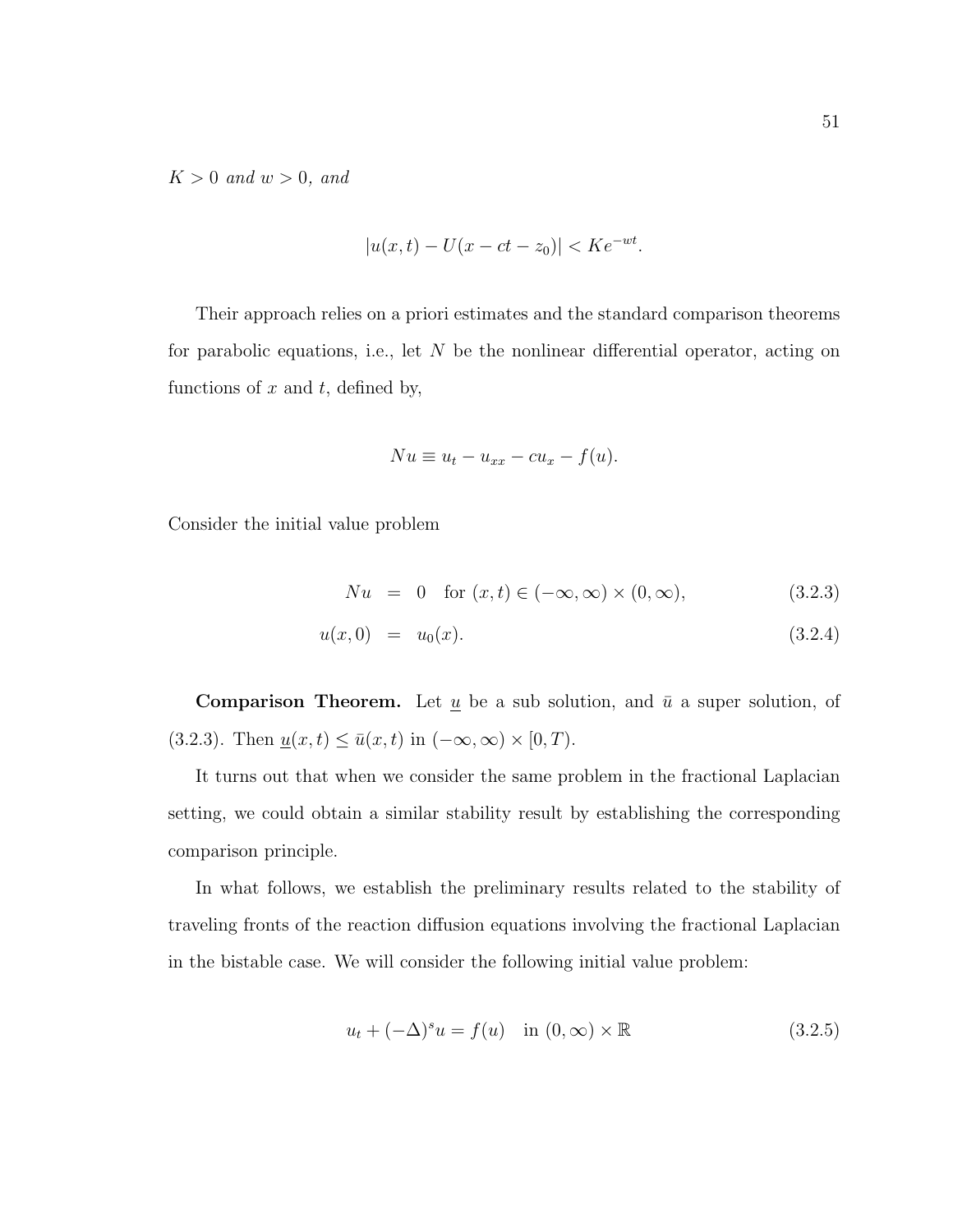with the following initial value,

$$
u(x,0) = u_0(x), \quad -\infty < x < \infty. \tag{3.2.6}
$$

We will also assume the nonlinearity  $f \in C^1[0, 1]$  satisfy

$$
f(0) = f(1) = 0, f'(0) < 0, f'(1) < 0,
$$
\n(3.2.7)

$$
f(u) < 0 \quad \text{for } 0 < u < \alpha,\tag{3.2.8}
$$

$$
f(u) > 0 \quad \text{for } \alpha < u < 1,\tag{3.2.9}
$$

where  $0 < \alpha < 1$ .

The existence of traveling fronts has been shown by X. Cabre and Y. Sire in [?] when the bistable nonlinearity is balanced and by C. Gui and M. Zhao in [20] when the bistable nonlinearity is unbalanced. Assume the existence and uniqueness of the solution to the initial value problem  $(3.2.5)-(3.2.7)$ , and we are expecting a similar stability result of the traveling fronts.

The main tool needed here is the comparison principle for  $(1.1.2)$  where L is the generator of of a strong continuous semigroup in a Banach space  $X$ . It is applicable to This comparison principle can be found in [12]. For completion, we will state the comparison principle here.

We first consider the non homogeneous linear problem

$$
\begin{cases}\n u_t + Lu = f(u) \text{ in } (0, \infty) \times \mathbb{R}^n, \\
 u(0, \cdot) = u_0 \text{ in } \mathbb{R}^n,\n\end{cases}
$$
\n(3.2.10)

for  $u_0$  in any of both Banach spaces.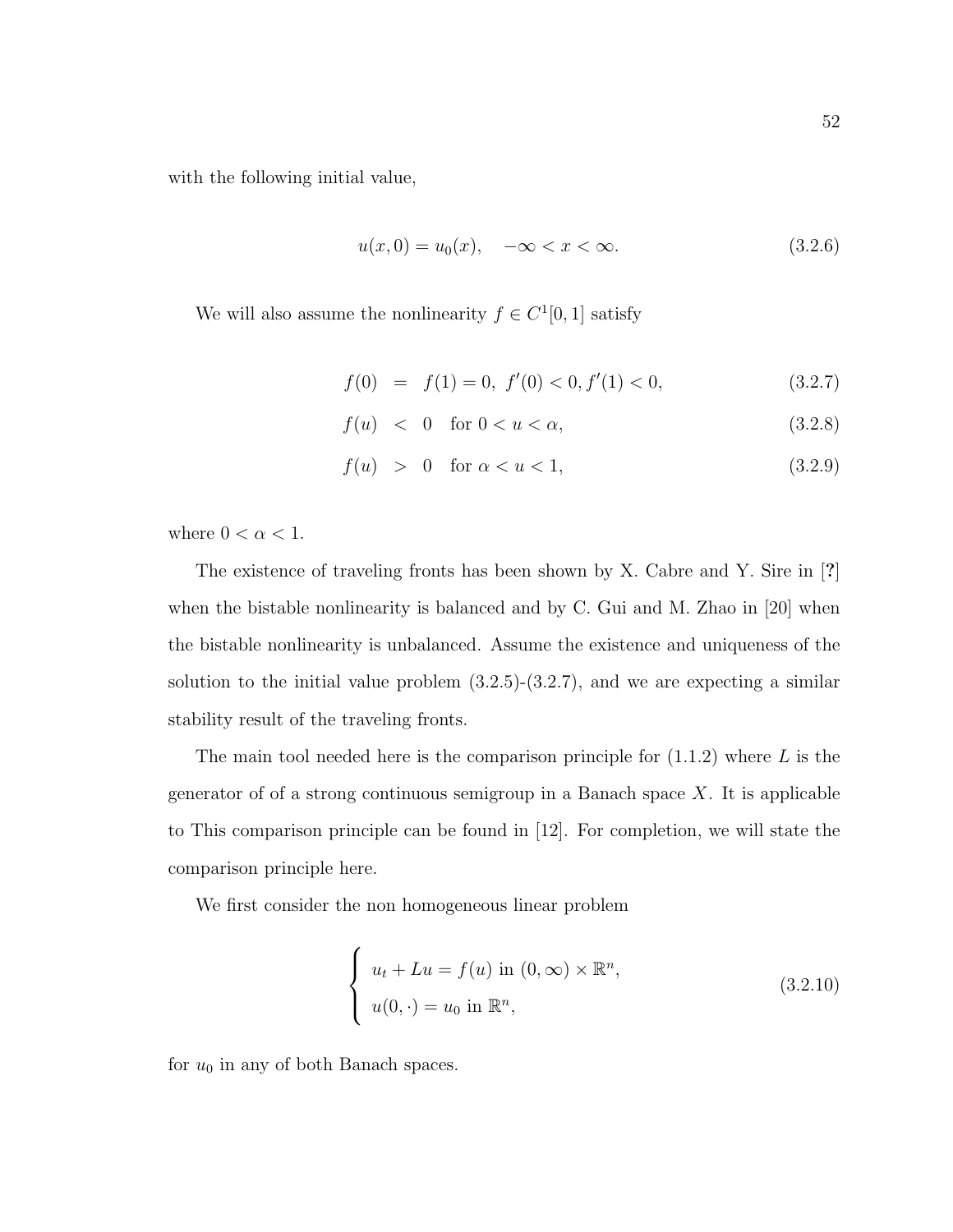Assume that  $f_1, f_2 \in C^1(\mathbb{R})$  is globally Lipschitz and  $f'$  is uniformly continuous in  $\mathbb{R}$ , and  $f_1 \leq f_2$  in  $\mathbb{R}$ . We then have

if 
$$
u_1(0, \cdot) \leq u_2(0, \cdot)
$$
 belong to  $C_{u,b}(\mathbb{R}^n)$ , then  $u_1(t, \cdot) \leq u_2(t, \cdot)$ 

for all  $t \in [0,\infty)$ , where  $u_1$  and  $u_2$  are the respective solutions of the nonlinear problem (3.2.10) with f and  $u_0$  replaced by  $f_i$  and  $u_i(0, \cdot)$ .  $C_{u,b}(\mathbb{R}^n) = \{u : \mathbb{R}^n \to \mathbb{R} :$ u is bounded and uniformly continuous in  $\mathbb{R}^n$ .

We set  $z = x - ct$ , and write the solution of  $(3.2.5)-(3.2.6)$  as

$$
v(z,t) = u(x,t) = u(z+ct, t)
$$

Followed by a comparison argument, we get the stability result when the traveling wave solution exists. More precisely, we have obtained the following theorem:

**Theorem 3.2.2.** Let  $0 < s < 1$ , consider equations (3.2.5)-(3.2.7). Assume the traveling front solution is U with speed c, let  $u_0$  satisfies  $0 \le u_0 \le 1$ , and suppose

$$
\limsup_{x \to -\infty} u_0(x) < \alpha, \quad \liminf_{x \to \infty} u_0(x) > \alpha,
$$

then there exists constants  $z_1$ ,  $z_2$ ,  $q_0$ , and  $\mu$  (the last two positive), such that

$$
U(z - z1) - q0e- $\mu t$  \le v(z, t) \le U(z - z<sub>2</sub>) + q<sub>0</sub>e<sup>- $\mu t$</sup> . (3.2.11)
$$

The proof of the theorem relies on the comparison principle for fractional Laplacian. The comparison principle can be found in [12], in which the authors consider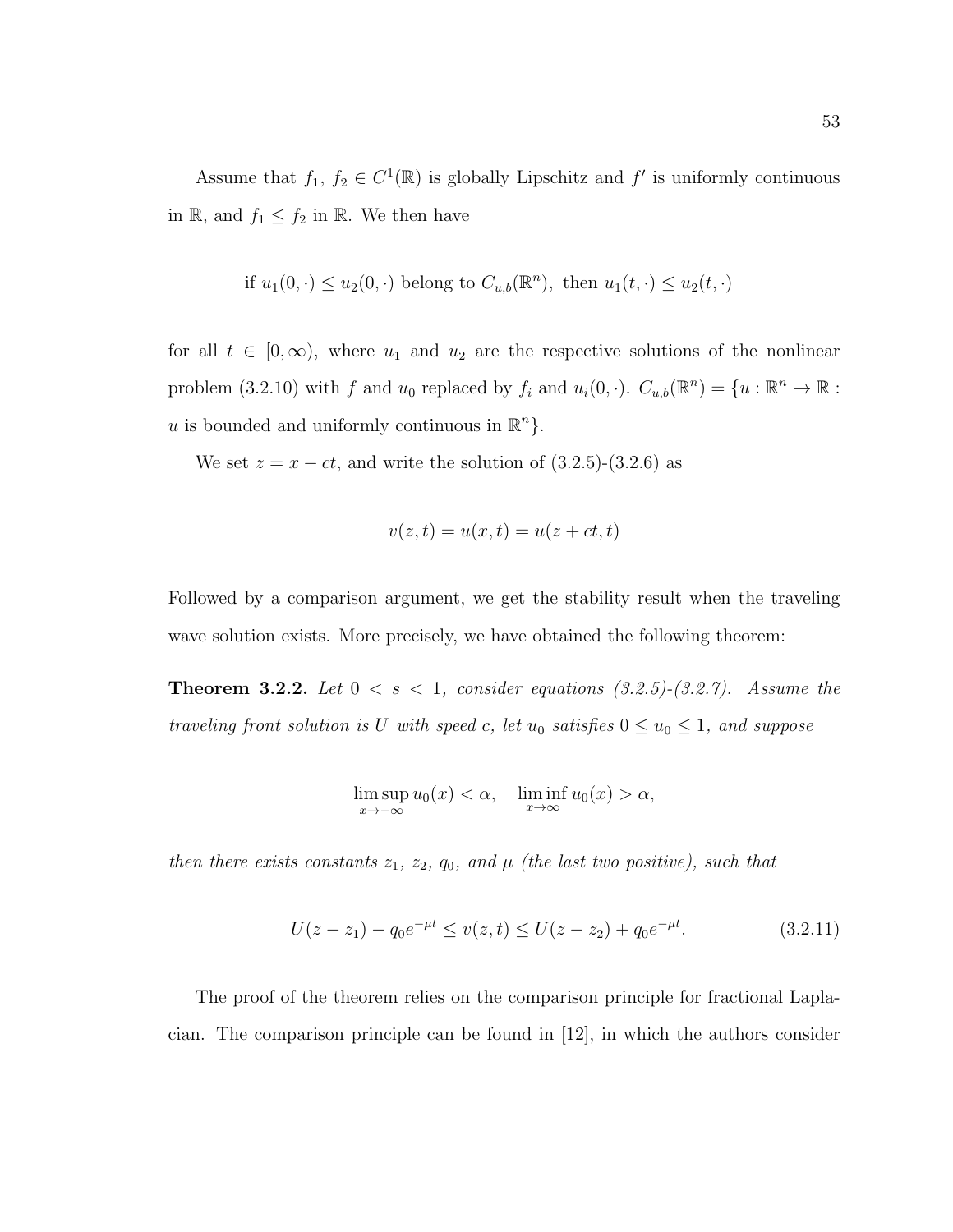the Cauchy problem

$$
\begin{cases}\n u_t + Au = f(u) & \text{in } (0, +\infty) \times \mathbb{R}^n, \\
 u(0, \cdot) = u_0 & \text{in } \mathbb{R}^n, \quad 0 \le u_0 \le 1\n\end{cases}
$$

where A is the infinitesimal generator of a Feller semigroup. Examples includes  $\Delta$ (the classical Laplacian) and  $(-\Delta)^s$  with  $s \in (0,1)$  (the fractional Laplacian). By adding a drift term to the classical Laplacian or the fractional Laplacian, the resulting operator will still be an infinitesimal generator of a Feller semigroup. According to [12], we have the following comparison principle.

**Lemma 3.2.3.** Assume that  $f_1, f_2 \in C^1(\mathbb{R})$  are globally Lipschitz and  $f'_i, i = 1, 2$  is uniformly continuous in  $\mathbb{R}$ . If  $f_1 \leq f_2$  in  $\mathbb{R}$ , we then have:

if  $u_1(0, \cdot) \le u_2(0, \cdot)$  are both bounded and uniformly continuous in  $\mathbb{R}^n$ , then  $u_1(t, \cdot) \le u_2(t, \cdot)$ .

The proof of the theorem then follows directly from [17]. It then establishes the stability of traveling fronts in the  $C^0$  norm. The  $C^1$  norm stability for the traveling fronts still remains as an open question.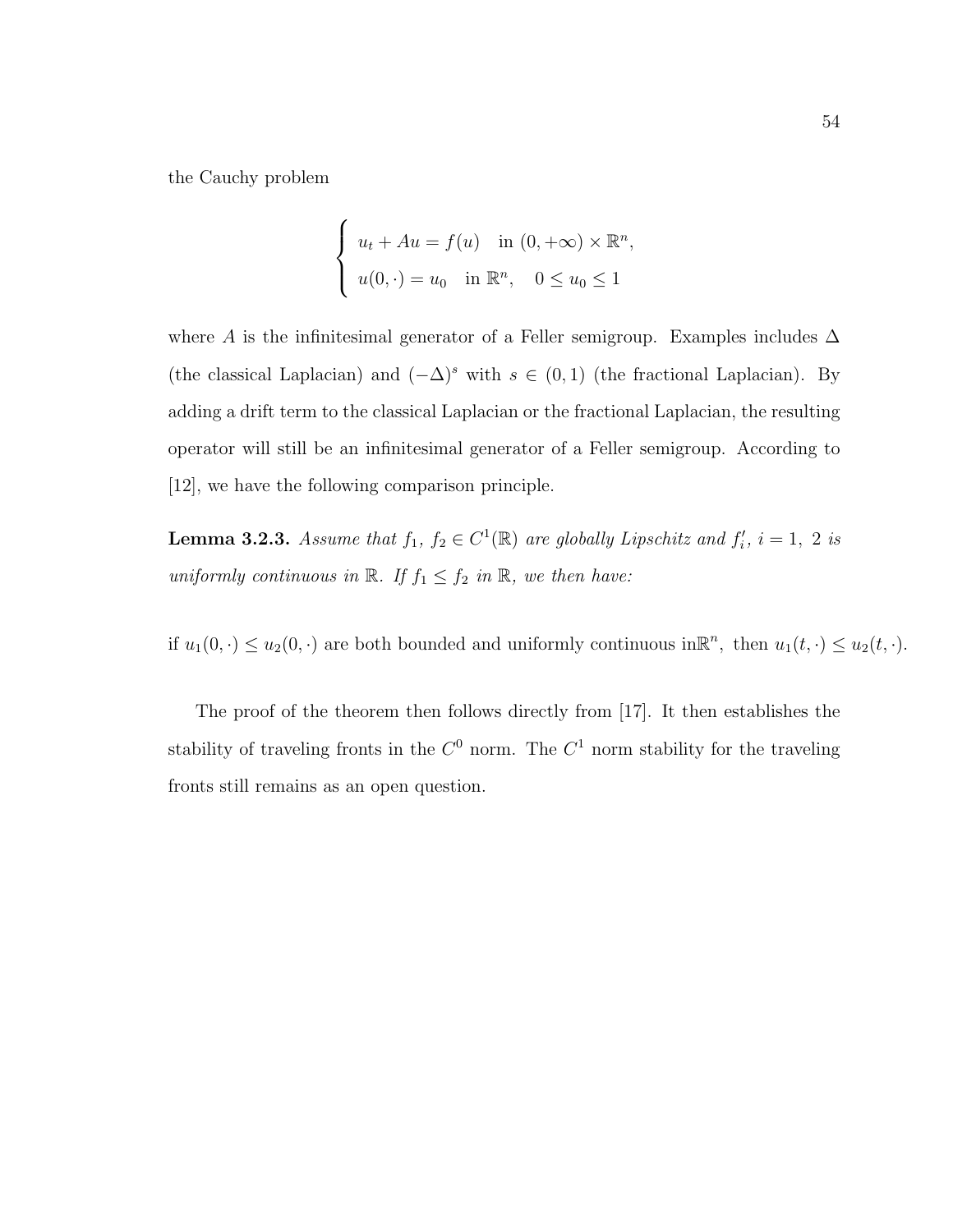# Bibliography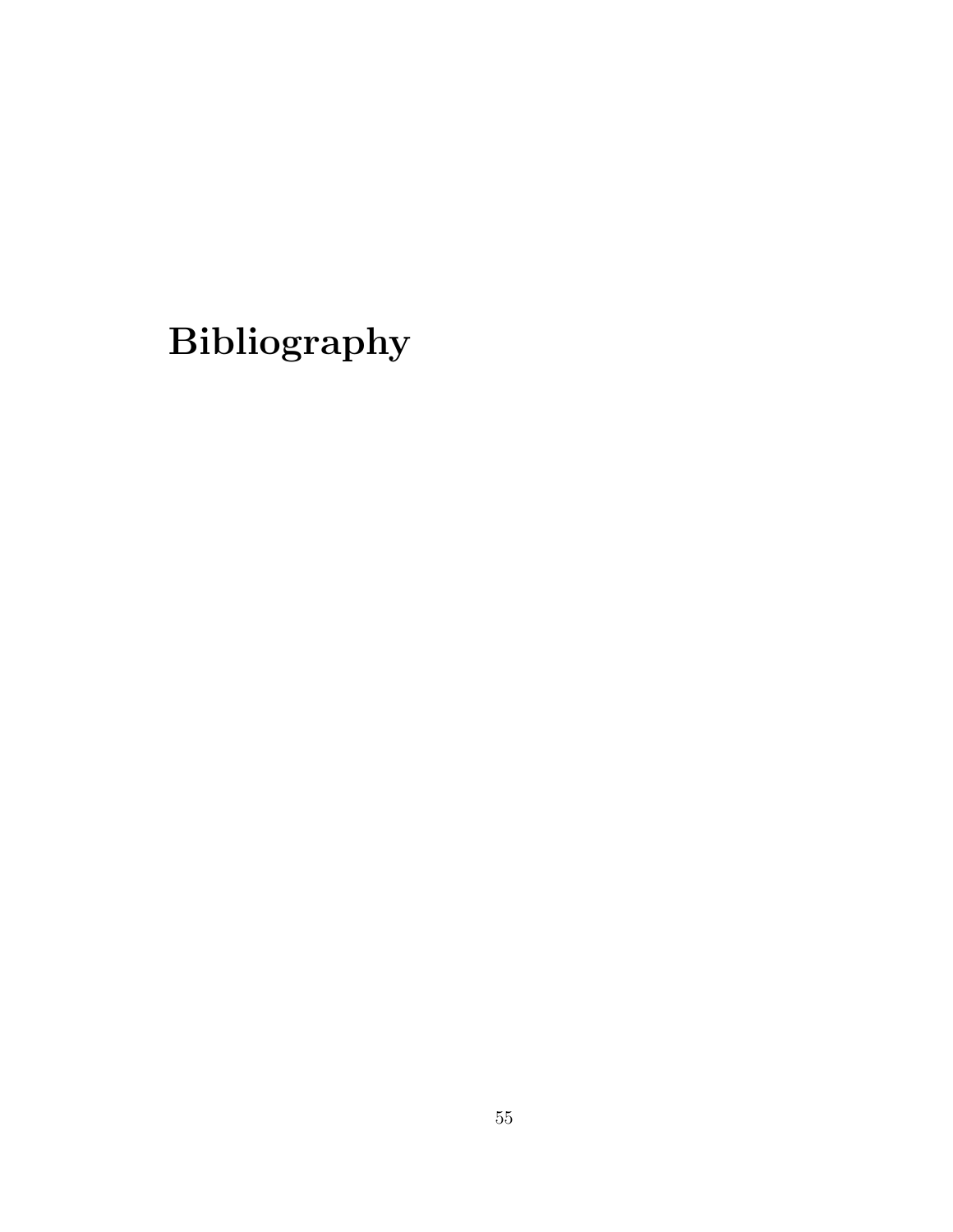## Bibliography

- [1] D. Applebaum, Lévy Processes and Stochastic Calculus. Cambridge Univ. Press, Cambridge, 2004.
- [2] M.T. Barlow, A. Grigor'yan and T. Kumagai, On the equivalence of parabolic Harnack inequalities and heat kernel estimates. J. Math. Soc. Japan 64 (2012), 1091–1146.
- [3] D. Aronson and H. Weinberger. Nonlinear diffusion in population genetics, combustion, and nerve pulse propagation, Partial Differential Equations and Related Topics, Lecture Notes in Mathematics. Springer Berlin / Heidelberg. 1975.
- [4] S. M. Allen, J. W. Cahn. A microscope theory for anti phase boundary motion and its application to anti phase domain coarsening. Acta Metall. 27 (6): 1085- 1095, 1979.
- [5] H. Berestycki, B. Larrouturou and P. L. Lions. Multi-Dimensional Traveling-Wave Solutions of a Flame Propagation Model. Archive for Rational Mechanics and Analysis, Volume 111, Issue 1, pp.33-49. 1990.
- [6] J. Benernes, D. Eberly. Mathematical problems from combstion theory. Applied Mathematical Sciences. vol. 83, Springer-Verlag, New York, 1989.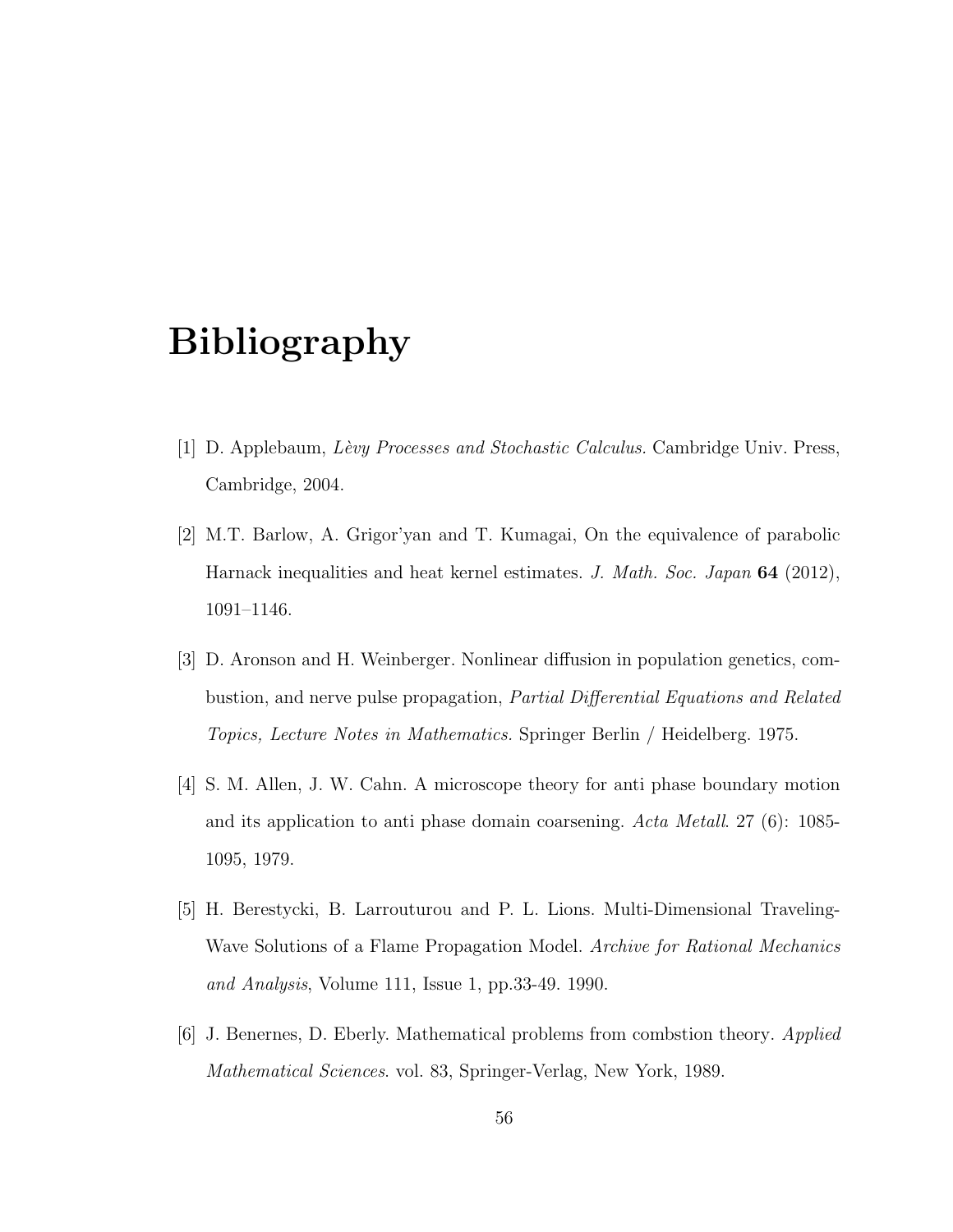- [7] N. F. Britton. Reaction diffusion equations and their applications to Biology. Academic Press Inc., London. 1986.
- [8] Xavier Cabré and Yannick Sire. Nonlinear equations for fractional laplacians I: regularity, maximum principles, and hamiltonian estimates. preprint. 2010.
- [9] Xavier Cabr´e and Yannick Sire. Nonlinear equations for fractional laplacians II: existence, uniqueness, and qualitative properties of solutions. preprint. 2011.
- [10] Xavier Cabr´e and Joan Sola-Morales. Layer solutions in a half-space for boundary retains. Comm. Pure Appl. Math.. 58(12):1687-1732. 2005
- [11] L. Caffarelli and L. Silvestre. An Extension Problem Related to the Fractional Laplacian. Communications in Partial Differential Equations, Volume 32, pp. 1245-1260. 2007.
- [12] X. Cabr´e and J. Roquejoffre. The influence of fractional diffusion in Fisher-KPP equations, Comm. Math. Phys. no. 3, 679722. 2013
- [13] D. Del-Castillo-Negrete, B. A. Carreras, V. E. Lynch. Front dynamics in reaction diffusion systems with Levy flights: a fractional diffusen approach. Phys. Rev. Lett. 91 (2003) 3699-3701.
- [14] D. del Castillo-Negrete. Truncation effects in super diffusive front propagation with Levy flights. *Phys. Rev. E.* 79 (2009) 031120.
- [15] R. A. Fisher. The wave of advance of advantageous genes. Ann. Eugenics. 7:353- 369, 1937.
- [16] P. C. Fife. Dynamics of internal layers and diffusive interfaces. CBBMS-NSF Regional Conference in Applied Mathematics 53, 1988.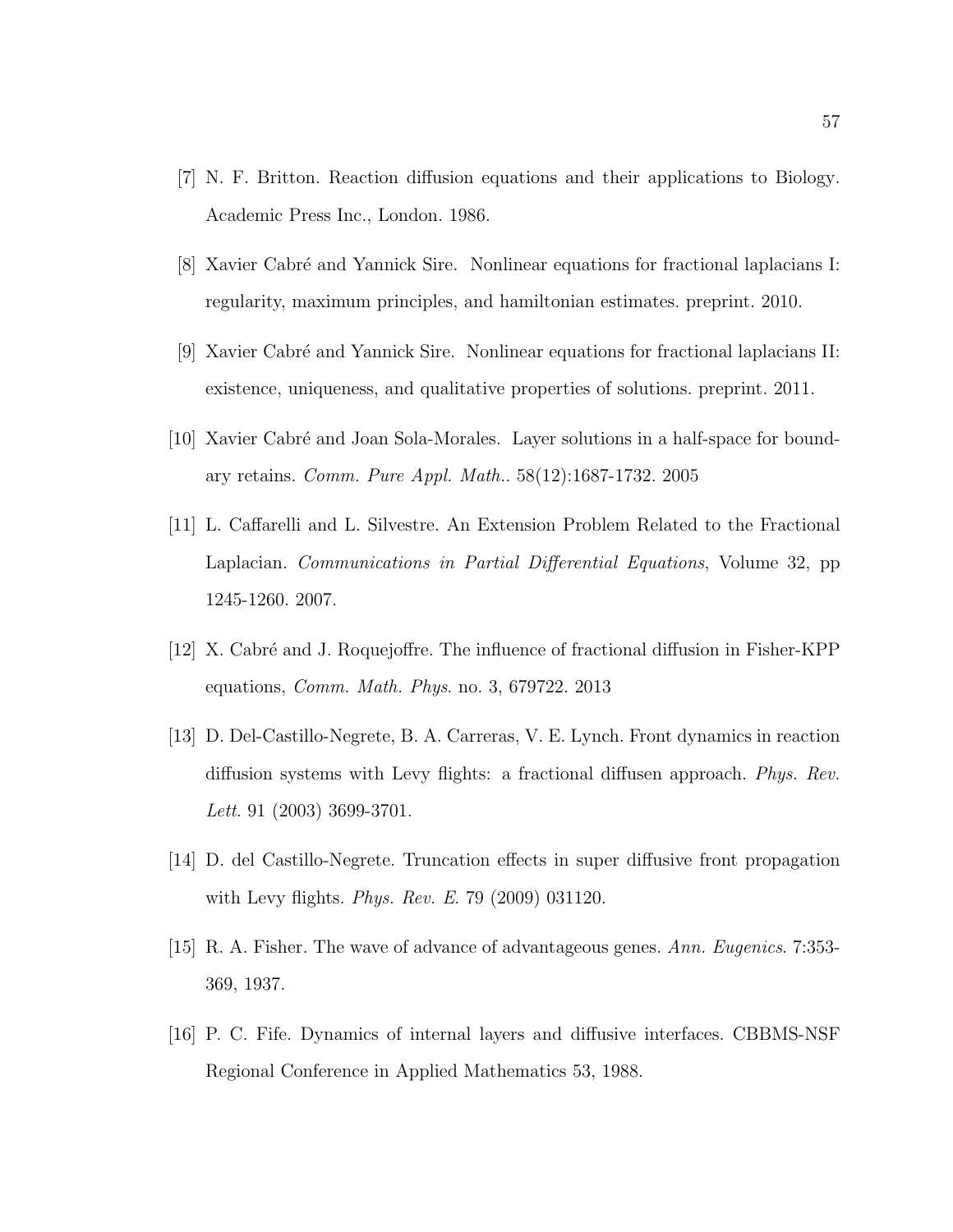- [17] P. C. Fife and J. B. McLeod. The approach of solutions of nonlinear diffusion equations to teaveling wave solutions. Archiv. Rat. Mech. Anal., 65:335-361, 1977
- [18] Palatucci, Giampiero; Savin, Ovidiu; Valdinoci, Enrico; Local and global minimizers for a variational energy involving a fractional norm. Ann. Mat. Pura Appl. no. 4, 673718. 2013.
- [19] B. H. Gilding, R. Kersner. Traveling waves in nonlinear diffusion-convection reaction, in: Progress in Nonlinear Differential equations and their applications, vol. 60, Birkhauser Verlag, Basel, 2004.
- [20] C. Gui and M. Zhao. Traveling Wave Solutions of Allen-Cahn Equation with a Fractional Laplacian. submitted. 2012.
- [21] C. Gui and M. Zhao, Asymptotic formula for the speed of traveling wave solutions to Allen-Cahn equations, preprint. 2013 2012.
- [22] A. Kolmogorov, I. Petrovskii, and N. Piskunov. Etude De L' équation de diffusion avec accroissement de la quantité de matière, et son application à un proble $\acute{e}$ eme biologique. Bjul. Moskowskogo Gos. Univ. 17 (1937), 1-26.
- [23] N. S. Landkof. Foundations of Modern Potential Theory. Die Grundlehren der mathematischen Wissenschaften, Band 180. Translated from the Russian by A. P. Doohovskoy. Springer, New York, 1972.
- [24] R. Mancinelli, D. Vergni, A. Vulpiani. Front propagation in reactive systems with animalous diffusion. Phys. D. 185 (2003) 175-195.
- [25] R. Mancinelli, D. Vergni, A. Vulpiani. Superfast front propagation in reactive systems with non-gaussian diffusion. Europhys. Lett.. 60 (2002) 532-538.